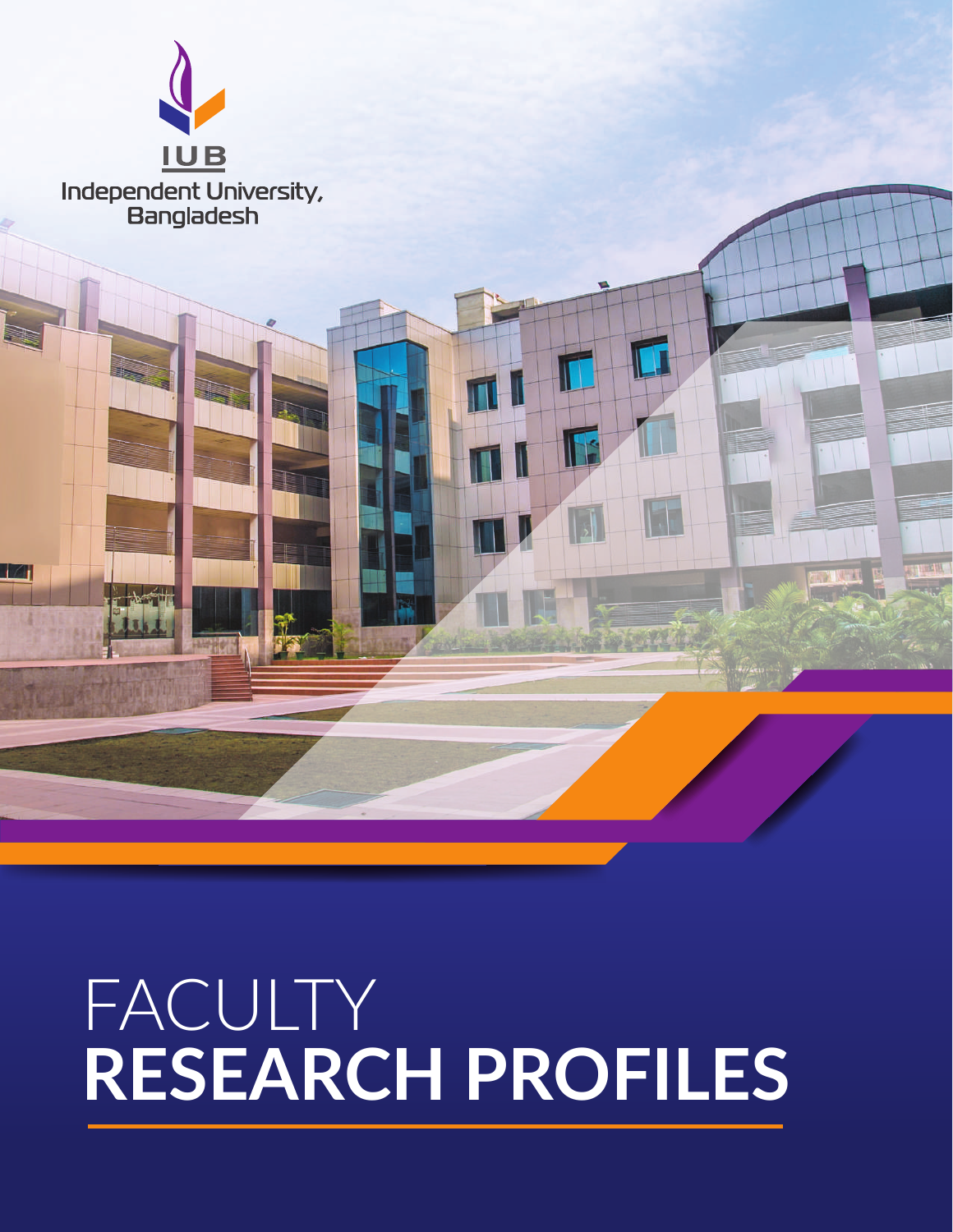#### PREFACE



**Mr. Abdul Hai Sarker** Chairman, Board of Trustees, IUB



**Tanweer Hasan, PhD** Vice Chancellor, IUB



**Prof. Niaz Ahmed Khan, Ph.D** Pro-Vice Chancellor, IUB



Since its inception in 1993, Independent University, Bangladesh (IUB) has always put special emphasis on the role of research and creation of knowledge to ensure high-quality teaching and service to the students, community and

profession. Research is therefore an integral part of IUB's studies, and the students are encouraged to engage in innovative research projects very early in their academic lives under the guidance of the faculty members.

Under the Sponsored Research Policy, IUB faculty members apply for competitive research and start-up grants. All projects must first be approved by the Institutional Review Board (IRB) to ensure that they meet the research ethics standards. IUB is a subscriber of the Collaborative Institutional Training Initiative (CITI Program) in the United States and all Principal Investigators must complete an online CITI Course before they can apply for IRB's clearance. The IRB-approved projects are subsequently evaluated by the school research committees and submitted to the University Research Committee for a decision. IUB has been among 11 Bangladeshi universities that have been included in the QS Asia Rankings in 2021, securing the 5th position among all eleven, and the 3rd position among the private universities.

In addition, based on one of the criteria, i.e. Number of Citations per Paper, which is an indicator of the impact of research, IUB has been ranked as number one in Bangladesh and number 9 in Asia.



**Prof. Dr. Meherun Ahmed** Dean School of Business and Entrepreneurship



**Prof. Dr. Yusuf Mahbubul Islam** Dean School of Engineering, Technology and Sciences



**Prof. Dr. Shah M. Faruque** Dean School of Environment and Life Sciences



**Prof. Dr. Taiabur Rahman** Dean School of Liberal Arts & Social Sciences



**Prof. J.M.A Hannan, PhD** Dean School of Pharmacy and Public Health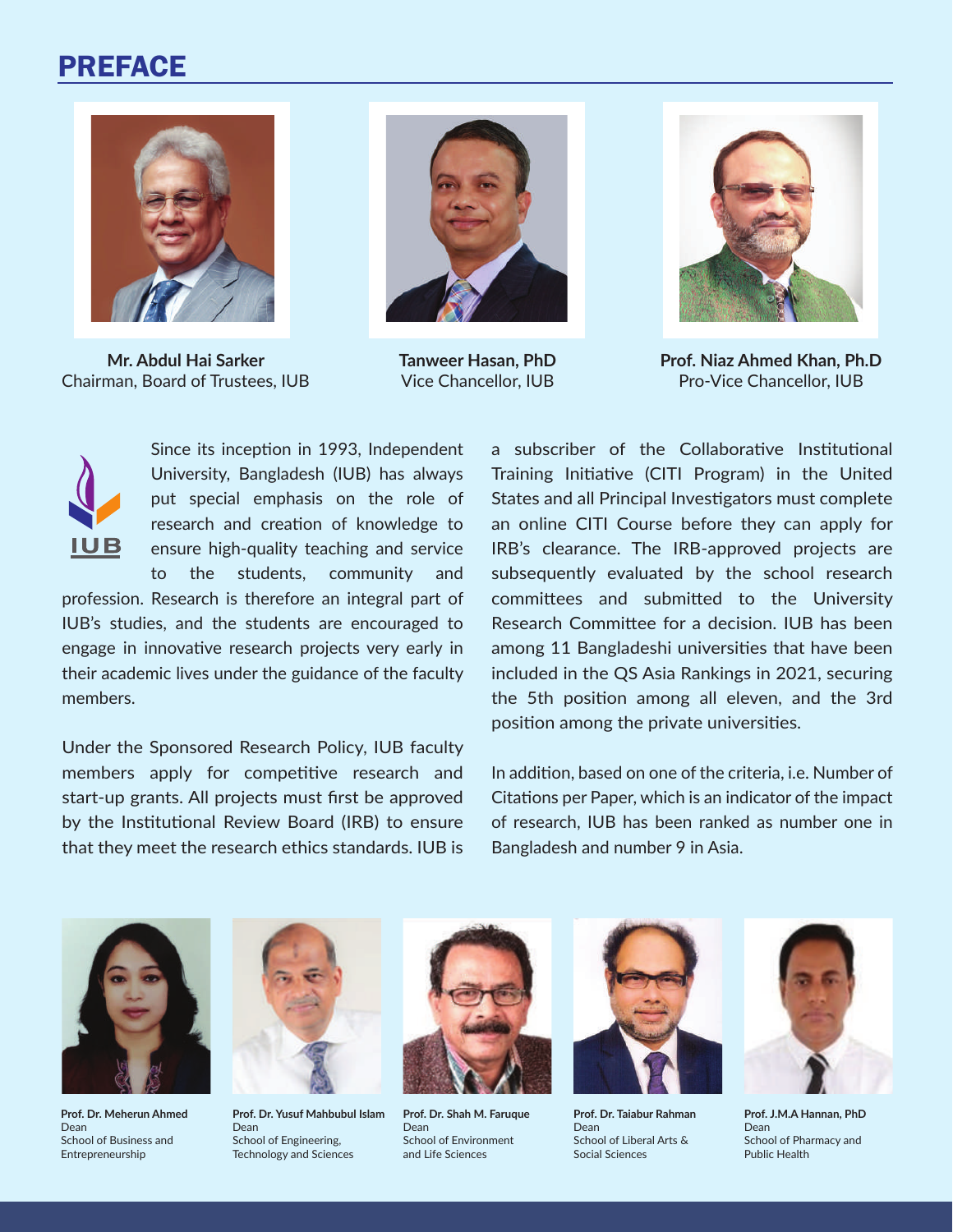## RESEARCH PRIORITIES OF IUB

- Corporate Governance and Corporate Social Responsibility  $\blacksquare$
- Environmental Sustainability (Water, Energy, Food, Agriculture etc.)  $\blacksquare$
- Climate Change (Mitigation and Adaptation)  $\Box$
- Globalization, Urbanization and Local Culture  $\blacksquare$
- Human Resources Development (Education, Equality, Population issues etc.)  $\blacksquare$
- Innovation in STEM, ICT, Robotics, Automation and Data Science  $\blacksquare$
- Sustainable Macro and Micro Economic development  $\Box$
- Leadership, Management and Sustainable Production of goods and services  $\Box$
- Health and Well-Being (Disease Biomarkers and Intervention, Nutritional Deficiencies,  $\blacksquare$ Diseases Prevention and Control, Mental Health, Obesity etc.)
- Fourth Industrial Revolution  $\blacksquare$
- Impacts of COVID-19 in various spheres of life $\Box$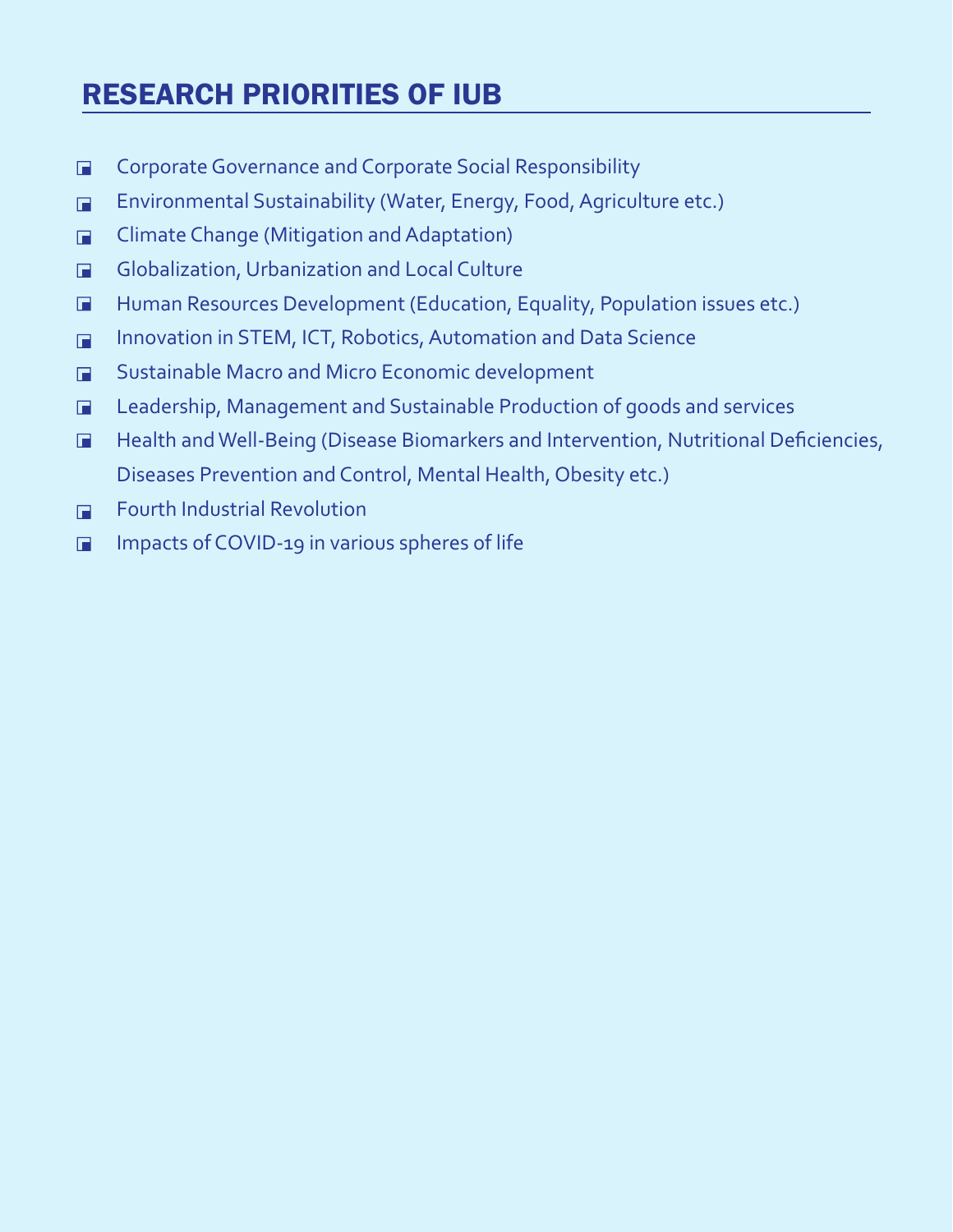#### **SCHOOL OF BUSINESS AND ENTREPRENEURSHIP**

| Department of Economics <b>Department</b> of Economics <b>Department</b><br><u>a sa mga salawang mga sangayong mga sangayong mga sangayong mga sangayong mga sangayong mga sangayong mga sang</u> | $2 - 3$ |
|---------------------------------------------------------------------------------------------------------------------------------------------------------------------------------------------------|---------|
|                                                                                                                                                                                                   |         |
|                                                                                                                                                                                                   |         |
|                                                                                                                                                                                                   |         |
|                                                                                                                                                                                                   | $7 - 8$ |
|                                                                                                                                                                                                   |         |
|                                                                                                                                                                                                   |         |

#### **SCHOOL OF ENGINEERING, TECHNOLOGY AND SCIENCES**

| ■ Department of Computer Science & Engineering      | $12 - 15$ |
|-----------------------------------------------------|-----------|
| ■ Department of Electrical & Electronic Engineering | 16-17     |
| Department of Physical Sciences                     | $17-20$   |

#### **SCHOOL OF LIBERAL ARTS & SOCIAL SCIENCES**

| Department of English and Modern Languages     | $22 - 25$ |
|------------------------------------------------|-----------|
| Department of Law                              | 26        |
| Department of Media and Communication          | -27-28    |
| ■ Department of Social Sciences and Humanities | 29-30     |
| Global Studies & Governance Program            | -31       |

#### **SCHOOL OF ENVIRONMENT AND LIFE SCIENCES**

| ■ Department of Environmental Science and Management | $33 - 35$ |
|------------------------------------------------------|-----------|
| Department of Life Sciences                          | 36-37     |

#### **SCHOOL OF PHARMACY AND PUBLIC HEALTH**

| Department of Pharmacy      | $39 - 40$ |
|-----------------------------|-----------|
| Department of Public Health |           |

#### **CENTRES**

| International Centre for Climate Change and Development (ICCCAD) |  |
|------------------------------------------------------------------|--|
| ■ Others                                                         |  |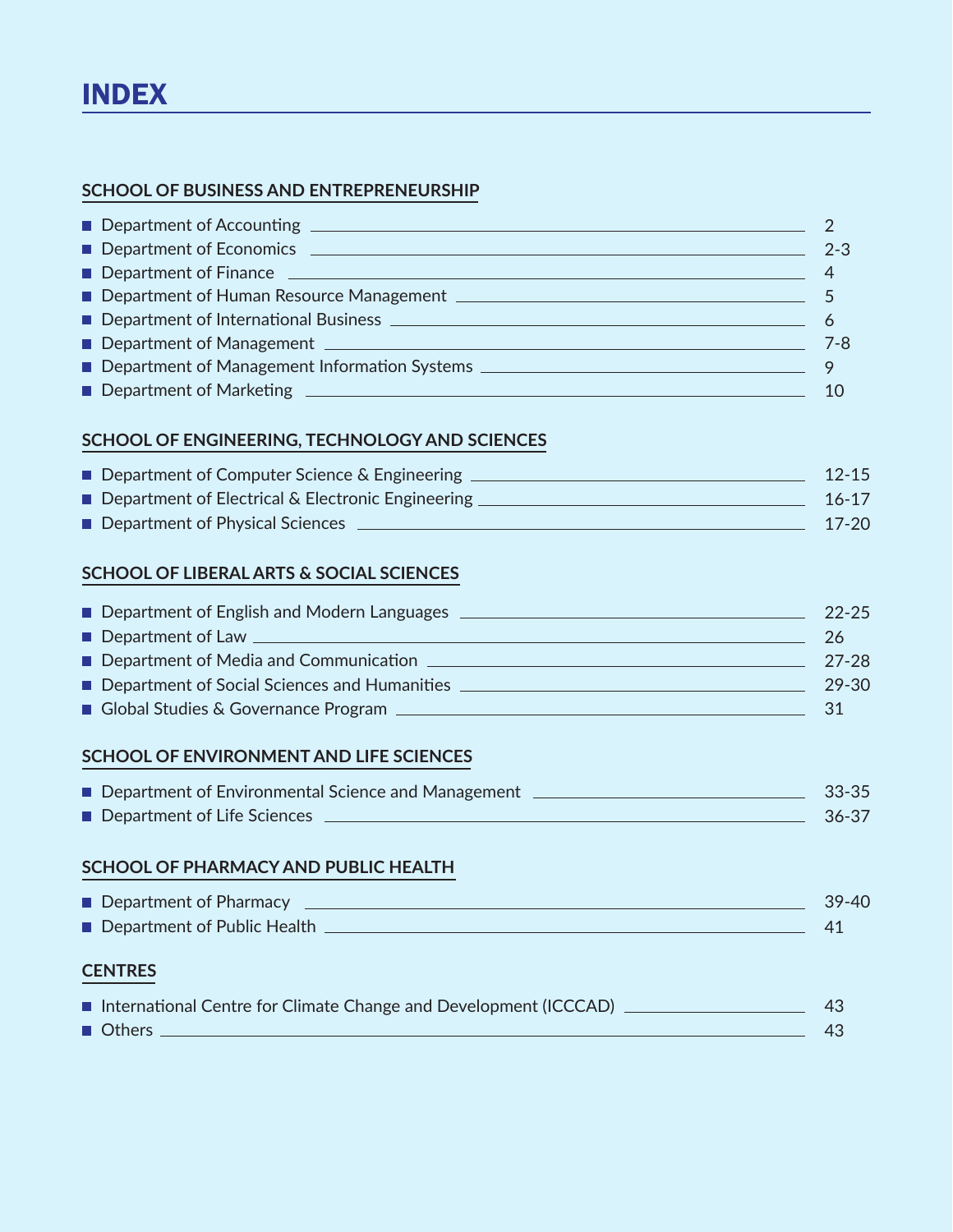## SCHOOL OF BUSINESS AND ENTREPRENEURSHIP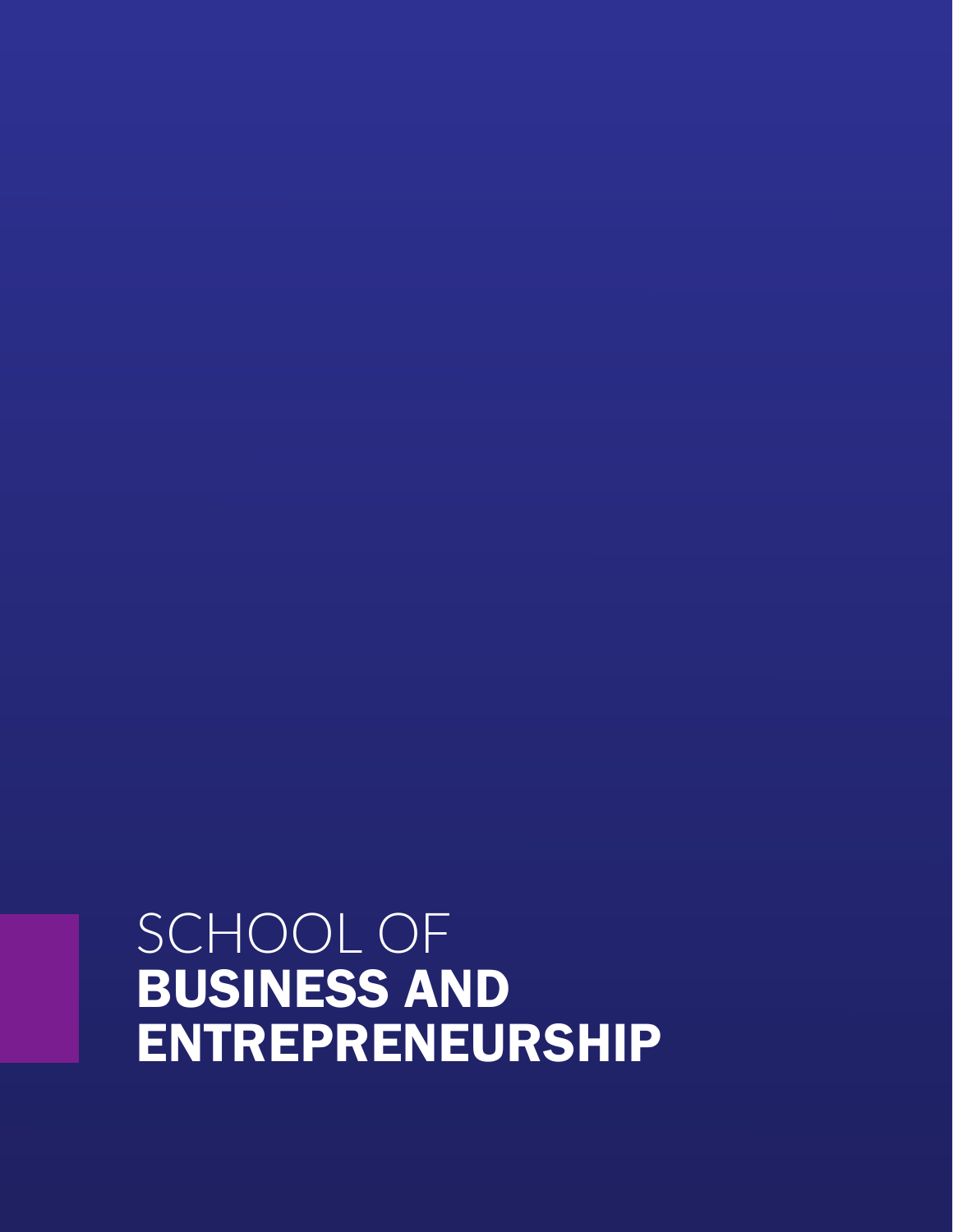### **Department of Accounting**

| <b>Faculty Member</b>                  | <b>Status</b>                          | <b>Email</b>           | <b>Research Interests</b>                                                                                                                                                                                                                                             |
|----------------------------------------|----------------------------------------|------------------------|-----------------------------------------------------------------------------------------------------------------------------------------------------------------------------------------------------------------------------------------------------------------------|
| Dr. Rushdi<br>Md. Rezaur Razzaque      | <b>Assistant Professor</b><br>and Head | rushdi@iub.edu.bd      | Corporate Governance<br>П<br>Earnings Management<br>Capital Market<br>$\Box$<br>$\Box$                                                                                                                                                                                |
| Mr. Md. Rezaul Karim                   | Adjunct<br>Assistant Professor         | reza.aissbe@iub.edu.bd | Corporate Governance<br>П<br>Auditing<br>$\Box$<br>Shariah Governance<br>$\Box$<br><b>Islamic Finance</b><br>$\blacksquare$                                                                                                                                           |
| Mr. Naheem Mahtab                      | Lecturer A                             | naheem@iub.edu.bd      | <b>IFRS Changes</b><br>$\Box$<br>Corporate Governance<br>$\Box$<br>Mergers and Acquisitions<br>$\Box$<br>Investment and<br>$\Box$<br><b>Financial Markets</b><br><b>Education Management</b><br>$\blacksquare$<br>and Accreditation<br><b>Capital Management</b><br>п |
| Mr. Mohammed<br>Naveed Adnan Siddiquee | Lecturer B                             | naveedadnan@iub.edu.bd | <b>Strategic Management</b><br>П<br>Accounting<br>Corporate Governance<br>п<br>and Earnings Management<br>Financial Accounting<br>п<br>and Reporting                                                                                                                  |
| Mr. Md. Safiuddin                      | Lecturer B                             | safiuddin@iub.edu.bd   | <b>Corporate Disclosure</b><br>$\blacksquare$<br>International Accounting<br>$\blacksquare$<br><b>Standards</b>                                                                                                                                                       |

#### **Department of Economics**

| Dr. Shahriar Kabir      | Associate Professor<br>and Head | skabir@iub.edu.bd | International Trade<br>П<br><b>Economic Integration</b><br>Œ.<br>Microfinance<br>П<br>Income Inequality<br>П<br><b>Monetary Policy</b><br>п<br><b>Energy Economics</b><br>F |
|-------------------------|---------------------------------|-------------------|-----------------------------------------------------------------------------------------------------------------------------------------------------------------------------|
| Dr. Md. Shahnawaz Karim | Associate Professor             | nawaz@iub.edu.bd  | Economic Impacts of<br>F<br>Climate Change<br>Sustainable Economic<br>F.<br>Development                                                                                     |
| Mr. Md Kamrul Islam     | Lecturer A                      | kamrul@iub.edu.bd | <b>Moneytary Economics</b><br>G<br><b>International Trade</b><br>П<br>П<br>Labor and<br><b>Macroeconomics</b>                                                               |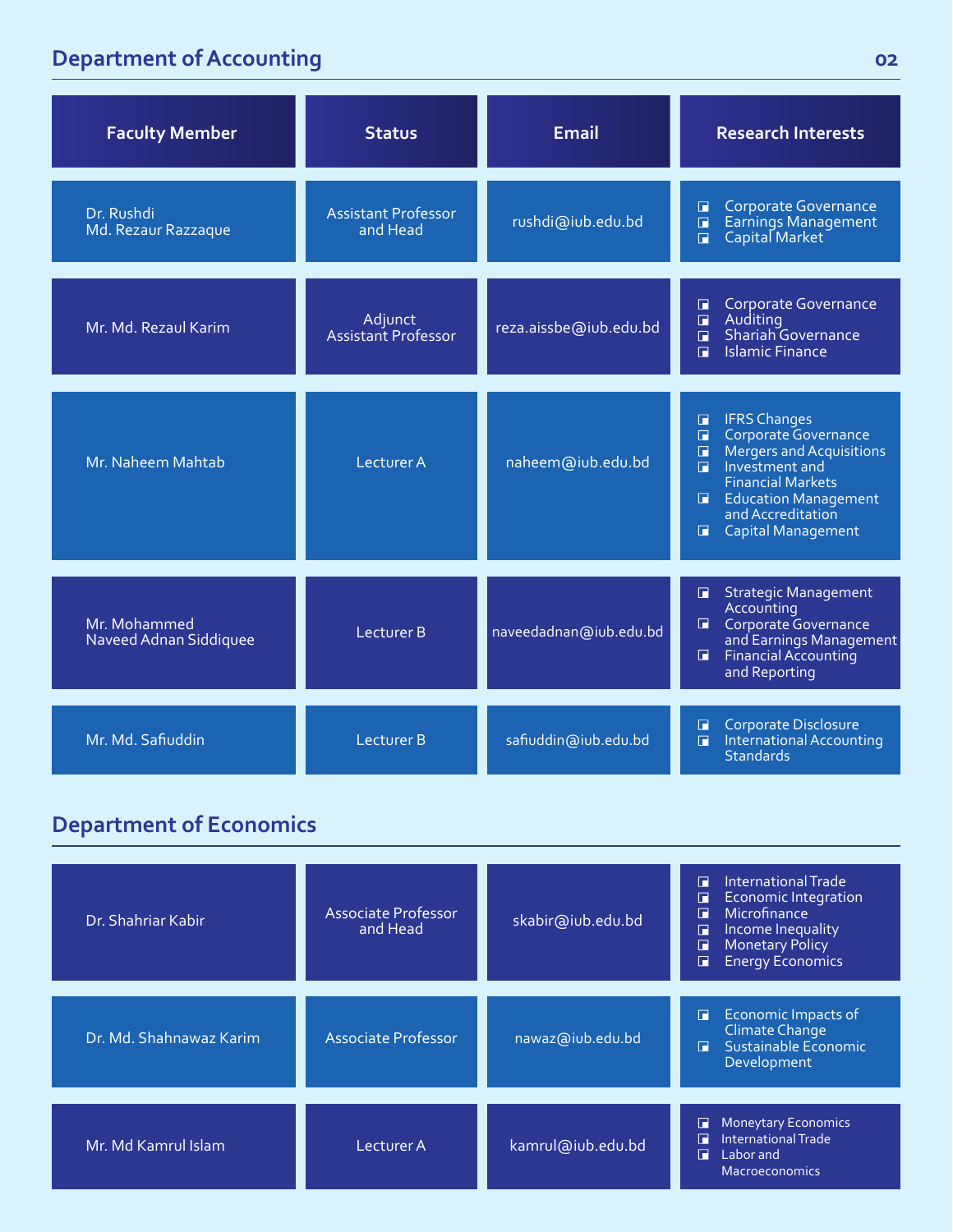### **Department of Economics**

| <b>Faculty Member</b>      | <b>Status</b>            | <b>Email</b>             | <b>Research Interests</b>                                                                                                                                                                                           |
|----------------------------|--------------------------|--------------------------|---------------------------------------------------------------------------------------------------------------------------------------------------------------------------------------------------------------------|
| Mr. Khwaja Saifur Rahman   | Lecturer A               | saifur2k@iub.edu.bd      | <b>Labor Economics</b><br>П<br><b>International Trade</b><br>F.<br><b>Development Economics</b><br>$\Box$<br>Health Economics<br>$\Box$<br><b>Environmental Economics</b><br>$\Box$<br>& Welfare Economics          |
| Mr. Shamil Mardi Al-Islam  | Lecturer A               | shamil@iub.edu.bd        | <b>International Economics</b><br>П<br>$\blacksquare$<br>Macroeconomics<br><b>Econometrics</b><br>$\blacksquare$<br><b>Financial Economics</b><br>$\Box$                                                            |
| Ms. Mumtahina Islam        | Lecturer B               | mumtahina@iub.edu.bd     | Macroeconomic<br>G.<br>Microeconomics<br>$\Box$<br><b>Labour Economics</b><br>$\Box$<br><b>Health Economics</b><br>$\Box$<br><b>Development Economics</b><br>$\blacksquare$<br><b>Financial Economics</b><br>$\Box$ |
| Ms. Nabila Maruf           | <b>Lecturer B</b>        | nabilam@iub.edu.bd       | <b>Monetary Economics</b><br>$\Box$<br>Development Economics<br>$\Box$<br>Macroeconomics<br>$\Box$                                                                                                                  |
| <b>Ms. Nuzhat Sharmeen</b> | Lecturer B               | nuzhat@iub.edu.bd        | <b>Development Economics</b><br>G<br><b>Public Policy</b><br>$\blacksquare$<br>ш<br>Political Economy<br>$\Box$ Labour Economics<br>Governance<br>$\square$                                                         |
| Dr. Iqtiaruddin Md. Mamun  | <b>Adjunct Professor</b> | zabirmamunsbe@iub.edu.bd | Macroeconomics:<br>Capital Accumulation,<br>Economic Growth,<br>Income Inequality<br>Public finance:<br>$\blacksquare$<br><b>Taxation</b>                                                                           |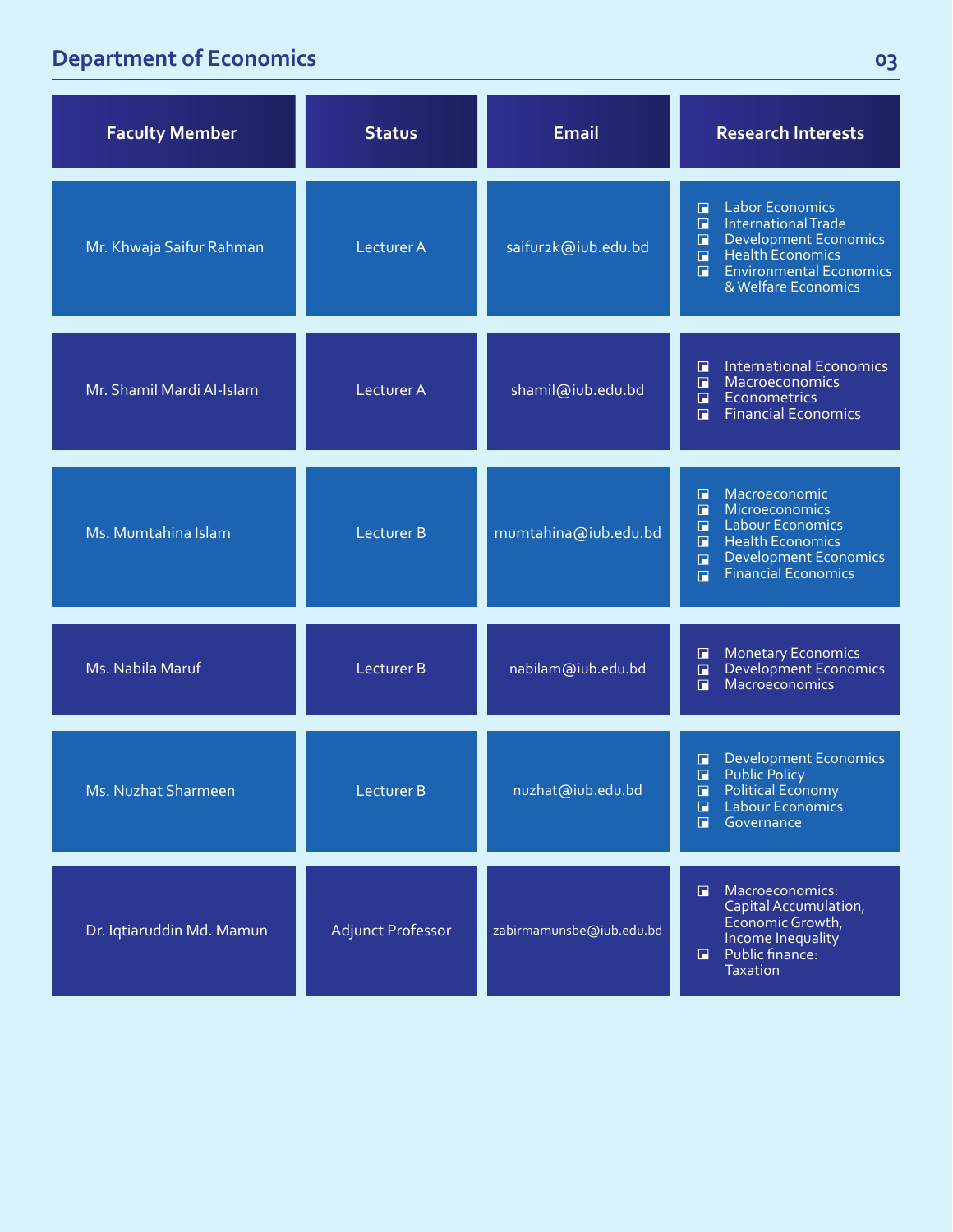### **Department of Finance 04**

| <b>Faculty Member</b>   | <b>Status</b>                          | <b>Email</b>            | <b>Research Interests</b>                                                                                                                                                                                                            |
|-------------------------|----------------------------------------|-------------------------|--------------------------------------------------------------------------------------------------------------------------------------------------------------------------------------------------------------------------------------|
| Dr. Samiul Parvez Ahmed | <b>Associate Professor</b><br>and Head | samiul@iub.edu.bd       | Sustainable Finance<br>П<br><b>Climate Finance</b><br>$\Box$<br><b>Banking</b><br>$\blacksquare$<br>Policy Management<br>Corporate Social<br>$\blacksquare$<br>$\blacksquare$<br><b>Responsibility</b>                               |
| Dr. Sarwar Uddin Ahmed  | Professor and<br>Dean (Acting)         | sahmed@iub.edu.bd       | <b>Climate Finance</b><br>G.<br><b>Green Banking</b><br>$\Box$<br><b>Behavioral Finance</b><br>$\Box$<br>Corporate Governance<br>$\Box$<br>Corporate Social<br>$\Box$<br>Responsibility                                              |
| Mr. Mohammad Fahad Noor | <b>Lecturer A</b>                      | fahad@iub.edu.bd        | <b>Capital Market</b><br>П<br>Relationship Banking<br>Environmental Finance<br>$\Box$<br>$\Box$<br>Corporate Governance<br>$\Box$<br>Climate Financ<br>$\blacksquare$<br>$\blacksquare$<br><b>Corporate Social</b><br>Responsibility |
| Mr. Anwar Zahid         | Lecturer B                             | anwarzahid@iub.edu.bd   | <b>Climate Finance</b><br>$\Box$<br>$\blacksquare$<br><b>Islamic Banking</b>                                                                                                                                                         |
| Ms. Zaima Ahmed         | <b>Lecturer B</b>                      | zaima.ahmed@iub.edu.bd  | <b>Corporate Finance</b><br>$\Box$<br>Climate Finance<br>$\blacksquare$<br>F<br>Economics                                                                                                                                            |
| Mr. G M Wali Ullah      | Lecturer B<br>(On Study Leave)         | wali@iub.edu.bd         | Corporate Finance<br>G<br><b>Banking</b><br>$\Box$<br><b>Islamic Finance</b><br>G.<br>Corporate Governance<br>$\Box$<br>П<br><b>Startups</b>                                                                                         |
| Mr. Anis A. Khan        | <b>Adjunct Professor</b>               | anisakhansbe@iub.edu.bd | <b>Banking</b><br>$\Box$<br>$\blacksquare$<br>Investment<br>$\blacksquare$<br>Digital technology<br>COVID 19 and its impact<br>$\blacksquare$<br>on the economy                                                                      |
| Mr. Md. Rayatul Islam   | <b>Adjunct Lecturer</b>                | islammr@iub.edu.bd      | <b>Behavioral Personal Finance</b><br>F.<br>Corporate Risk Management<br>$\Box$<br>Company valuation<br>$\Box$<br><b>Investment Decisions</b><br>F.                                                                                  |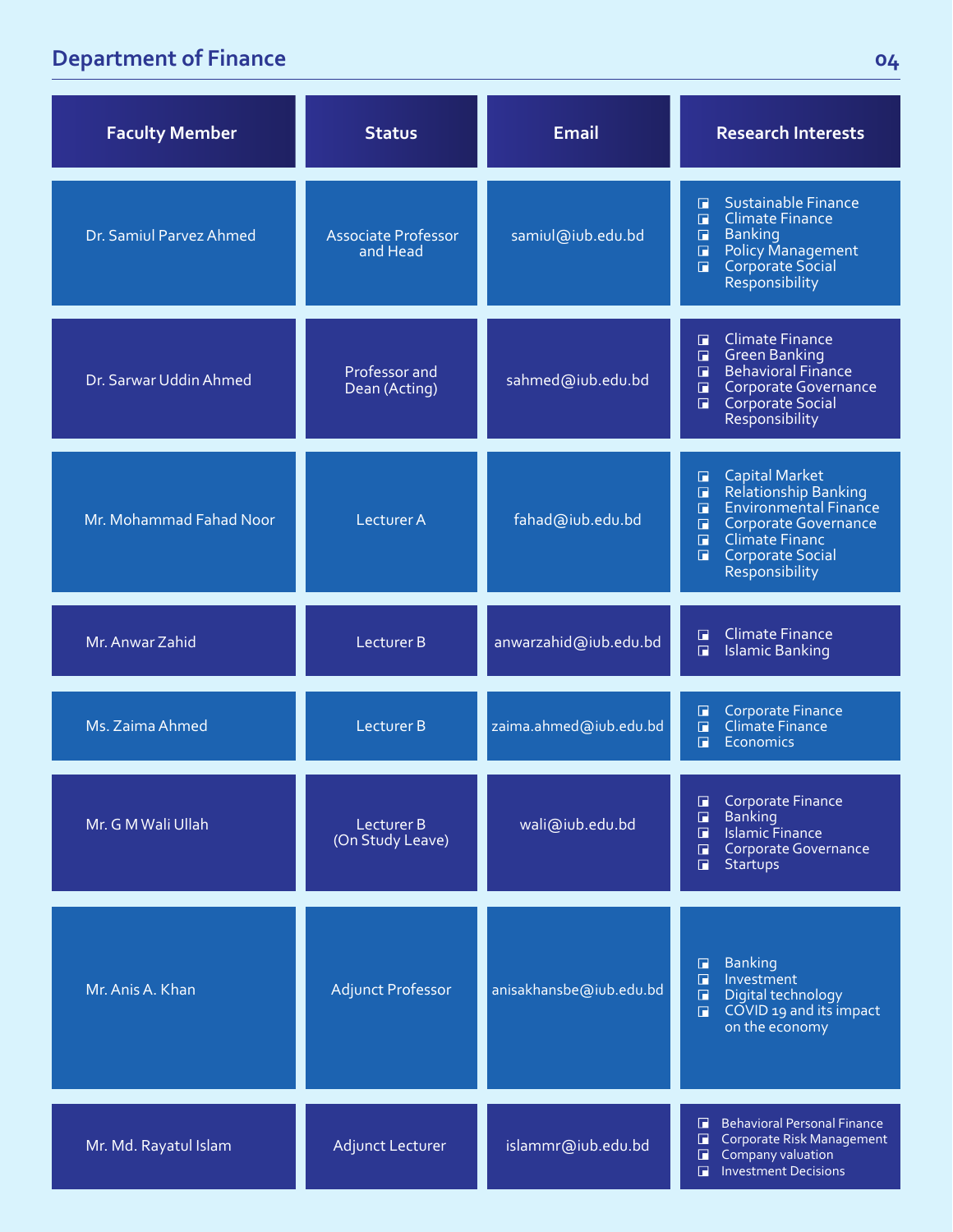#### **Department of Human Resource Management**

| Dr. Shibly Noamn Khan          | <b>Associate Professor</b><br>and Head | ara@iub.edu.bd            | Entrepreneurship<br>$\blacksquare$<br>Development<br>Human Capital<br>$\Box$<br><b>Business Strategy and Policy</b><br>$\Box$<br><b>Education Development</b><br>$\blacksquare$<br><b>Trade and Investment</b><br>F. |
|--------------------------------|----------------------------------------|---------------------------|----------------------------------------------------------------------------------------------------------------------------------------------------------------------------------------------------------------------|
| Dr. M. Nazmul Amin<br>Majumdar | Professor                              | nazmul.aminsbe@iub.edu.bd | <b>Strategic Management</b><br>$\Box$<br>Corporate Governance<br>П<br>Human Resource<br>$\Box$<br>Management<br><b>Corporate Social</b><br>п.<br>Responsibility<br>Social Entrepreneurship<br>п                      |
| Dr. Ikramul Hasan              | <b>Assistant Professor</b>             | ikramul@iub.edu.bd        | Knowledge Management<br>$\blacksquare$<br>$\blacksquare$<br><b>HRM</b><br>$\Box$<br><b>CSR</b>                                                                                                                       |
| Mr. Shafiqul Alam              | Lecturer A                             | shafiq2014@iub.edu.bd     | <b>Occupational Safety &amp;</b><br>$\Box$<br><b>Health</b><br><b>Accident Compensation</b><br>$\Box$<br>Employee Well Being<br>$\blacksquare$<br>Employee Resilience<br>$\blacksquare$                              |
| Ms. Bushra Sanjana             | Lecturer B                             | sanjana@iub.edu.bd        | Workplace bullying<br>$\blacksquare$<br>Health and safety<br>$\blacksquare$<br>compliance in RMG<br>Underlying Factors<br>Influencing Employees<br>Motivation in Retail Firms<br>$\Box$                              |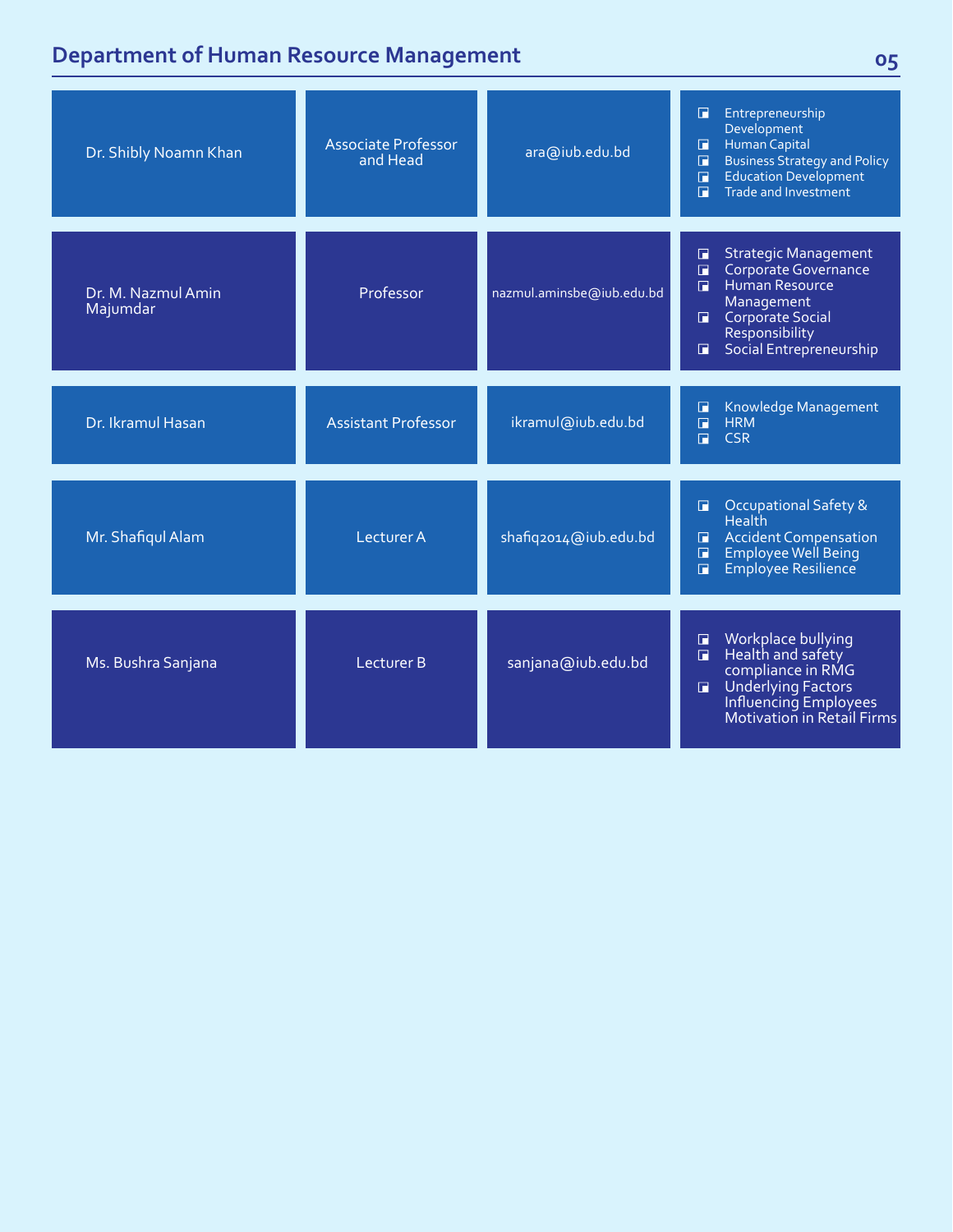### **Department of International Business**

| <b>Faculty Member</b>             | <b>Status</b>                                   | <b>Email</b>          | <b>Research Interests</b>                                                                                                                                                                                                                                                                                                                                                                                                                                                                                                                                                                                                                               |
|-----------------------------------|-------------------------------------------------|-----------------------|---------------------------------------------------------------------------------------------------------------------------------------------------------------------------------------------------------------------------------------------------------------------------------------------------------------------------------------------------------------------------------------------------------------------------------------------------------------------------------------------------------------------------------------------------------------------------------------------------------------------------------------------------------|
| Mr. Hanif Mahtab                  | <b>Assistant Professor</b><br>and Head (Acting) | hanif@iub.edu.bd      | <b>Healthcare Management</b><br>$\Box$<br>Knowledge Sharing<br>$\Box$<br>Corporate Social<br>$\blacksquare$<br>Performance                                                                                                                                                                                                                                                                                                                                                                                                                                                                                                                              |
| Dr. Raisul Awal Mahmood           | Professor                                       | raisul@iub.edu.bd     | Potential of international<br>п<br>migration for the growth<br>and development of<br><b>Bangladesh</b><br>$\Box$ International Business in<br>the context Bangladesh<br>Economy - Opportunities<br>and Challenges<br><b>F</b> Problems and Prospects of<br>Productive Use of Overseas<br>Remittances in the context<br>of Bangladesh<br><b>Globalization and Economic</b><br>Development - Experiences<br>of Bangladesh<br>Corporate Social<br>Responsibilities - Nature<br>and Underlying Interests in<br>the context of Bangladesh<br>Bangladesh's Trade<br>$\blacksquare$<br><b>Experiences with Select</b><br>Countries: Nature and<br>Implications |
| Mr. Hasan Md. Mahmood Ul<br>Haque | <b>Lecturer B</b>                               | hasanhaque@iub.edu.bd | <b>Cross-Border Managerial</b><br>$\blacksquare$<br><b>Issues</b><br>$\Box$ Innovation<br><b>B</b> Sustainability &<br><b>International Business</b><br><b>E</b> Strategy & International<br><b>Business</b>                                                                                                                                                                                                                                                                                                                                                                                                                                            |
| Mr. S MYusuf Mallick              | Lecturer B                                      | ymallick@iub.edu.bd   | <b>Sustainable Development</b><br>and International Business<br><b>Regional Economic</b><br>G.<br>Integration<br><b>Foreign Direct Investment</b><br>$\Box$<br>International Supply Chain<br>$\blacksquare$<br>Management<br><b>Cross-Cultural Negotiation</b><br>$\blacksquare$<br>in International Business                                                                                                                                                                                                                                                                                                                                           |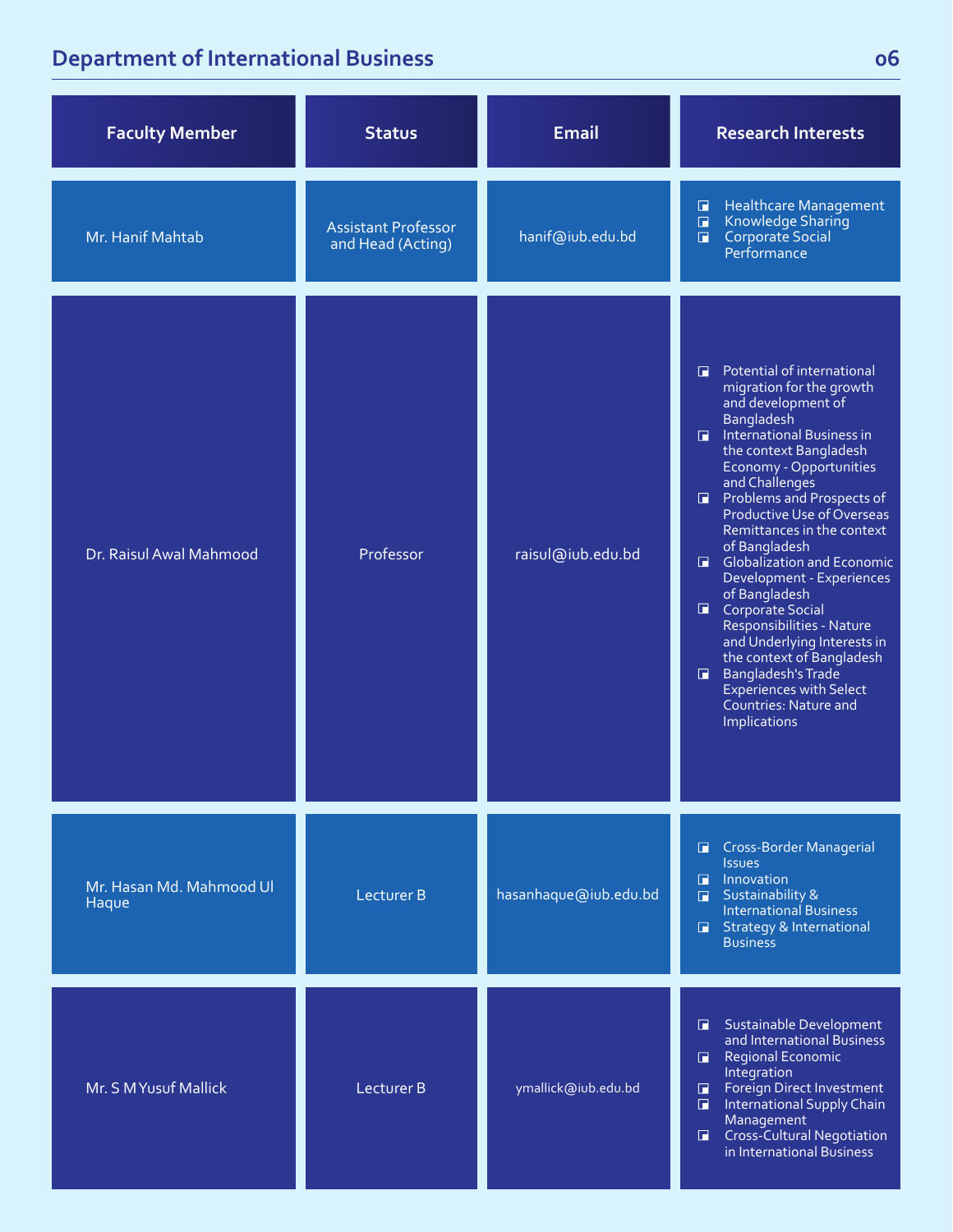### **Department of Management**

| <b>Faculty Member</b>                         | <b>Status</b>                          | <b>Email</b>              | <b>Research Interests</b>                                                                                                                                                                                                                                             |
|-----------------------------------------------|----------------------------------------|---------------------------|-----------------------------------------------------------------------------------------------------------------------------------------------------------------------------------------------------------------------------------------------------------------------|
| Dr. Abul Bashar                               | <b>Assistant Professor</b><br>and Head | bashar@iub.edu.bd         | Lean Manufacturing<br>$\Box$<br>$\Box$<br><b>TQM</b><br>Lean Six Sigma<br>$\Box$                                                                                                                                                                                      |
| Dr. Lt. General (Retd.)<br>Mohd. Aminul Karim | Professor                              | aminulkarim@iub.edu.bd    | Geopolitics<br>$\Box$<br>Geo-Economics<br>$\Box$<br><b>International Relations</b><br>п<br>and Security<br>Organizational Behavior<br>$\blacksquare$<br>(OB), and Leadership<br>Disaster Management<br>$\Box$<br>Counterinsurgency<br>$\overline{\blacksquare}$       |
| Dr. Nadim Jahangir                            | Professor                              | njahangir@iub.edu.bd      | Power<br>G<br>Organizational<br>$\Box$<br>Commitment<br>Job Satisfaction<br>$\Box$<br>$\Box$<br><b>Procedural Justice</b><br>Organizational<br>$\Box$<br>Citizenship Behavior                                                                                         |
| Dr. Md. Mamun Habib                           | Professor                              | mamunhabib@iub.edu.bd     | <b>Supply Chain Management</b><br>$\blacksquare$<br>Production &<br>п<br><b>Operations Management</b><br>Research Methodology<br>E<br>Technology Management<br>$\Box$<br>Educational Management<br>$\Box$                                                             |
| Dr. Ziaul Haq Adnan                           | <b>Assistant Professor</b>             | zadnan@iub.edu.bd         | <b>Supply Chain Management</b><br>$\Box$<br>RMG Sector Global Strategy<br>$\Box$<br>Internet-of-Things (IoT)<br>$\blacksquare$<br>Lean Six-Sigma<br>$\Box$                                                                                                            |
| Mr. Iftekhar Mahfuz                           | Lecturer A                             | parel.iftekhar@iub.edu.bd | <b>Innovation Management</b><br>F<br>$\blacksquare$<br><b>Business Model Innovation</b><br>Entrepreneurship and<br>$\blacksquare$<br><b>Entrepreneurial Journey</b><br>Open Innovation<br>同.<br>Mobile money transfer<br>platforms<br>Value Stream Analysis<br>$\Box$ |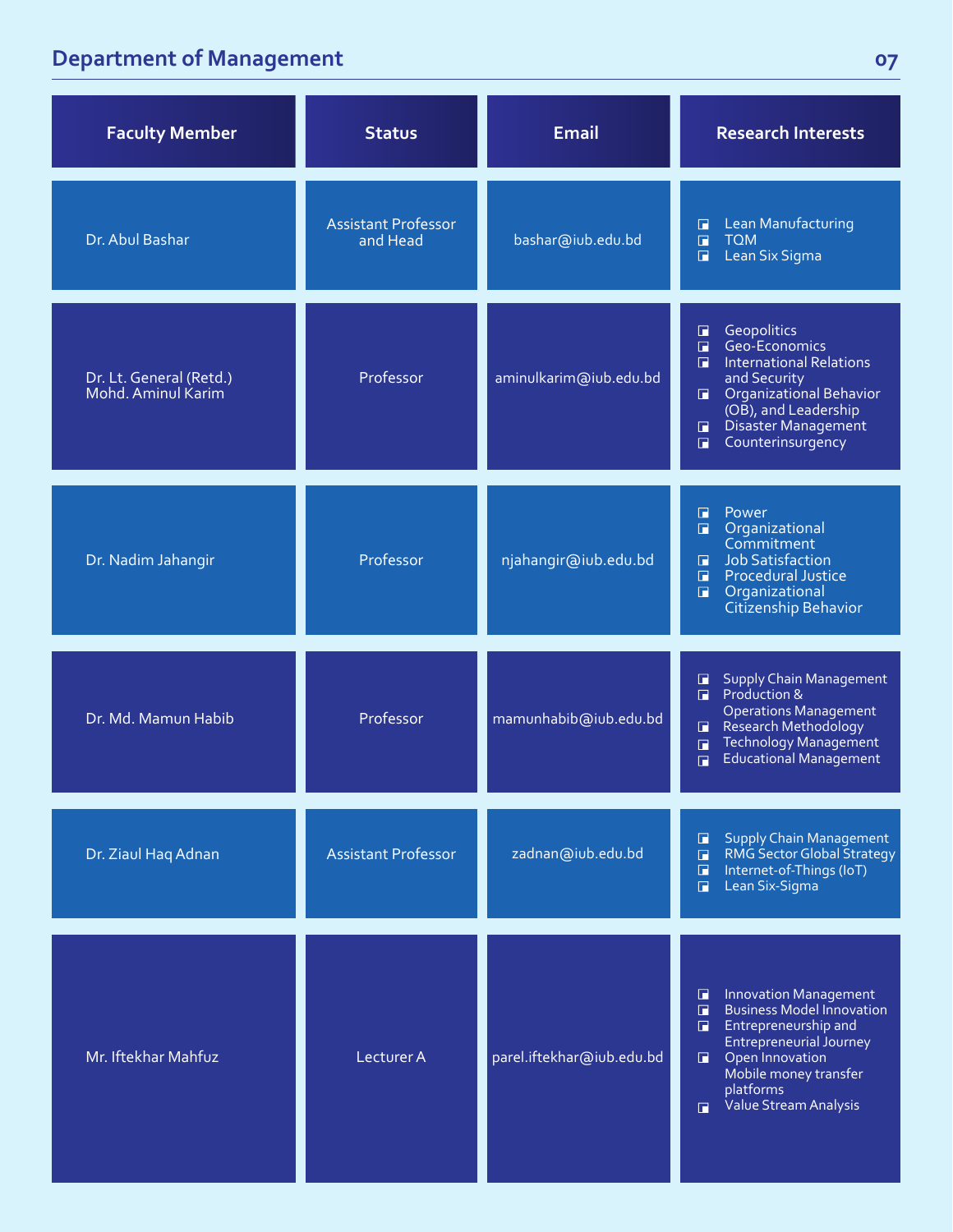### **Department of Management**

| <b>Faculty Member</b> | <b>Status</b>                  | <b>Email</b>                  | <b>Research Interests</b>                                                                                                                                                                        |
|-----------------------|--------------------------------|-------------------------------|--------------------------------------------------------------------------------------------------------------------------------------------------------------------------------------------------|
| Ms. Kashfia Ameen     | Lecturer B                     | kashfiaameen@iub.edu.bd       | <b>Business Ethics</b><br>G<br>$\Box$<br><b>CSR</b><br><b>Labour Standards</b><br>П<br><b>Employment Relations</b><br>П<br>$\blacksquare$<br>Employee Well-Being<br>Motivation<br>$\blacksquare$ |
| Ms. Farzana Chowdhury | Lecturer B                     | fchowdhury@iub.edu.bd         | Leadership<br>G<br>Organizational Behavior<br>$\square$<br><b>Employee Motivation</b><br>R<br>and Corporate Social<br>Responsibility (CSR)                                                       |
| Ms. Afnan Ashfaque    | Lecturer B                     | afnan.ashfaque<br>@iub.edu.bd | <b>Corporate Responsibility</b><br>G.<br>Ethics & Accountability<br>$\Box$<br>Resources Management<br>$\blacksquare$<br>& Sustainable<br>Development                                             |
| Ms. Seeratus Sabah    | Lecturer B                     | s.sabah@iub.edu.bd            | Supply chain management<br>G<br>Leadership<br>$\Box$<br>Strategic Management<br>$\Box$                                                                                                           |
| Mr. Wahidul Sheikh    | Adjunct<br>Assistant Professor | shemon104sbe@iub.edu.bd       | <b>Blue Economy</b><br>$\Box$<br>Logistics and Shipping<br>п<br>Management<br>Supply Chain Management<br>п<br>Circular Economy<br>$\blacksquare$<br>F.<br>Human Resource<br>Management           |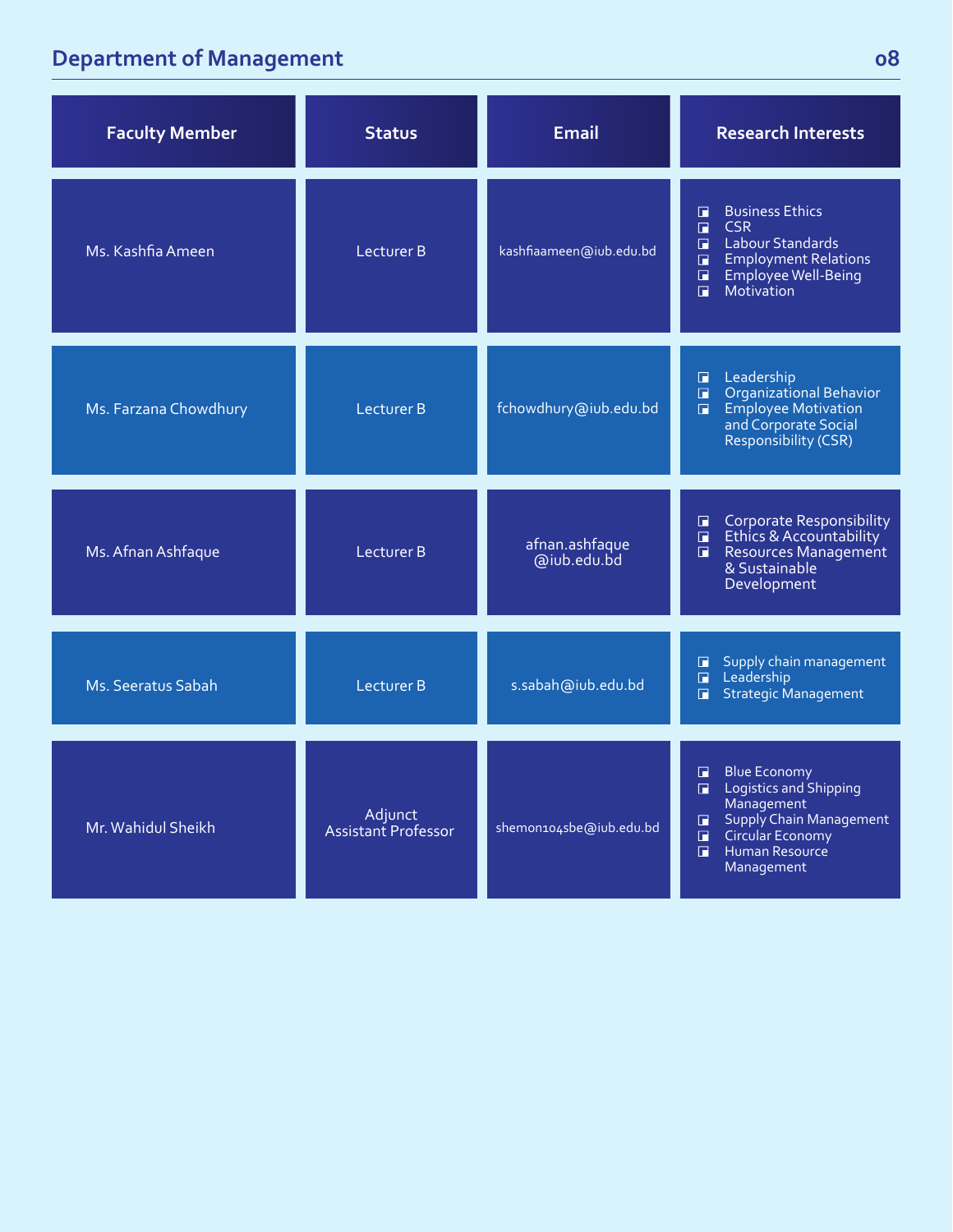### **Department of Management Information Systems 09**

| Dr. Rezwanul Alam             | <b>Associate Professor</b><br>and Head | rezwan@iub.edu.bd        | <b>Cloud Computing</b><br>$\Box$<br><b>Elastic Load Balancing</b><br>$\Box$<br>User Behavior Analysis in<br>$\Box$<br>E-Commerce<br><b>Web Analytics</b><br>$\blacksquare$<br><b>Computer Vision</b><br>F |
|-------------------------------|----------------------------------------|--------------------------|-----------------------------------------------------------------------------------------------------------------------------------------------------------------------------------------------------------|
| Dr. Mohammad<br>Anisur Rahman | <b>Associate Professor</b>             | anisursbe@iub.edu.bd     | <b>Supply Chain Management</b><br>$\Box$<br>Information Systems<br>$\Box$<br>Innovations Management<br>$\Box$                                                                                             |
| Mr. Md. Aminul Islam          | Lecturer A                             | islam@iub.edu.bd         | <b>Digital Marketing</b><br>$\Box$<br><b>Digital Advertising</b><br>$\Box$<br><b>Consumer Buying Behavior</b><br>$\Box$<br><b>Technology Transformation</b><br>$\Box$<br>$\Box$<br>4IR                    |
| Mr. Arifur Rahman Khan        | Lecturer B                             | arifur.rahman@iub.edu.bd | E-Commerce Industry in<br>E<br><b>Bangladesh</b><br><b>Consumer Buying Behavior</b><br>$\Box$<br><b>Digital Marketing</b><br>$\Box$<br>$\overline{\blacksquare}$<br>Impact of ICT on Education            |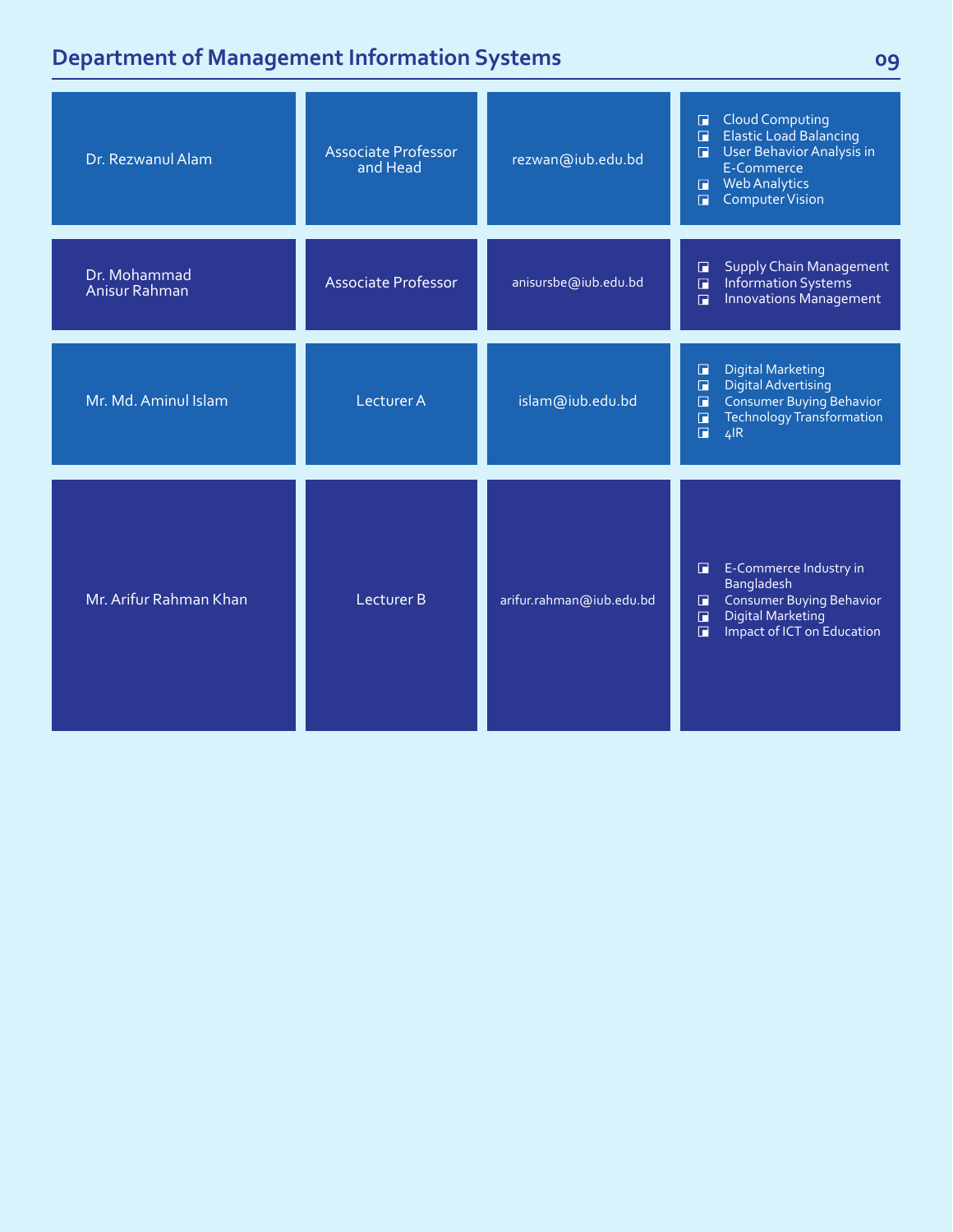### **Department of Marketing**

| <b>Faculty Member</b>                     | <b>Status</b>                             | <b>Email</b>           | <b>Research Interests</b>                                                                                                                                                                                                                               |
|-------------------------------------------|-------------------------------------------|------------------------|---------------------------------------------------------------------------------------------------------------------------------------------------------------------------------------------------------------------------------------------------------|
| Mr. Mohammed Sohel Islam                  | <b>Lecturer A</b><br>and Head (In-Charge) | sohelislam@iub.edu.bd  | Consumer Behaviour in<br>$\Box$<br>Tourism Industry<br>Service Recovery<br>G.<br>Performance<br><b>Brand Advocacy and</b><br>$\blacksquare$<br><b>Brand Loyalty</b>                                                                                     |
| Dr. Shamsun Nahar Momotaz                 | <b>Assistant Professor</b>                | snm@iub.edu.bd         | <b>Service Quality</b><br>$\Box$<br>E-Service<br>$\Box$<br>Customer satisfaction<br>Ħ<br>$\Box$<br><b>Halal Marketing</b><br><b>Brand Management</b><br>Consumer Behavior<br>$\blacksquare$<br>$\Box$                                                   |
| Mr. Suman Prosad Saha                     | Lecturer A                                | suman.saha@iub.edu.bd  | <b>Consumer Behavior</b><br>$\blacksquare$<br><b>Distribution Management</b><br>$\Box$<br><b>Services Marketing</b><br>$\blacksquare$                                                                                                                   |
| Ms. Zakia Binte Jamal                     | Lecturer A                                | zakia@iub.edu.bd       | <b>Brand Management</b><br>$\blacksquare$<br>Consumer Behavior<br>$\overline{\blacksquare}$<br>Advertising<br>$\Box$<br>$\Box$<br>Digital & Social Media<br>Marketing<br><b>Fashion Marketing</b><br>$\Box$<br><b>International Marketing</b><br>$\Box$ |
| Mr. Abul Khair Jyote                      | Lecturer A                                | akj.iub@iub.edu.bd     | Marketing<br>E<br>Consumer Behavior<br>$\blacksquare$<br>$\blacksquare$<br>Purchase Intention<br><b>Branding</b><br>П                                                                                                                                   |
| Mr. Sheikh Mohammad<br><b>Fauzul Azim</b> | <b>Lecturer B</b>                         | azim2705@iub.edu.bd    | <b>Customer Engagement</b><br>匠<br>New Technology Adoption<br>$\Box$<br><b>Brand Management</b><br>面                                                                                                                                                    |
| Dr. Abureza M Muzareba                    | Adjunct<br>Associate Professor            | muzarebasbe@iub.edu.bd | <b>International Marketing</b><br>囗<br><b>Consumer Behavior</b><br>$\Box$<br><b>Digital Marketing</b><br>$\Box$<br><b>Product Design</b><br>$\Box$<br>and Development<br>Digital Anthropology<br>$\Box$<br>$\Box$<br>ICT <sub>4</sub> D                 |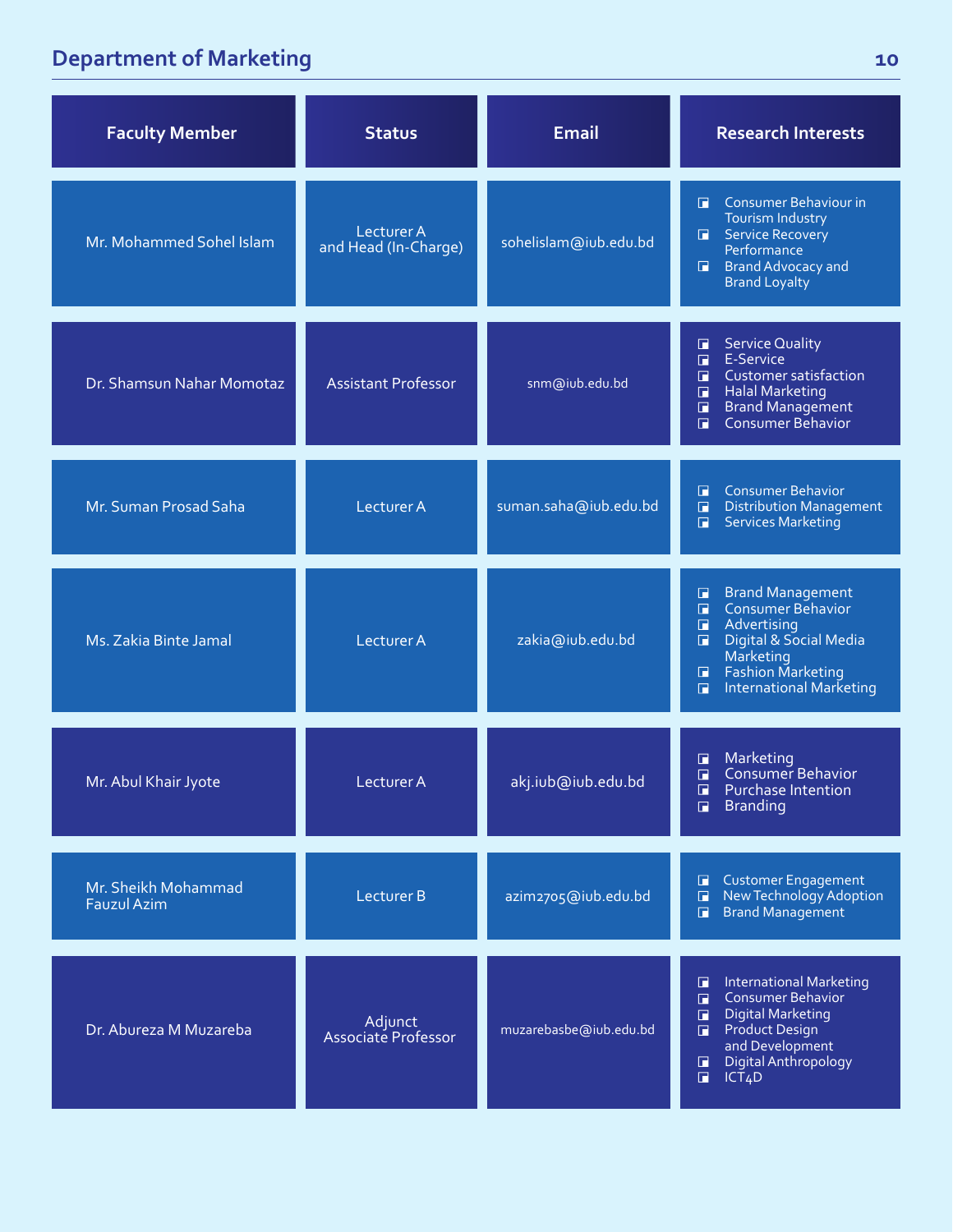## SCHOOL OF ENGINEERING, TECHNOLOGY AND SCIENCES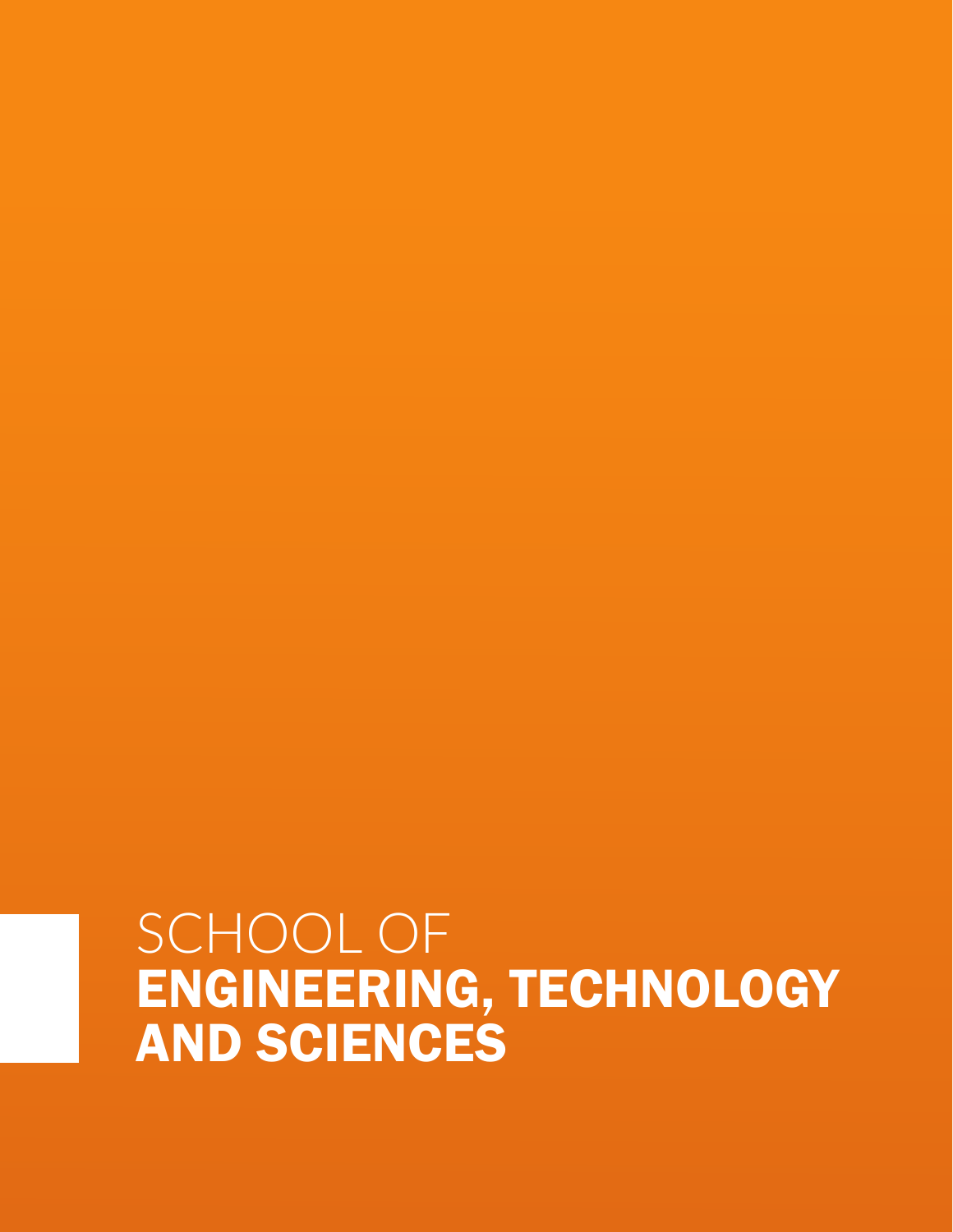| <b>Faculty Member</b>    | <b>Status</b>                          | <b>Email</b>                     | <b>Research Interests</b>                                                                                                                                                                                                                                                                                                                                                                                                                                                     |
|--------------------------|----------------------------------------|----------------------------------|-------------------------------------------------------------------------------------------------------------------------------------------------------------------------------------------------------------------------------------------------------------------------------------------------------------------------------------------------------------------------------------------------------------------------------------------------------------------------------|
| Dr. Mahady Hasan         | <b>Associate Professor</b><br>and Head | mahady@iub.edu.bd                | <b>Software Engineering</b><br>$\Box$<br>Computation<br>$\Box$<br>Data Mining<br>$\Box$<br>Machine learning<br>$\mathbf{E}$<br>$\Box$<br><b>IOT</b>                                                                                                                                                                                                                                                                                                                           |
| Dr. Yusuf Mahbubul Islam | Professor<br>and Dean                  | ymislam@iub.edu.bd               | <b>Enhancing Learning</b><br>F.<br>through the Use of<br>Technology<br>Developing Cognitive<br>Models for Learning<br>$\blacksquare$<br><b>E</b> Technology support<br>Village Development                                                                                                                                                                                                                                                                                    |
| Dr. Farruk Ahmed         | Professor                              | farruk@iub.edu.bd                | Microprocessor /<br>$\blacksquare$<br>Microcomputer-based<br>Systems<br><b>Digital Signal Processing</b><br>G.<br>Filter Design and Natural<br>$\blacksquare$<br>Language Processing<br>Speech Processing<br>$\blacksquare$<br>Image Processing &<br>Pattern Recognition<br><b>E</b> Telecommunication<br><b>Systems</b><br><b>E</b> Computer Networks and<br><b>Information Systems</b><br>Design<br>Instrumentation and<br><b>Feedback Control</b><br><b>Systems Design</b> |
| Dr. M Ashraful Amin      | Professor                              | aminmdashraful<br>@iub.edu.bd    | Autonomous Robotics &<br>Cybernetics<br>Computational<br>Neuroscience<br>Computer Vision &<br>Augmented Reality<br>Pattern Recognition<br>$\blacksquare$<br>Data Engineering<br>$\blacksquare$                                                                                                                                                                                                                                                                                |
| Dr. Al-Sakib Khan Pathan | <b>Adjunct Professor</b>               | sakib.pathan1sets<br>@iub.edu.bd | <b>Wireless Sensor Networks</b><br>F.<br><b>Security Issues</b><br>$\blacksquare$<br><b>Wireless Communications</b><br>$\Box$<br>Internet and Web<br>$\blacksquare$<br><b>Applications</b><br>Cybersecurity                                                                                                                                                                                                                                                                   |
| Dr. Tarem Ahmed          | <b>Associate Professor</b>             | tarem@iub.edu.bd                 | <b>Online Anomaly Detection</b><br>G.<br>Automated Hospital ICU<br>$\Box$<br><b>Emergency Signalling</b>                                                                                                                                                                                                                                                                                                                                                                      |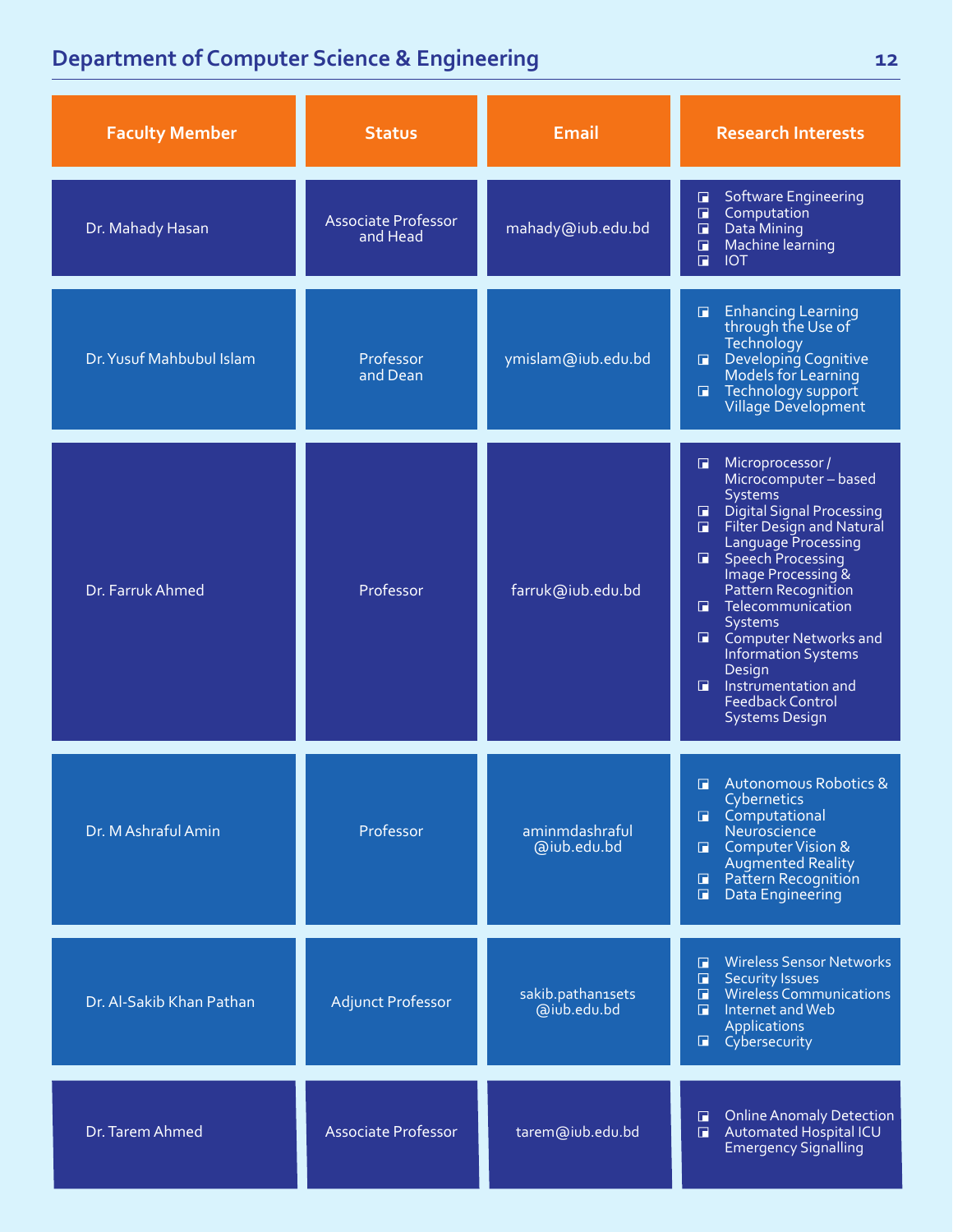| <b>Faculty Member</b>     | <b>Status</b>              | <b>Email</b>              | <b>Research Interests</b>                                                                                                                                                                                                                                                                                                           |
|---------------------------|----------------------------|---------------------------|-------------------------------------------------------------------------------------------------------------------------------------------------------------------------------------------------------------------------------------------------------------------------------------------------------------------------------------|
| Dr. Amin Ahsan Ali        | <b>Associate Professor</b> | aminali@iub.edu.bd        | <b>Machine Learning</b><br>$\Box$<br>Data Science<br>$\Box$<br>$\blacksquare$<br>mHealth                                                                                                                                                                                                                                            |
| Dr. Ferdows Zahid         | <b>Associate Professor</b> | fzahid@iub.edu.bd         | Electronic conduction in<br>F<br>nanoscale devices<br>Quantum transport<br>П<br>Thermoelectrics<br>$\Box$<br>Electronic structures of<br>R<br>nanomaterials<br>Quantum computation<br>$\Box$<br>with silicon quantum dots                                                                                                           |
| Dr. Mohammad Faisal Uddin | <b>Assistant Professor</b> | faisal@iub.edu.bd         | Computer Networks<br>(Wireless, Optical and<br>Carrier Ethernet)<br>$\Box$<br><b>Communication Network</b><br>$\Box$<br>Design and Optimization<br>Network Resource<br>F.<br>Allocation<br>Digital Communications<br>Operations Research/<br>$\blacksquare$<br>$\blacksquare$<br>Management<br><b>Game Theory</b><br>$\blacksquare$ |
| Dr. AKM Mahbubur Rahman   | <b>Assistant Professor</b> | akmmrahman<br>@iub.edu.bd | <b>Computer Vision</b><br>$\Box$<br>Machine Learning<br>$\Box$<br>$\Box$<br>Deep Learning<br>Image Processing<br>叵                                                                                                                                                                                                                  |
| Mr. Mohammad Noor Nabi    | <b>Lecturer A</b>          | mnnabi@iub.edu.bd         | Cryptography, Network,<br>$\Box$<br>and Embedded System<br>Security<br>VLSI Design<br>$\blacksquare$<br>Parallel and Distributed<br>F.<br>Computing<br><b>Fuzzy Neural Control</b><br>G .<br>System                                                                                                                                 |
| Mr. Subrata Kumar Dey     | Lecturar A                 | subrata@iub.edu.bd        | <b>Parallel Computing</b><br>G<br>e-Governance<br>R                                                                                                                                                                                                                                                                                 |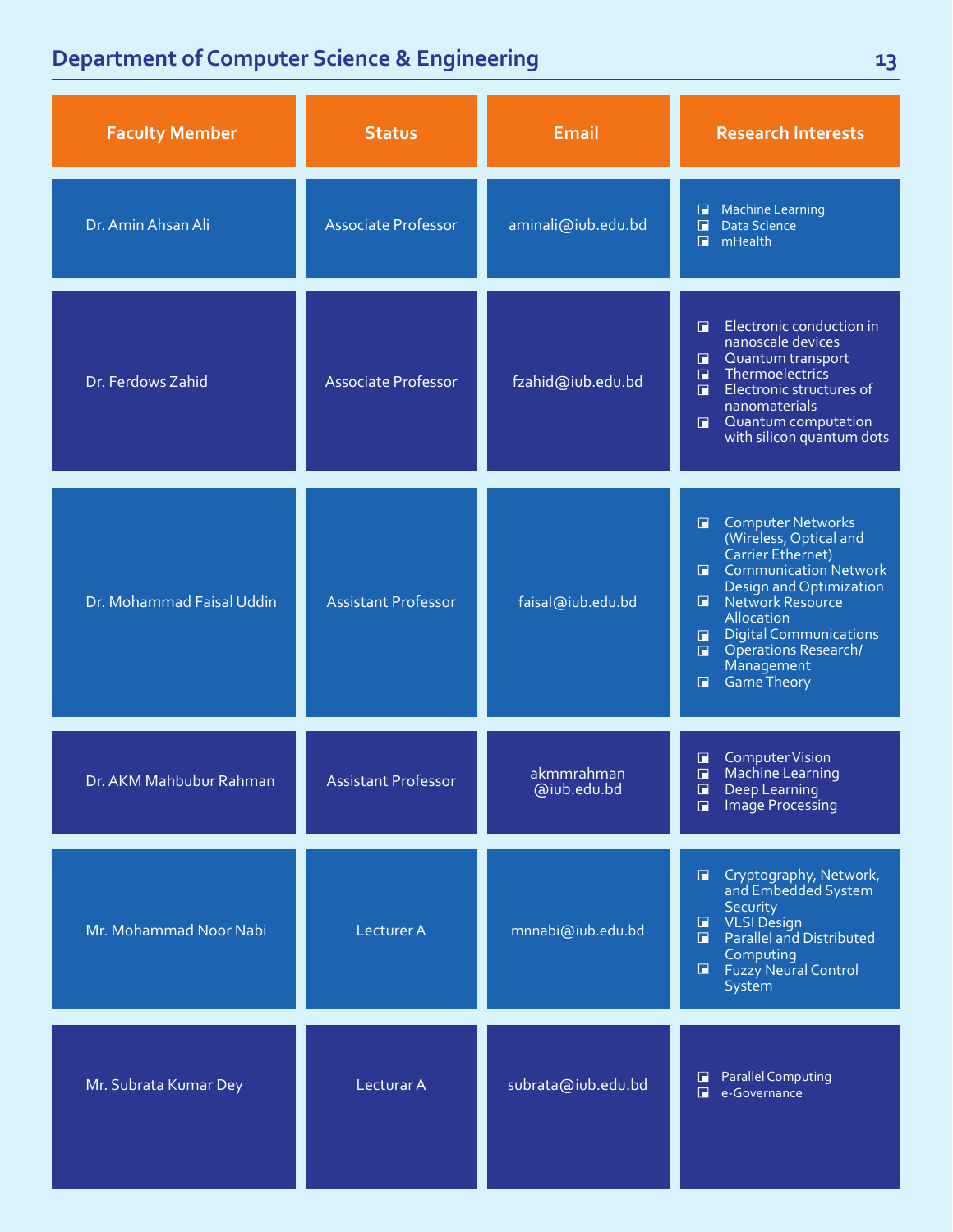| <b>Faculty Member</b>   | <b>Status</b>     | <b>Email</b>                   | <b>Research Interests</b>                                                                                                                                                                                                                                                                                                                                                                                |
|-------------------------|-------------------|--------------------------------|----------------------------------------------------------------------------------------------------------------------------------------------------------------------------------------------------------------------------------------------------------------------------------------------------------------------------------------------------------------------------------------------------------|
| Mr. Md Fahad Monir      | <b>Lecturer B</b> | fahad.monir@iub.edu.bd         | Software-Defined<br>п<br>Networking<br>LTE Evolution and 5G<br>Wireless Networks<br>$\Box$<br>$\Box$                                                                                                                                                                                                                                                                                                     |
| Mr. Sanzar Adnan Alam   | Lecturer B        | sanzar@iub.edu.bd              | Mobile & Sensor Systems<br>$\Box$<br>Cryptography<br>Security & Privacy<br>$\Box$<br>Programming Languages<br>$\blacksquare$<br>and Software Engineering<br>Networking & Distributed<br>$\blacksquare$<br>Systems                                                                                                                                                                                        |
| Mr. Md Abu Sayed        | Lecturer B        | asayed@iub.edu.bd              | <b>ICT</b> for Development<br>$\Box$<br>Educational Technology<br>$\Box$<br>Information Technology<br>$\Box$<br>Data Analysis<br>$\blacksquare$                                                                                                                                                                                                                                                          |
| Ms. Sabrina Alam        | Lecturer B        | Sabrina.alam<br>@iub.edu.bd    | Agile Development<br>$\blacksquare$<br>Methodology<br>Capability Maturity Model<br>$\Box$<br>Integration (CMMI)<br>Implementation<br>Fourth Industrial<br>F.<br>Revolution and<br>Opportunities in<br><b>Bangladesh</b><br>Automation and Labor<br>$\Box$<br>Intensive Industries<br>Impact of Emerging<br>G.<br>Social Media Applications<br>Psychosocial Impact of<br>$\blacksquare$<br>Virtualization |
| Mr. Md. Asif Bin Khaled | <b>Lecturer B</b> | mdasifbinkhaled<br>@iub.edu.bd | <b>Computer Vision</b><br>$\Box$<br><b>Machine Learning</b><br>$\blacksquare$<br>Data Science<br>$\Box$                                                                                                                                                                                                                                                                                                  |
| Ms. Romasa Qasim        | Lecturer B        | romasa.qasim<br>@iub.edu.bd    | <b>Machine Learning</b><br>$\blacksquare$<br>Deep Learning<br>$\mathbf \Gamma$<br>Computational Molecular<br><b>Biology</b><br><b>Systems Biology</b><br>$\blacksquare$<br>$\blacksquare$<br><b>Fuzzy Theory</b><br>$\overline{\blacksquare}$<br><b>Data Science</b>                                                                                                                                     |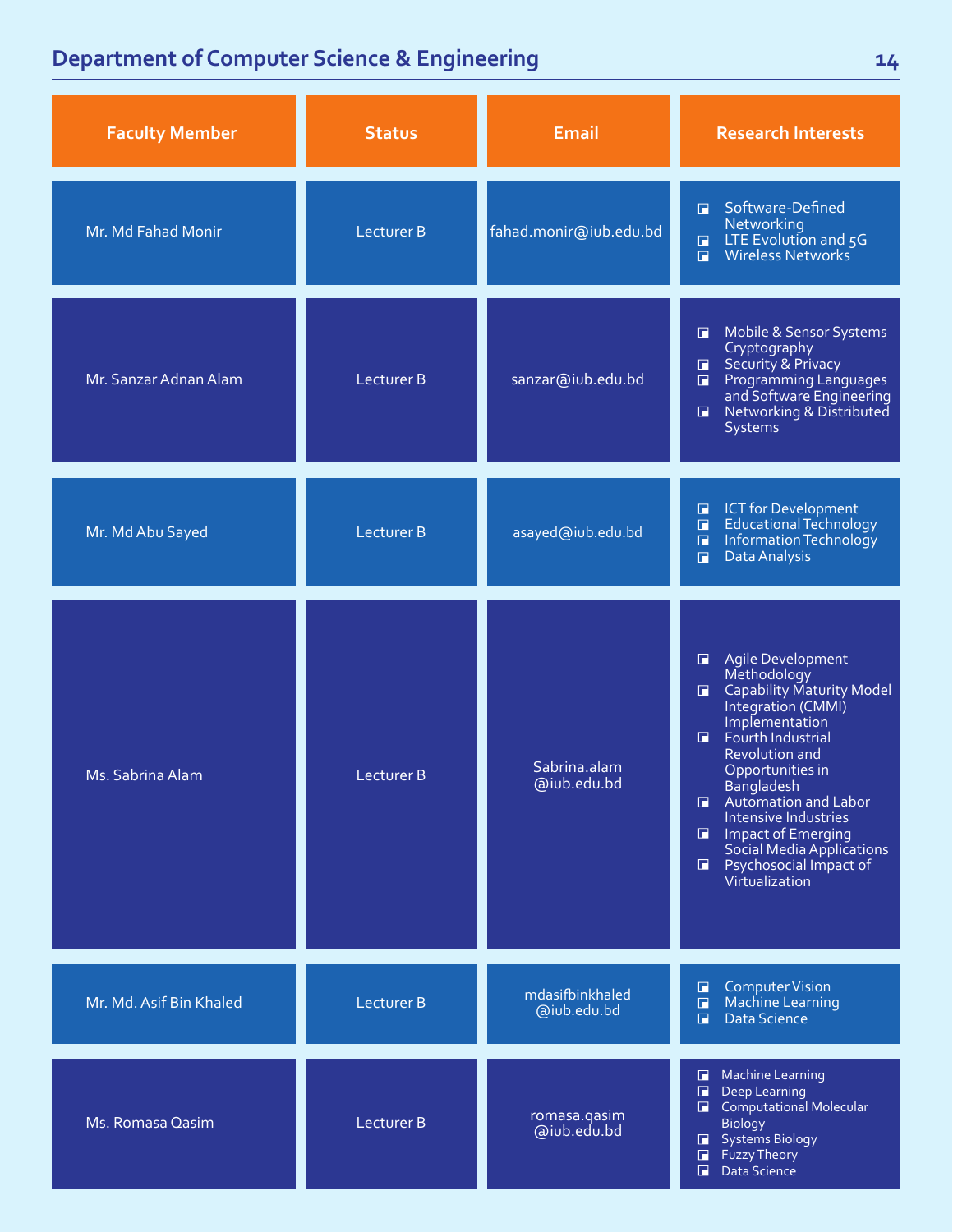| <b>Faculty Member</b>                | <b>Status</b>          | <b>Email</b>          | <b>Research Interests</b>                                                                                                                                                                                                    |
|--------------------------------------|------------------------|-----------------------|------------------------------------------------------------------------------------------------------------------------------------------------------------------------------------------------------------------------------|
| Mr. Bijoy Rahman Arif                | <b>Lecturer B</b>      | bijoyarif@iub.edu.bd  | Software-Defined<br>n.<br>Networking<br>LTE Evolution and 5G<br>$\blacksquare$<br>Wireless Networks<br>$\Box$                                                                                                                |
| Mr. Mohammad<br><b>Motiur Rahman</b> | Lecturer B             | motiur@iub.edu.bd     | <b>Unsupervised Learning</b><br>G<br>Reinforcement Learning<br>$\Box$<br><b>Privacy Preserving</b><br>$\blacksquare$<br>Learning                                                                                             |
| Ms. Ajmiri Sabrina Khan              | <b>Lecturer B</b>      | ajmirikhan@iub.edu.bd | <b>Semiconductor Devices</b><br>П<br>$\Box$<br><b>Biosensors</b><br>$\Box$<br><b>Neural Engineering</b><br>П<br><b>Brain Computer</b><br>Interfacing                                                                         |
| Mr. Md. Raihan Bin Rafique           | Junior Lecturer        | rohan@iub.edu.bd      | <b>Embedded System</b><br>$\Box$<br>Data Mining<br>$\Box$                                                                                                                                                                    |
| Mr. Mohammad Shibli Kaysar           | <b>Adjunct Faculty</b> | shibli@iub.edu.bd     | Automated System for<br>$\Box$<br>Monitoring<br><b>Nord Sense</b><br>Disambiguation<br>Chapman-Kolmogorov<br>G.<br>Relation Based Median<br><b>String Algorithm</b><br>Modified Median String<br>$\blacksquare$<br>Algorithm |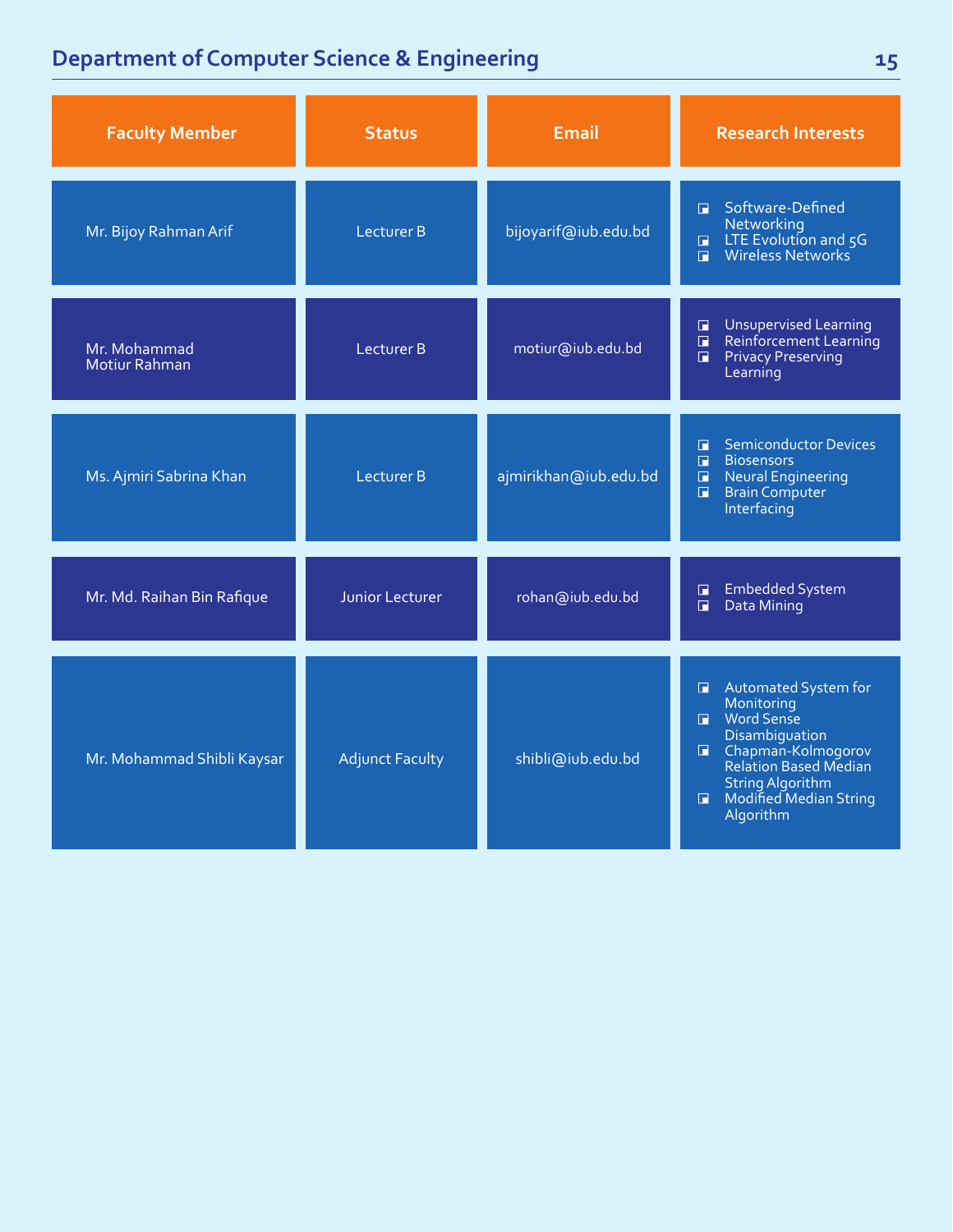### **Department of Electrical & Electronic Engineering**

| <b>Faculty Member</b>       | <b>Status</b>              | <b>Email</b>            | <b>Research Interests</b>                                                                                                                                                                                                                        |
|-----------------------------|----------------------------|-------------------------|--------------------------------------------------------------------------------------------------------------------------------------------------------------------------------------------------------------------------------------------------|
| Dr. Khosru Mohammad Salim   | Professor and<br>Head      | khosru@iub.edu.bd       | <b>Renewable Energy</b><br>G<br><b>Technologies</b><br>Energy Efficiency<br>Power Electronics<br>$\Box$<br>$\Box$<br>$\Box$<br><b>Embedded Systems</b><br>Electrical Machine<br>G.                                                               |
| Dr. Shahriar Khan           | Professor                  | skhan@iub.edu.bd        | <b>Electrical Engineering</b><br>$\Box$<br><b>Electronics</b><br>$\blacksquare$<br>Power Systems<br>$\blacksquare$<br>Renewable and<br>$\Box$<br>Sustainable Energy<br>Environment<br>$\blacksquare$<br>$\Box$<br>Climate Change                 |
| Dr. Feroz Ahmed             | Professor                  | fahmed@iub.edu.bd       | <b>Photonics and Microwave</b><br>$\Box$<br><b>Sensors</b><br>Microstrip Patch Antenna<br>E<br>Microwave Imaging<br>$\Box$<br>$\Box$<br>Fiber-Optic<br><b>Communication Systems</b><br>$\Box$<br><b>Wireless Systems</b><br>$\Box$<br><b>IOT</b> |
| Dr. Md. Abdur Razzak        | Professor                  | razzak@iub.edu.bd       | <b>Power Electronics</b><br>П<br><b>Renewable Energy</b><br>$\blacksquare$<br>$\Box$<br><b>Power Systems</b><br>Smart Grid<br>$\Box$                                                                                                             |
| Dr. Mustafa Habib Chowdhury | <b>Associate Professor</b> | mchowdhury@iub.edu.bd   | <b>Optics &amp; Photonics</b><br>$\Box$<br>Semiconductor Devices<br>$\Box$<br><b>Quantum Devices and</b><br>o<br>Computing<br>Renewable Energy<br>$\blacksquare$<br>Technology<br><b>Biomedical Engineering</b><br>$\Box$                        |
| Dr. Md. Kafiul Islam        | <b>Associate Professor</b> | kafiul_islam@iub.edu.bd | <b>Biomedical Signal</b><br>G<br>Processing<br><b>Biomedical</b><br>F.<br>Instrumentation<br><b>Neural Signal Processing</b><br>$\Box$<br>Brain-Computer Interface<br>o<br>$\Box$<br>Healthcare Technology                                       |
| Ms. Afroza Sultana          | Lecturer A                 | afroza@iub.edu.bd       | <b>Biomedical Signal</b><br>$\blacksquare$<br>Processing and their<br>Classification<br>Wireless and Sensor<br>G.<br><b>Network</b>                                                                                                              |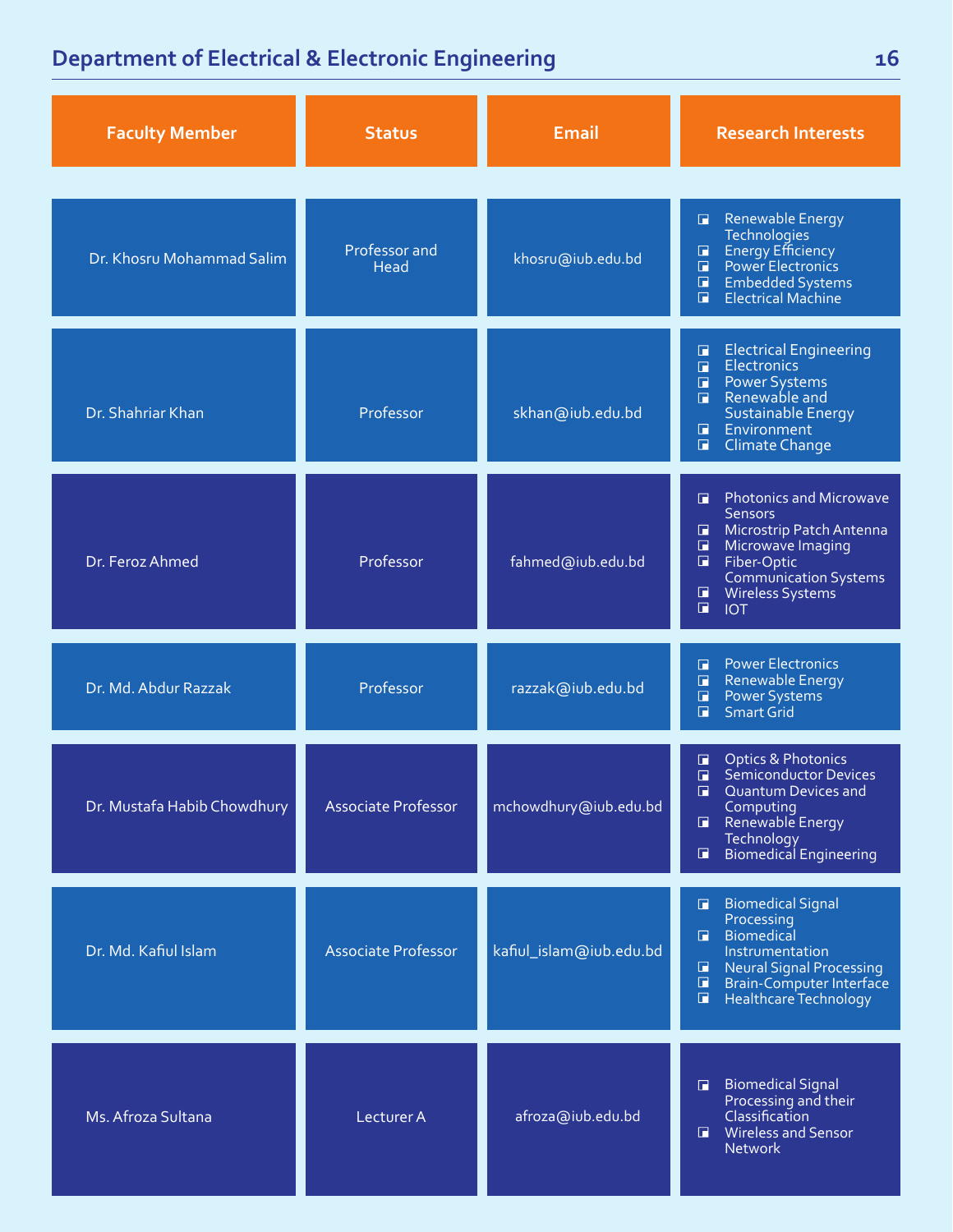### **Department of Electrical & Electronic Engineering**

| <b>Faculty Member</b>                | <b>Status</b>     | <b>Email</b>        | <b>Research Interests</b>                                                                                                                                                    |
|--------------------------------------|-------------------|---------------------|------------------------------------------------------------------------------------------------------------------------------------------------------------------------------|
| Mr. Mohammad Nasfikur<br>Rahman Khan | <b>Lecturer B</b> | mnrkhan@iub.edu.bd  | <b>Biomedical Engineering</b><br>П<br>Robotics<br>$\Box$<br>Artificial Intelligence<br>$\blacksquare$<br>$\Box$                                                              |
| Mr. Shovasis Kumar Biswas            | Lecturer B        | biswassk@iub.edu.bd | Photonics<br>Ħ<br>Nonlinear Optics and<br>п<br>Fiber Optic<br>Communication<br>Computational<br>G.<br>Electromagnetics<br>Plasmonics<br>F                                    |
| Ms. Saila Ishrat Annie               | <b>Lecturer B</b> | saila@iub.edu.bd    | <b>Power Electronics</b><br>$\overline{\blacksquare}$<br>Renewable Energy and<br>П<br><b>Systems</b><br>Digital Signal Processing<br>G<br>Power and Energy<br>$\blacksquare$ |
| Ms. Navila Rahman Nadi               | <b>Lecturer B</b> | navila@iub.edu.bd   | Renewable Energy<br>П<br><b>Technologies</b><br>Power System Analysis<br>П                                                                                                   |
| Ms. Tahsin Ferdous Ara Nayna         | <b>Lecturer B</b> | tahsin@iub.edu.bd   | Microstrip Patch Antenna<br>п<br>Telecommunication<br><b>Systems &amp; Networking</b><br>П<br>Internet of Things (IoT)<br>$\blacksquare$                                     |

| Dr. Habib Bin Muzaffar | Associate Professor<br>and Head | habibm@iub.edu.bd | Analytic Number Theory<br>and related areas<br>G                                                  |
|------------------------|---------------------------------|-------------------|---------------------------------------------------------------------------------------------------|
| Dr. Mohammed Anwer     | Professor <sup>1</sup>          | manwer@iub.edu.bd | <b>Climate Dynamics</b><br>F<br>High Performance<br>G<br>Computing<br><b>System Dynamics</b><br>G |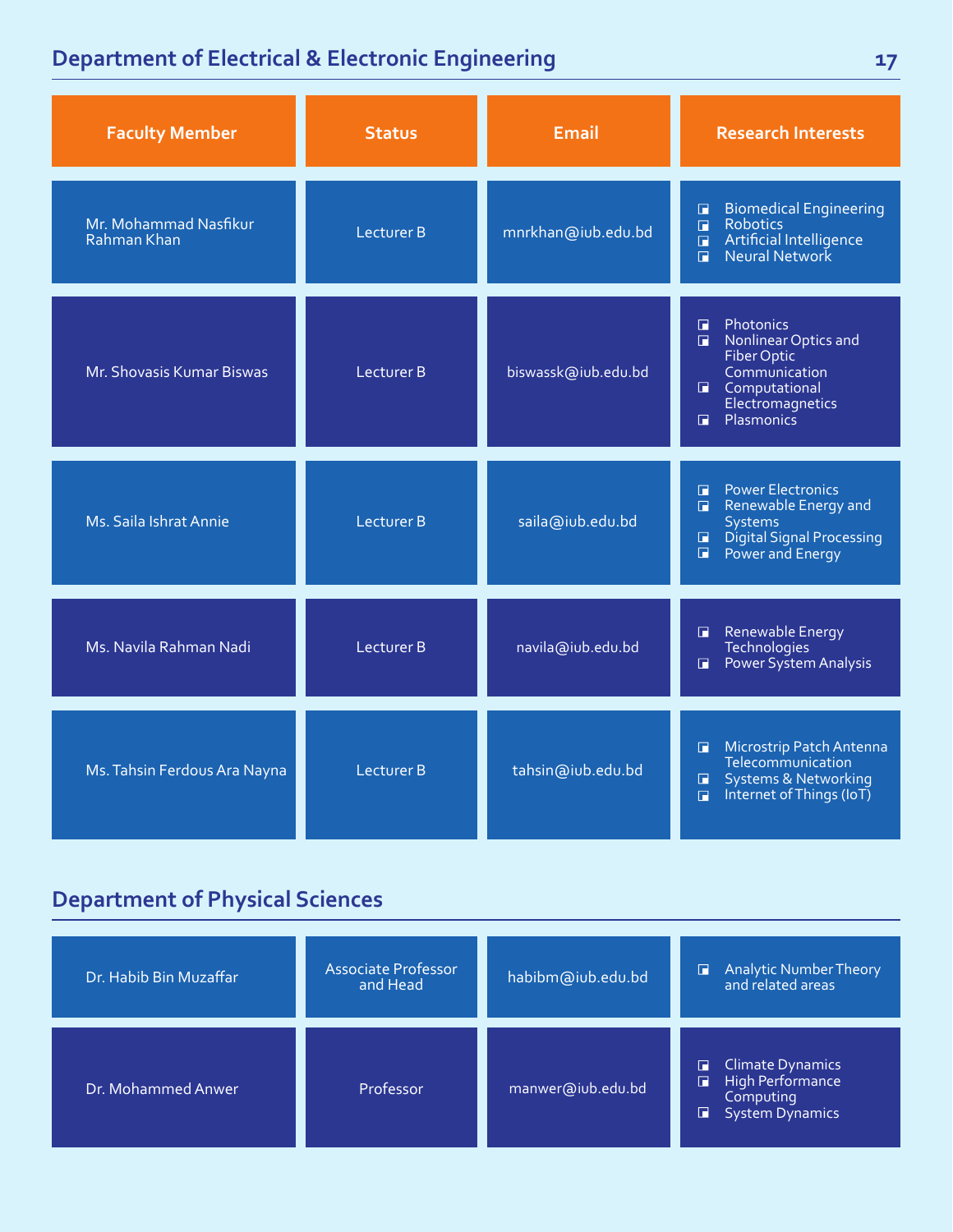| <b>Faculty Member</b>         | <b>Status</b>              | <b>Email</b>                        | <b>Research Interests</b>                                                                                                                                                                                                              |
|-------------------------------|----------------------------|-------------------------------------|----------------------------------------------------------------------------------------------------------------------------------------------------------------------------------------------------------------------------------------|
| Dr. M. Arshad Momen           | Professor                  | arshad@iub.edu.bd                   | <b>Particles and Fields</b><br>п.<br>Gravitation<br><b>Mathematical Physics</b><br>$\blacksquare$                                                                                                                                      |
| Dr. Shipra Banik              | Professor                  | banik@iub.edu.bd                    | <b>Statistical Inferences</b><br>F.<br><b>Soft Computing Models</b><br>$\Box$<br><b>Statistical Modeling and</b><br>$\Box$<br>Planning<br>$\Box$<br>Ling<br>Ridge Regression Analysis<br>and Statistical Simulation<br>$\Box$          |
| Dr. Anandamayee Majumdar      | Professor                  | anandamayee.majumdar<br>@iub.edu.bd | <b>Statistical Modeling</b><br>$\mathbf{E}$<br>Point referenced (Spatial)<br>$\blacksquare$<br>Data Science<br><b>Time Series modeling</b><br>G<br>$\Box$<br>Changepoints<br><b>Bayesian Statistics</b><br>$\Box$                      |
| Dr. Asma Begum                | Associate professor        | ablipi@iub.edu.bd                   | Plasma Science<br>F<br>$\Box$<br>Plasma Technology<br>Plasma Medicine<br>Ħ<br>П<br>Plasma Diagnostics<br>$\Box$<br>Non-thermal Plasma<br>Source                                                                                        |
| Dr. Mohammad<br>Mostofa Kamal | Associate Professor        | amkamal@iub.edu.bd                  | <b>Solid State Physics</b><br>F<br><b>Condensed Matter Physics</b><br>$\Box$<br><b>Polymer Physics</b><br>u<br>Material Science<br>$\Box$<br><b>Thin Films</b><br>$\blacksquare$<br><b>Theoretical Nuclear</b><br>G.<br><b>Physics</b> |
| Dr. Khan M. B. Asad           | Assistant professor        | kasad@iub.edu.bd                    | Observational 21-cm<br>п<br>Cosmology<br>Cosmic Dawn and Epoch<br>of Reionisation<br><b>Galaxy Clusters</b><br>$\Box$<br>$\mathbf \Gamma$<br>Radio Astronomy Antennas<br>G.<br>Deep Learning in<br>Astronomy                           |
| Dr. Rifat Ara Rouf            | <b>Assistant Professor</b> | rifatara@iub.edu.bd                 | <b>Application of Mathematics</b><br>$\Box$<br><b>Solar Energy</b><br>$\Box$<br>Heat and Mass Transfer<br>$\blacksquare$<br>$\Box$<br><b>Adsorption Cooling</b><br>$\Box$<br><b>Approximation Techniques</b>                           |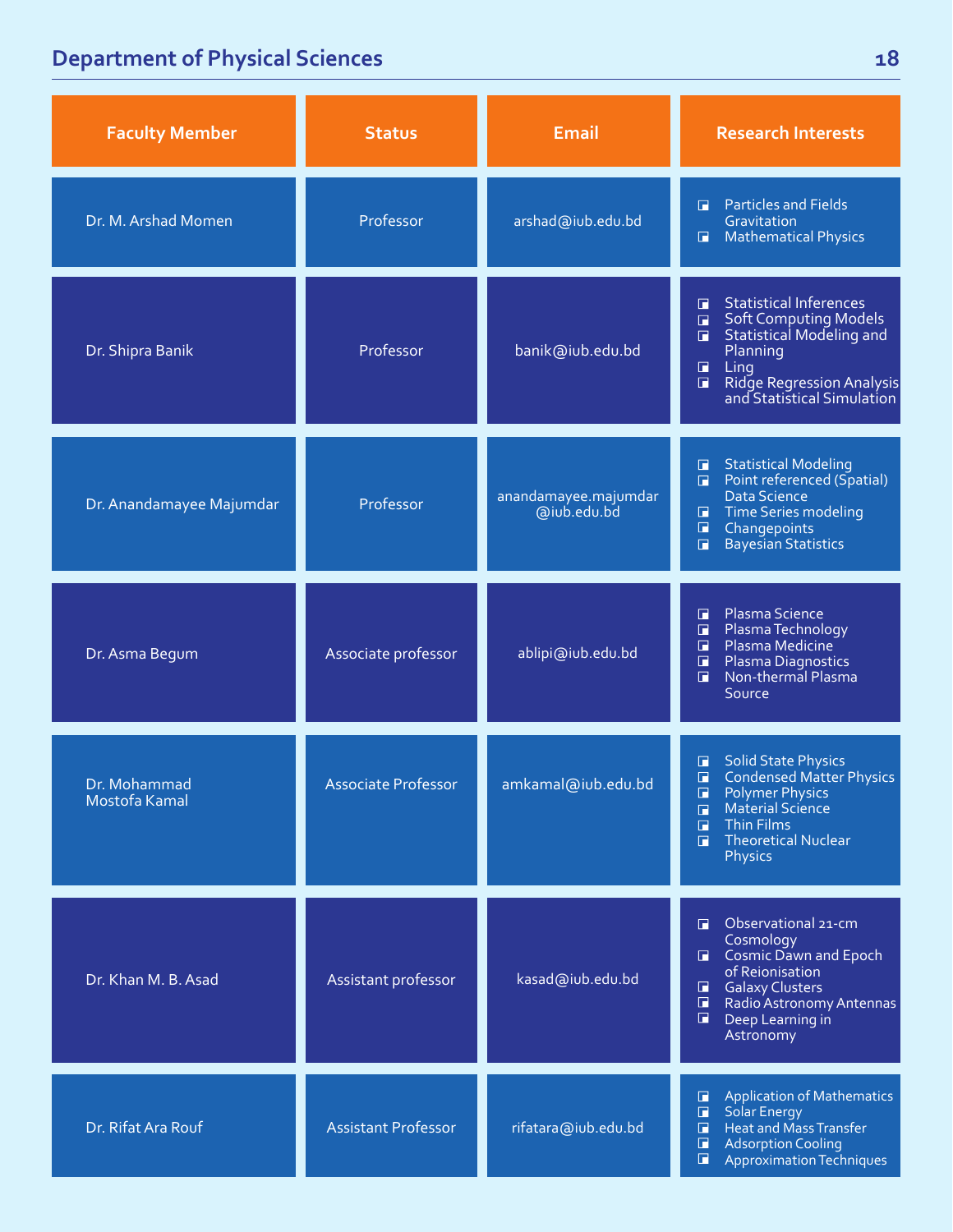| <b>Faculty Member</b>   | <b>Status</b>              | Email                        | <b>Research Interests</b>                                                                                                                                                                                                                                                          |
|-------------------------|----------------------------|------------------------------|------------------------------------------------------------------------------------------------------------------------------------------------------------------------------------------------------------------------------------------------------------------------------------|
| Dr. Farhad Alam         | <b>Assistant Professor</b> | farhad@iub.edu.bd            | <b>Condensed Matter</b><br>F.<br><b>Physics</b><br>Solid State Physics<br>$\Box$<br><b>Magnetism and Magnetic</b><br>$\Box$<br>Materials(Both<br>Amorphous & Crystalline)<br>Semiconductor Materials<br>$\blacksquare$<br><b>Ferrite and Multiferroic</b><br>п<br><b>Materials</b> |
| Dr. Md Readul Mahmud    | <b>Assistant Professor</b> | mahmud.readul<br>@iub.edu.bd | Design of Micro-devices<br>$\blacksquare$<br>Micro reactor<br>П<br>$\Box$<br>Micro-mixing<br>Micro-Heat Exchanger<br>$\blacksquare$<br>Production of Micro-<br>П<br>droplets and<br>Micro-bubbles<br><b>Computational Fluid</b><br>$\blacksquare$<br>Dynamics (CFD)                |
| Dr. S.N.M. Azizul Hoque | <b>Assistant Professor</b> | ahoque@iub.edu.bd            | <b>Remote Sensing</b><br>$\Box$<br>Ionospheric Modelling<br>Space Weather<br>$\blacksquare$<br>Ionospheric Physics<br>п                                                                                                                                                            |
| Ms. Yasmin Akter        | Lecture B                  | yasmin@iub.edu.bd            | <b>Bioinformatics</b><br>П<br>$\blacksquare$<br>Epidemiology<br>Multivariate Analysis<br>$\blacksquare$<br>Logistic Regression<br>$\Box$<br>State-Space Modeling<br>$\Box$                                                                                                         |
| Ms. Nabila Jaman Tripti | Lecture B                  | njtripti222@iub.edu.bd       | On Biomedical<br>п.<br><b>Engineering Field</b><br>On Fluid Dynamics<br>Œ.<br>On Meteorology<br>п<br>On Geo information and<br>$\Box$<br>earth Observation<br>On Space observation<br>п.<br>On Astronomy and<br>$\blacksquare$<br>Astrophysics                                     |
| Ms. Nurjahan Akter Nepa | Lecture B                  | Nipa@iub.edu.bd              | <b>Mathematical Biology</b><br>п                                                                                                                                                                                                                                                   |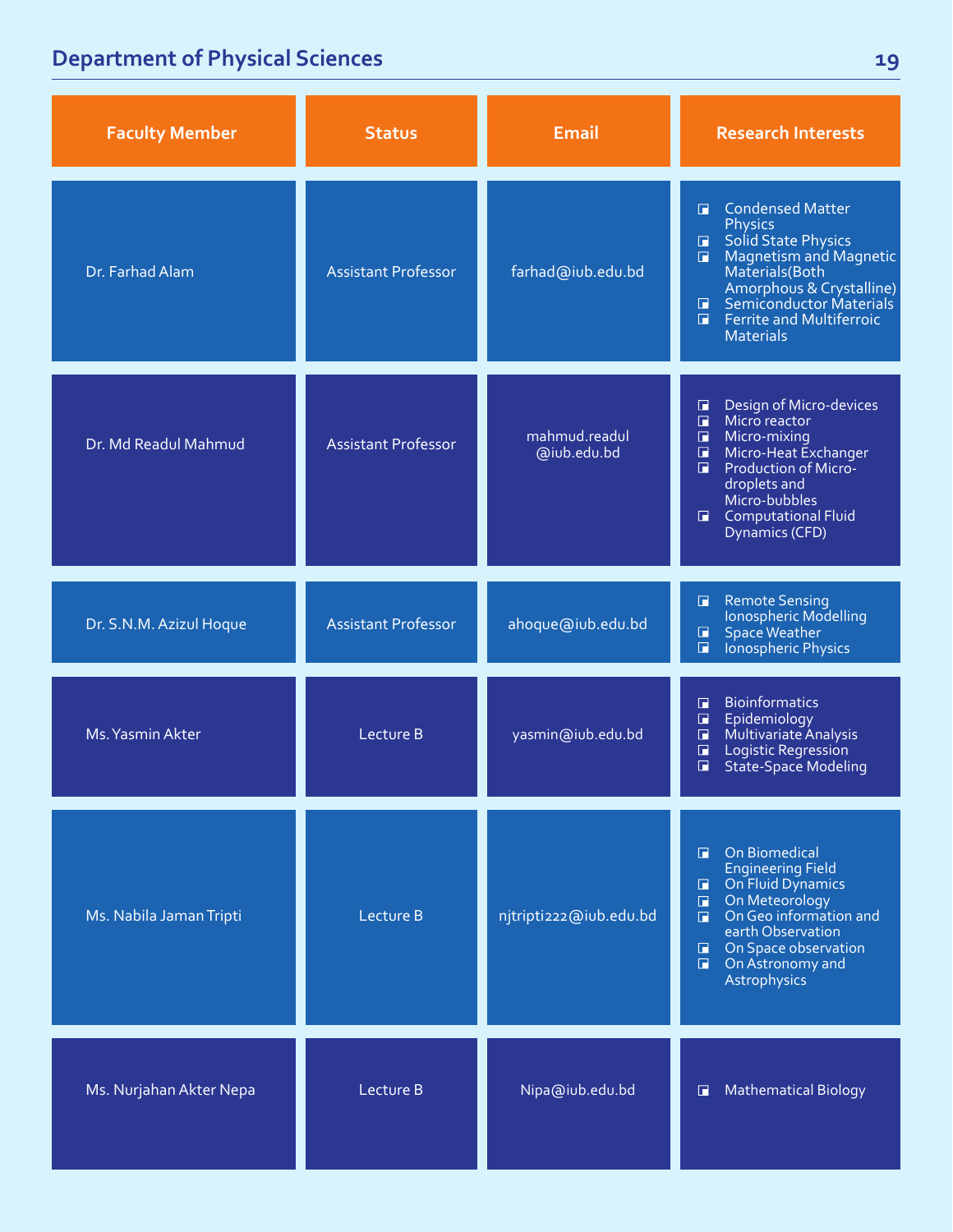| <b>Faculty Member</b>         | <b>Status</b> | <b>Email</b>                    | <b>Research Interests</b>                                                                                                                                                                                                        |
|-------------------------------|---------------|---------------------------------|----------------------------------------------------------------------------------------------------------------------------------------------------------------------------------------------------------------------------------|
| Mr. Ifte Khairul Alam Bhuiyan | Lecture B     | ifte.bhuiyan@iub.edu.bd         | Photonic Integration<br>and Devices<br>$\blacksquare$<br><b>E</b> Semiconductor<br>Technology                                                                                                                                    |
| Ms. Tahmina Tabassum          | Lecture B     | tahmina.tabassum<br>@iub.edu.bd | <b>Finite Fields and Finite</b><br>Ē<br>Groups<br>Representation Theory<br>$\blacksquare$<br>of Symmetric Groups                                                                                                                 |
| Ms. Amrita Khan               | Lecture B     | amrita@iub.edu.bd               | Developing Magnetic<br>Nanoparticles for the<br>Application of Magnetic<br>Hyperthermia for Cancer<br>$\blacksquare$<br>Treatment<br>$\blacksquare$ Characterization of<br>Ferrites (Magnetic oxides)<br>for Sensor Applications |
| Ms. Proma Anwar Khan          | Lecture B     | proma@iub.edu.bd                | Renewable Energy<br>Use of statistical Models<br>$\Box$<br>$\Box$<br>in Explaining Renewable<br>Energy<br>Fluid Mechanics<br>п                                                                                                   |
| Ms. Tasnim Mafiz              | Lecture B     | tasnim.mafiz@iub.edu.bd         | Econometrics<br>П<br>Epidemiology<br>$\Box$<br>$\Box$<br><b>Biostatistics</b>                                                                                                                                                    |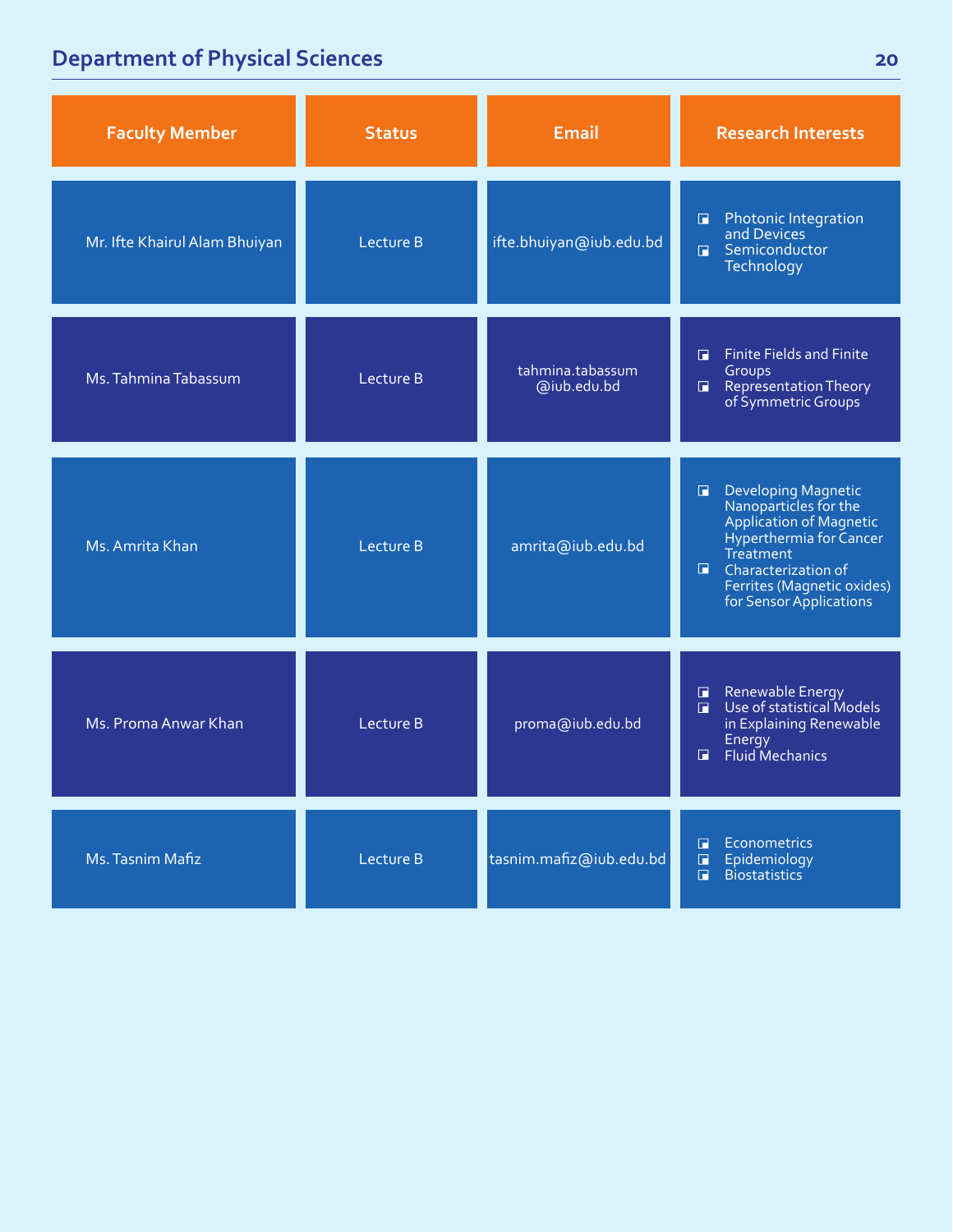## SCHOOL OF LIBERAL ARTS & SOCIAL SCIENCES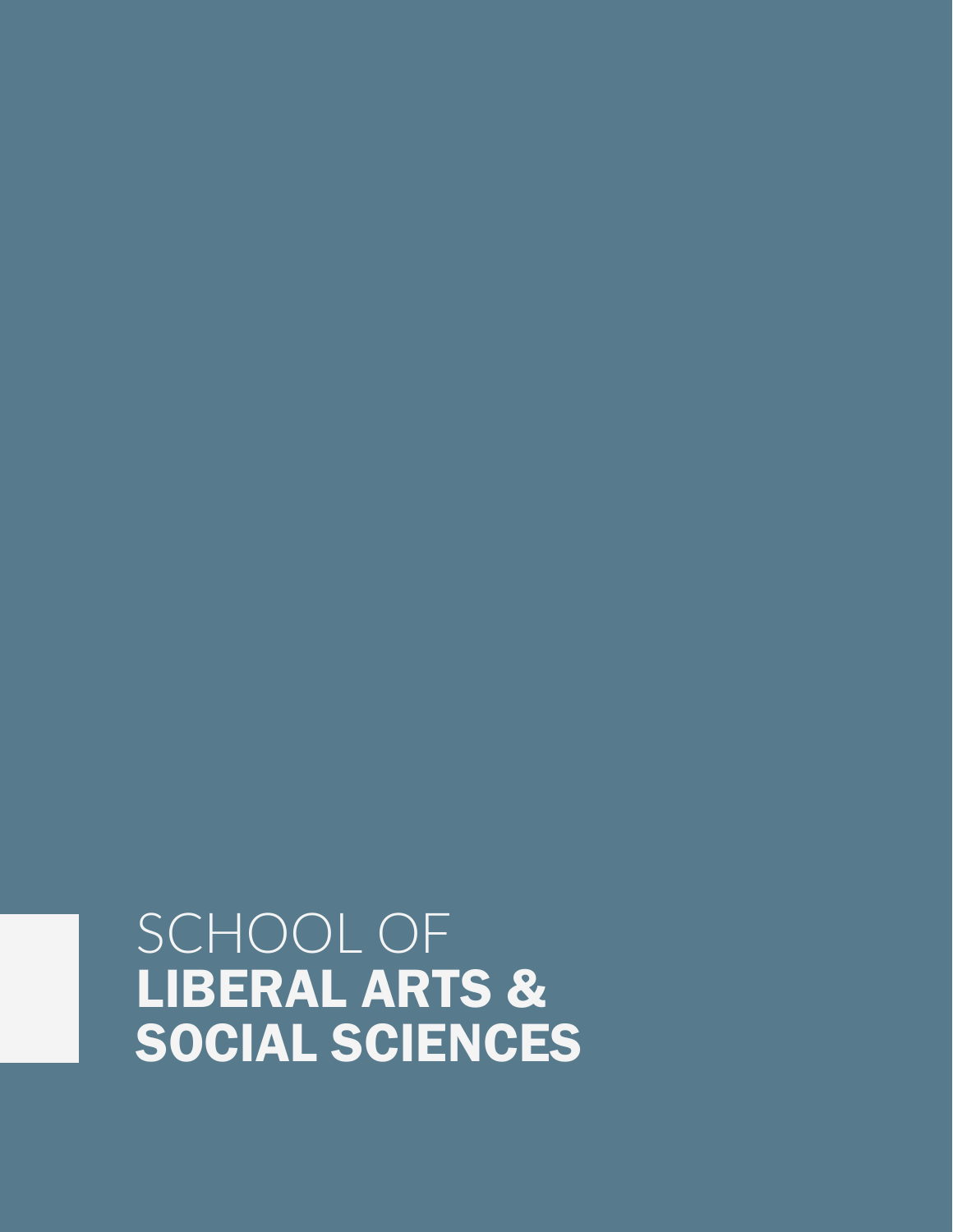| <b>Faculty Member</b>  | <b>Status</b>                      | <b>Email</b>                       | <b>Research Interests</b>                                                                                                                                                                                                                                                                                                                                                                                         |
|------------------------|------------------------------------|------------------------------------|-------------------------------------------------------------------------------------------------------------------------------------------------------------------------------------------------------------------------------------------------------------------------------------------------------------------------------------------------------------------------------------------------------------------|
| Ms. Naureen Rahnuma    | Lecturer A<br>and Head (In-Charge) | naureen@iub.edu.bd                 | Effects of English<br>Medium Instruction in<br>$\blacksquare$<br><b>Content Teaching and</b><br>Learning through Digital<br>Pedagogy, Delivery,<br>Quality of Education and<br>Inequalities of Access<br><b>E</b> Language Learning and<br>Teaching through Various<br>eLearning Tools and<br>Resources<br><b>E</b> Issues of Quality<br><b>Assurance and</b><br><b>Enhancement in Higher</b><br><b>Education</b> |
| Dr. Niaz Zaman         | Professor<br>and Advisor           | niaz@iub.edu.bd                    | Literature<br>П<br>Translation<br>$\blacksquare$<br><b>Women's Textile Arts</b><br>$\overline{\blacksquare}$<br>Kazi Nazrul Islam<br>$\Box$<br>$\blacksquare$<br><b>Drama</b><br><b>Partition Studies</b><br>п                                                                                                                                                                                                    |
| Dr. Lutfor Rahman      | Professor                          | drlutforrahmanslass<br>@iub.edu.bd | Literature<br>П<br>П<br><b>Drama</b><br>П<br>Theatre<br>$\overline{\blacksquare}$<br>Aesthetics<br>$\Box$<br><b>Fine Arts</b><br><b>Socity and Culture</b><br>G                                                                                                                                                                                                                                                   |
| Dr. Ahmed Ahsanuzzaman | Professor                          | ahsanuzzanan<br>@iub.edu.bd        | Theatre and<br>F.<br><b>Performance Studies</b><br>Henrik Ibsen<br>$\Box$<br>$\blacksquare$<br>Shakespeare<br>Translation studies<br>$\Box$<br><b>Post-Colonial Literature</b><br>п<br><b>Literary &amp; Cultural Theory</b><br>$\blacksquare$                                                                                                                                                                    |
| Dr. AKM Zakaria        | Professor                          | akmzakariaslass<br>@iub.edu.bd     | <b>Needs Analysis</b><br>$\blacksquare$<br><b>SLA</b><br>$\Box$<br><b>Technology in Education</b><br>$\blacksquare$<br>$\blacksquare$<br>Language Variety<br>$\blacksquare$<br><b>ESP</b><br>$\blacksquare$<br><b>Learning Styles</b>                                                                                                                                                                             |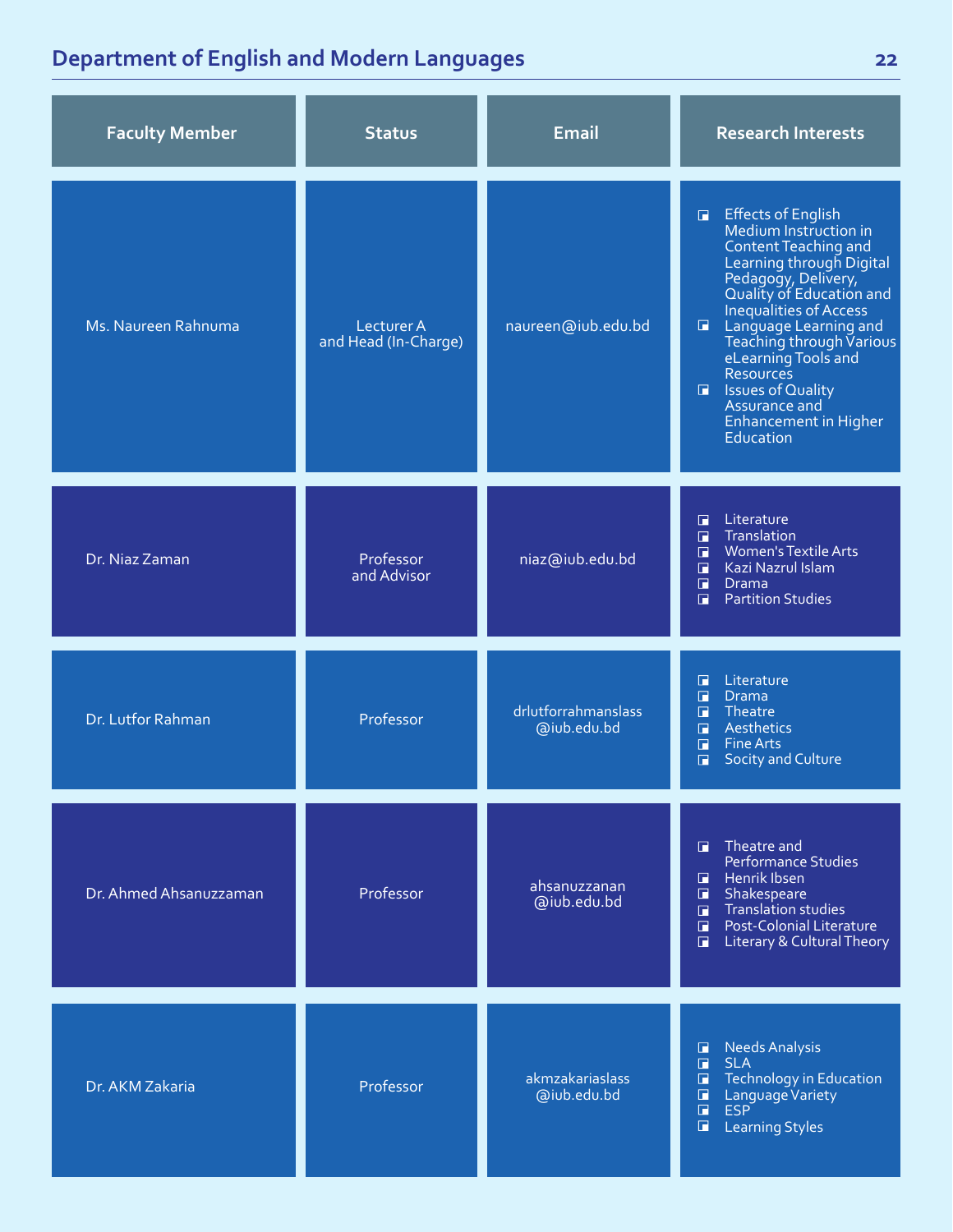| <b>Faculty Member</b>           | <b>Status</b>              | <b>Email</b>        | <b>Research Interests</b>                                                                                                                                                                                                        |
|---------------------------------|----------------------------|---------------------|----------------------------------------------------------------------------------------------------------------------------------------------------------------------------------------------------------------------------------|
| Mr. Towhid Bin Muzaffar         | <b>Assistant Professor</b> | towhid@iub.edu.bd   | Linguistics<br>囗<br>Indigenous Languages<br>English Language<br>$\Box$<br>$\Box$<br><b>Proficiency</b><br>$\Box$<br>Phonetics & Phonology<br>$\Box$<br>$\Box$<br>Lexicography<br>Morphology<br>$\blacksquare$                    |
| Ms. Rezina Nazneen Rimi         | Lecturer A                 | rimi@iub.edu.bd     | <b>Research Methodology</b><br>$\Box$<br>Material Development<br>$\Box$<br>Literacies in ELT<br>$\Box$<br>$\Box$<br><b>Syllabus Design</b><br>$\Box$<br>Communicative Language<br>Teaching<br>Sociolinguistics<br>$\blacksquare$ |
| Ms. Sayyeda Tun<br>Noor Sameera | Lecturer A                 | Sami@iub.edu.bd     | <b>Quranic Studies</b><br>$\Box$<br>Literatures (Bangla and<br>旧<br>English<br><b>Students Shifting</b><br>$\Box$ .<br><b>Attitude towards Studies</b>                                                                           |
| Ms. Mithila Mahfuz              | Lecturer A                 | mmithila@iub.edu.bd | <b>Materials Development</b><br>$\blacksquare$<br>Curriculum Studies<br>$\Box$<br>Indigenous Pedagogies<br>$\Box$<br>& Epistemology History<br>Gender Studies<br>$\Box$                                                          |
| Mr. Md Shaiful Islam            | <b>Lecturer A</b>          | sayeef77@iub.edu.bd | <b>Assessment in Education</b><br>$\Box$<br>Pedagogy<br>$\Box$<br>Curriculum<br>$\Box$<br>$\blacksquare$<br>Educational Psychology<br>Materials Development<br>$\blacksquare$<br>Self-regulated Learning<br>$\Box$               |
| Ms. Vikarun Nessa               | Lecturer B                 | vikarun@iub.edu.bd  | <b>Gender Studies</b><br>$\blacksquare$<br>Comparative Literature<br>$\Box$<br>Adaptations<br>$\Box$                                                                                                                             |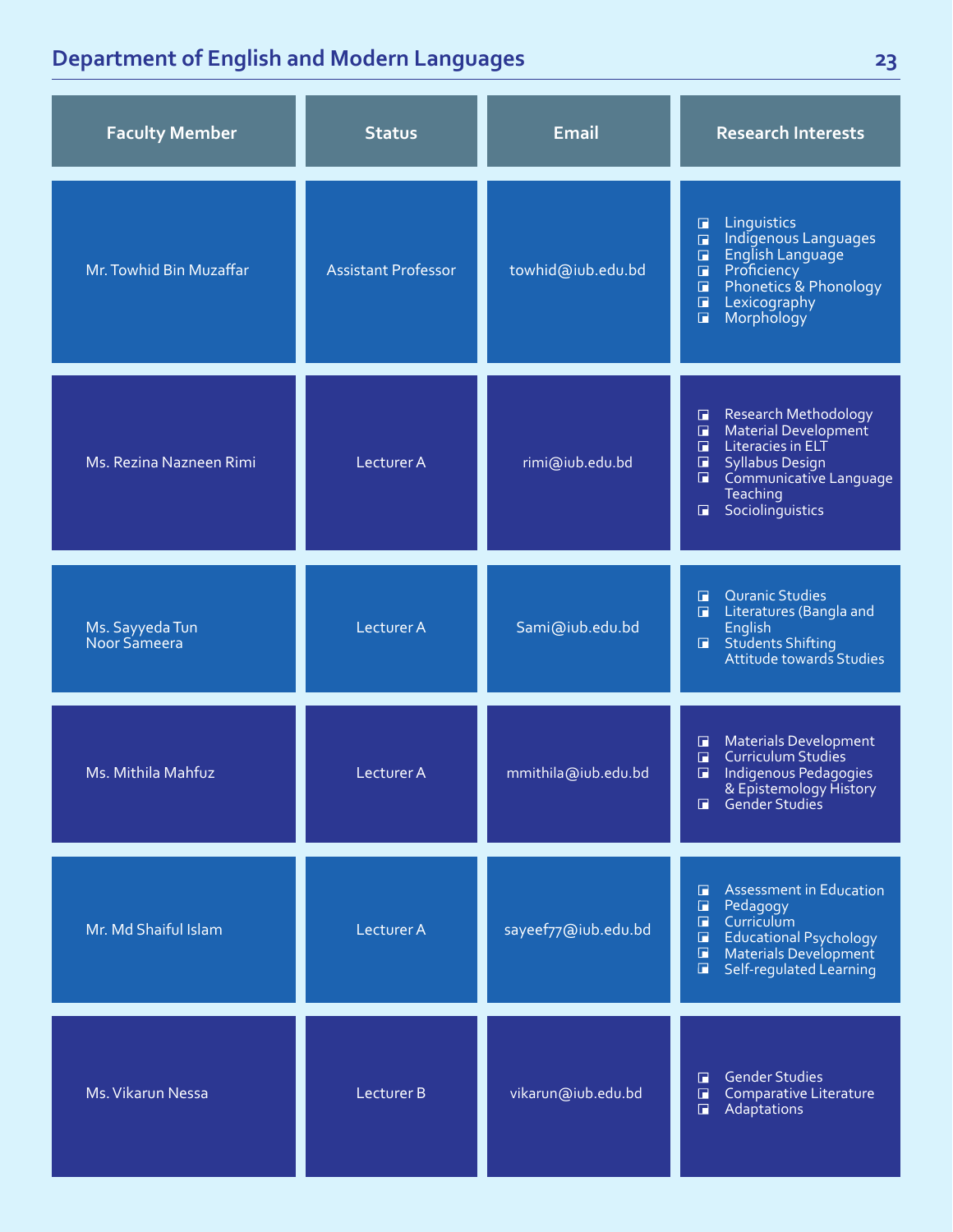| <b>Faculty Member</b> | <b>Status</b>                  | <b>Email</b>                       | <b>Research Interests</b>                                                                                                                                                                                                                                                     |
|-----------------------|--------------------------------|------------------------------------|-------------------------------------------------------------------------------------------------------------------------------------------------------------------------------------------------------------------------------------------------------------------------------|
| Mr. Adilur Rahaman    | Lecturer B                     | adil@iub.edu.bd                    | Narrative Inquiry in<br>$\Box$<br><b>TESOL</b><br>Teacher Identity<br>Teacher Emotion<br>$\Box$<br>$\blacksquare$<br>Life History Research in<br>$\blacksquare$<br>English Language<br>Teacher Education<br>$\Box$<br>Longitudinal Studies in<br>$\blacksquare$<br><b>ELT</b> |
| Ms. Saara Zabeen      | Lecturer B                     | saarazabeen@iub.edu.bd             | <b>English Literature</b><br>$\mathbf \Gamma$<br>American Literature<br>$\overline{\blacksquare}$<br>$\blacksquare$<br>History<br>$\blacksquare$<br>Sociology<br>$\Box$<br>Education<br>E<br><b>Teaching Methodology</b>                                                      |
| Dr. Rifat Rashid      | <b>Adjunct Professor</b>       | omaa52slass@iub.edu.bd             | <b>Teaching French</b><br>$\blacksquare$<br><b>Elementary Course</b>                                                                                                                                                                                                          |
| Dr. Md. Ziaul Karim   | Adjunct<br>Assistant Professor | ziauloo7_karimslass<br>@iub.edu.bd | <b>Testing &amp; Assessment</b><br>П<br>Curriculum Design &<br><b>Materials Development</b><br>Large Class Management<br>Teaching English to Young<br>Learners with Fun<br><b>Distance Education</b><br>П.<br>F Teaching English through<br>Technology                        |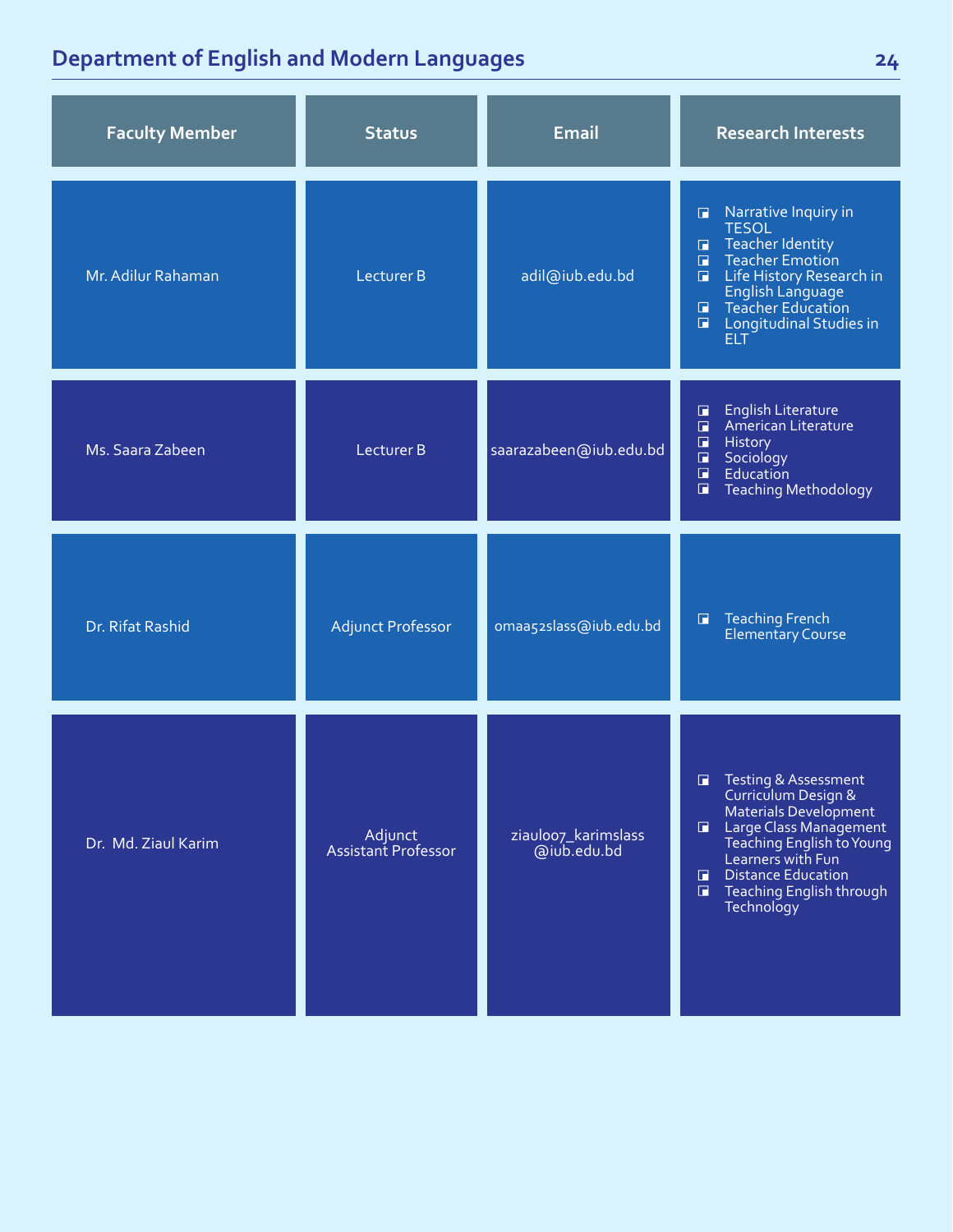| <b>Faculty Member</b>   | <b>Status</b>                               | <b>Email</b>                        | <b>Research Interests</b>                                                                                                                                                                                                                                  |
|-------------------------|---------------------------------------------|-------------------------------------|------------------------------------------------------------------------------------------------------------------------------------------------------------------------------------------------------------------------------------------------------------|
| Mr. Syed Mazharul Islam | <b>Assistant Professor</b><br>(Contractual) | mazhar@iub.edu.bd                   | <b>SLA (Second Language</b><br>G.<br>Acquisition)<br><b>English Phonetics and</b><br>Phonology<br><b>ELT Methodology</b><br>$\blacksquare$<br>Contrastive Analysis<br>Ó<br>$\blacksquare$<br><b>ELT Course Design</b><br>World Englishes<br>$\blacksquare$ |
| Ms. Rumana Amin         | <b>Adjunct Faculty</b>                      | baishakhforeverslass<br>@iub.edu.bd | <b>Planning English course</b><br>Π.<br>for Specific Purposes(<br>e.g. Business English)<br>Introducing Authentic<br>$\blacksquare$<br>English Language<br>Teaching (ELT) Materials                                                                        |
| Ms. Sanjida Akhter      | <b>Adjunct Faculty</b>                      | sanjida1103slass<br>@iub.edu.bd     | Reading Sub Skills:<br>$\Box$<br><b>Action Research</b><br>Implementation of<br>Group Work in a Large<br>Class at Tertiary Level in<br><b>Bangladesh</b><br>Teaching Listening &<br>F.<br><b>Speaking Skills</b>                                           |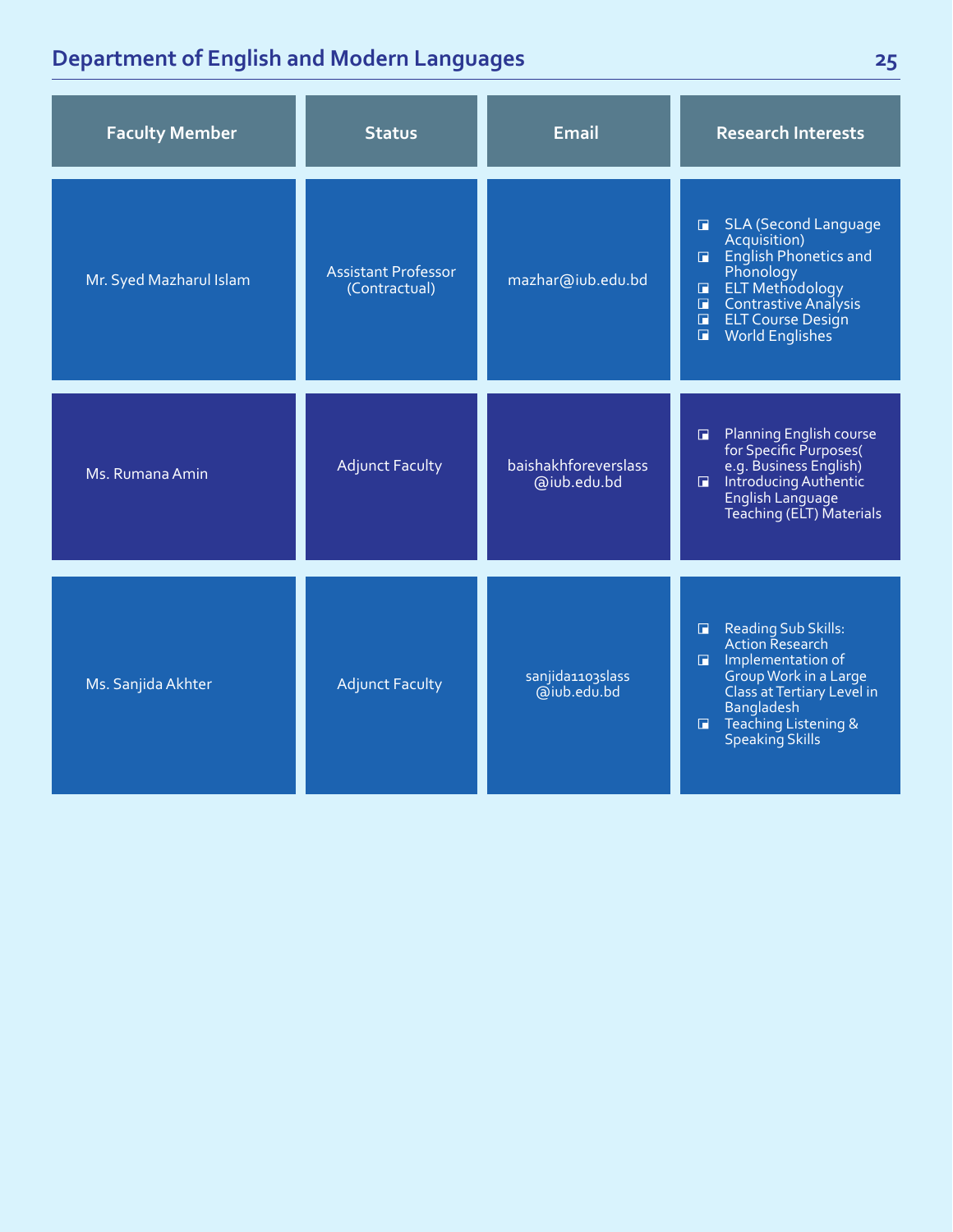### **Department of Law**

| <b>Faculty Member</b>    | <b>Status</b>              | <b>Email</b>               | <b>Research Interests</b>                                                                                                                                                                                                                                                   |
|--------------------------|----------------------------|----------------------------|-----------------------------------------------------------------------------------------------------------------------------------------------------------------------------------------------------------------------------------------------------------------------------|
| Dr. Md Abdul Awal Khan   | <b>Associate Professor</b> | awalkhanlaw<br>@iub.edu.bd | <b>Climate Change Law</b><br>$\blacksquare$<br>and Policy<br>and Policy<br>E Human Rights<br>Environmental Law                                                                                                                                                              |
| Dr. Assaduzzaman Khan    | <b>Associate Professor</b> | assadng@iub.edu.bd         | <b>International Commercial</b><br>$\Box$<br>Law<br>International Commercial<br>Arbitration<br>Settlement of Investment<br>$\Box$<br>Dispute<br>Company Law<br>Law of Contract<br>$\blacksquare$<br>$\blacksquare$<br>$\blacksquare$<br><b>Public International Law</b>     |
| Dr. Md. Parvez Sattar    | <b>Assistant Professor</b> | rana@iub.edu.bd            | <b>Public International Law</b><br>$\Box$<br><b>Human Rights and</b><br>$\Box$<br>Humanitarian Law<br><b>International Criminal Law</b><br>$\Box$<br>Intellectual Property Law<br>Law of Contract<br>$\Box$<br>$\Box$<br>$\Box$<br><b>Alternative Dispute</b><br>Resolution |
| Mr. Liton Chandra Biswas | Lecturer A                 | lcb@iub.edu.bd             | Human body and Law<br>Legal Philosophy<br>Health Law<br>$\Box$<br>$\Box$<br>$\blacksquare$<br><b>Regulation of Precision</b><br>$\blacksquare$<br>Medicine<br>Regulation of biomedical<br>$\blacksquare$<br>innovation                                                      |
| Ms. Nabila Tahsin Farah  | <b>Lecturer B</b>          | Nabila@iub.edu.bd          | <b>Commercial Law</b><br>$\Box$<br><b>Family Law</b><br>$\Box$<br>Muslim Law<br>$\Box$<br><b>Shipping Law</b><br>$\blacksquare$                                                                                                                                             |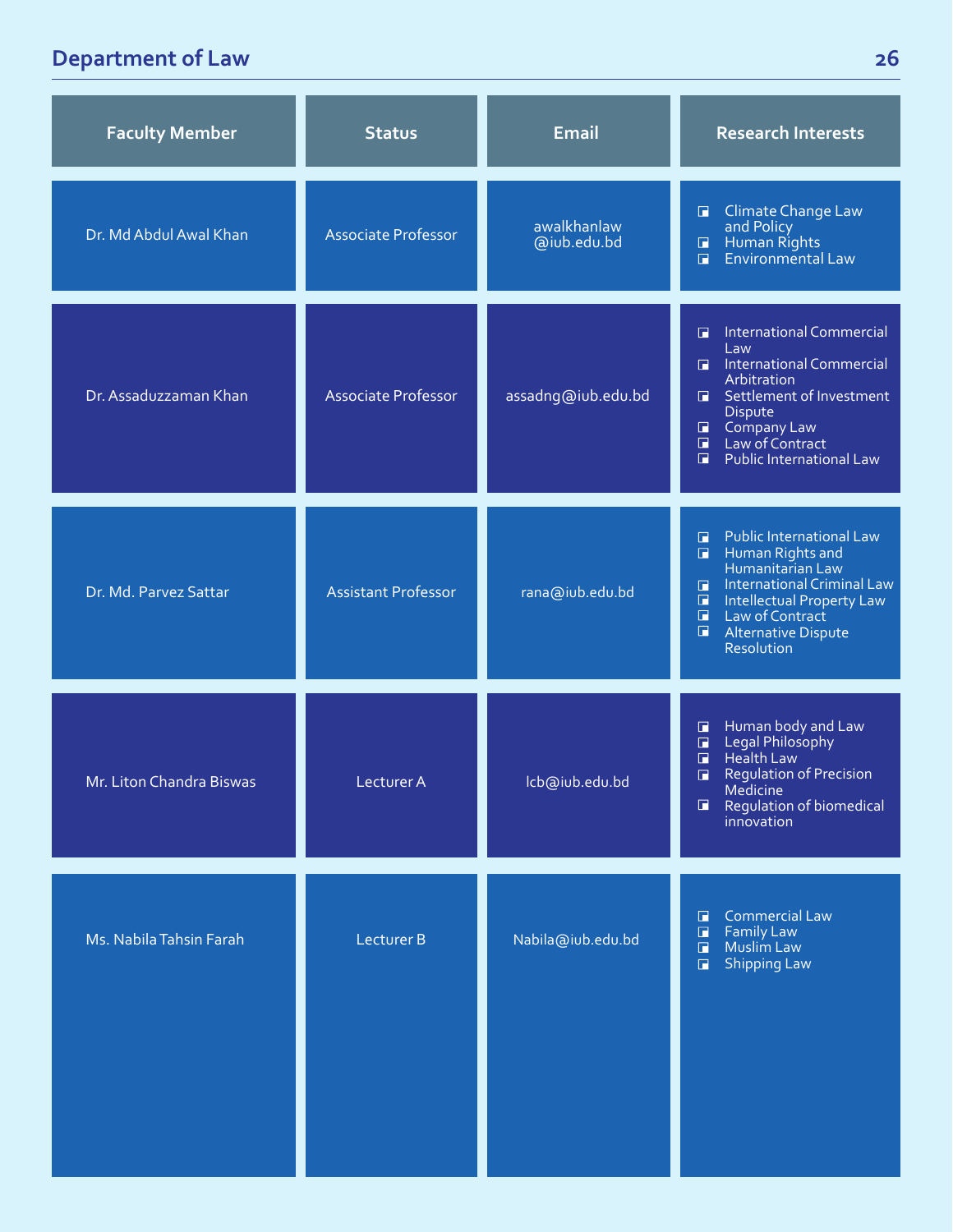## **Department of Media and Communication**

| <b>Faculty Member</b>           | <b>Status</b>         | <b>Email</b>       | <b>Research Interests</b>                                                                                                                                                                                                                                                                                                                                                                                                                                                           |
|---------------------------------|-----------------------|--------------------|-------------------------------------------------------------------------------------------------------------------------------------------------------------------------------------------------------------------------------------------------------------------------------------------------------------------------------------------------------------------------------------------------------------------------------------------------------------------------------------|
| Dr. Zakir Hossain Raju          | Professor<br>and Head | zhraju@iub.edu.bd  | <b>Global Media Industries</b><br>$\Box$<br><b>Cinema and Nation</b><br>$\Box$<br>$\Box$<br><b>Migration and Diaspora</b><br><b>Lives</b><br>$\blacksquare$<br><b>Asian Digital Culture</b><br>Film History and Early<br>$\Box$<br>Cinema<br>Bangladesh Liberation<br>War and Media<br>$\Box$                                                                                                                                                                                       |
| Dr. G.M. Shahidul Alam          | Professor             | gmsalam@iub.edu.bd | <b>International Politics</b><br>G<br><b>Global Communication</b><br>$\Box$<br><b>Public Policy</b><br>$\Box$<br><b>Film</b><br>$\Box$<br><b>Political Discourse</b><br>$\Box$                                                                                                                                                                                                                                                                                                      |
| Ms. Tasneem Shahrukh            | <b>Lecturer A</b>     | tasneem@iub.edu.bd | Communication<br>面<br>Advertising<br>$\Box$<br>Development<br>$\Box$<br>Communication<br>$\Box$                                                                                                                                                                                                                                                                                                                                                                                     |
| Ms. Raisa Rasheeka              | Lecturer A            | raisa@iub.edu.bd   | Asian Culture and<br>$\Box$<br>Communication<br><b>E</b> Cultural Identity and<br>Diaspora<br>New Media<br>$\mathbf{F}$<br>Communication<br>Communication for<br>R<br>Development<br>Media Effects and<br>o<br>Narrative Persuasion<br><b>Gender</b> and<br>o<br>Communication                                                                                                                                                                                                      |
| Mr. Mohammad Masud<br>Chowdhury | <b>Lecturer A</b>     | cmasud@iub.edu.bd  | <b>E</b> Crisis, Security and<br><b>Conflict Communication</b><br><b>CRI</b><br>$\blacksquare$<br>Agricultural<br>Communications & Rural<br>Communication<br>AgroComm and RUC<br>$\blacksquare$<br>International<br>Communication and<br><b>Public Diplomacy ICPD</b><br>$\Box$<br><b>Mediated Communication</b><br><b>Public Opinion &amp; Society</b><br><b>MPS</b><br><b>E</b> Social and Behaviror<br><b>Change Communication</b><br>(SBCC)<br>Diaspora and Media DIM<br>$\Box$ |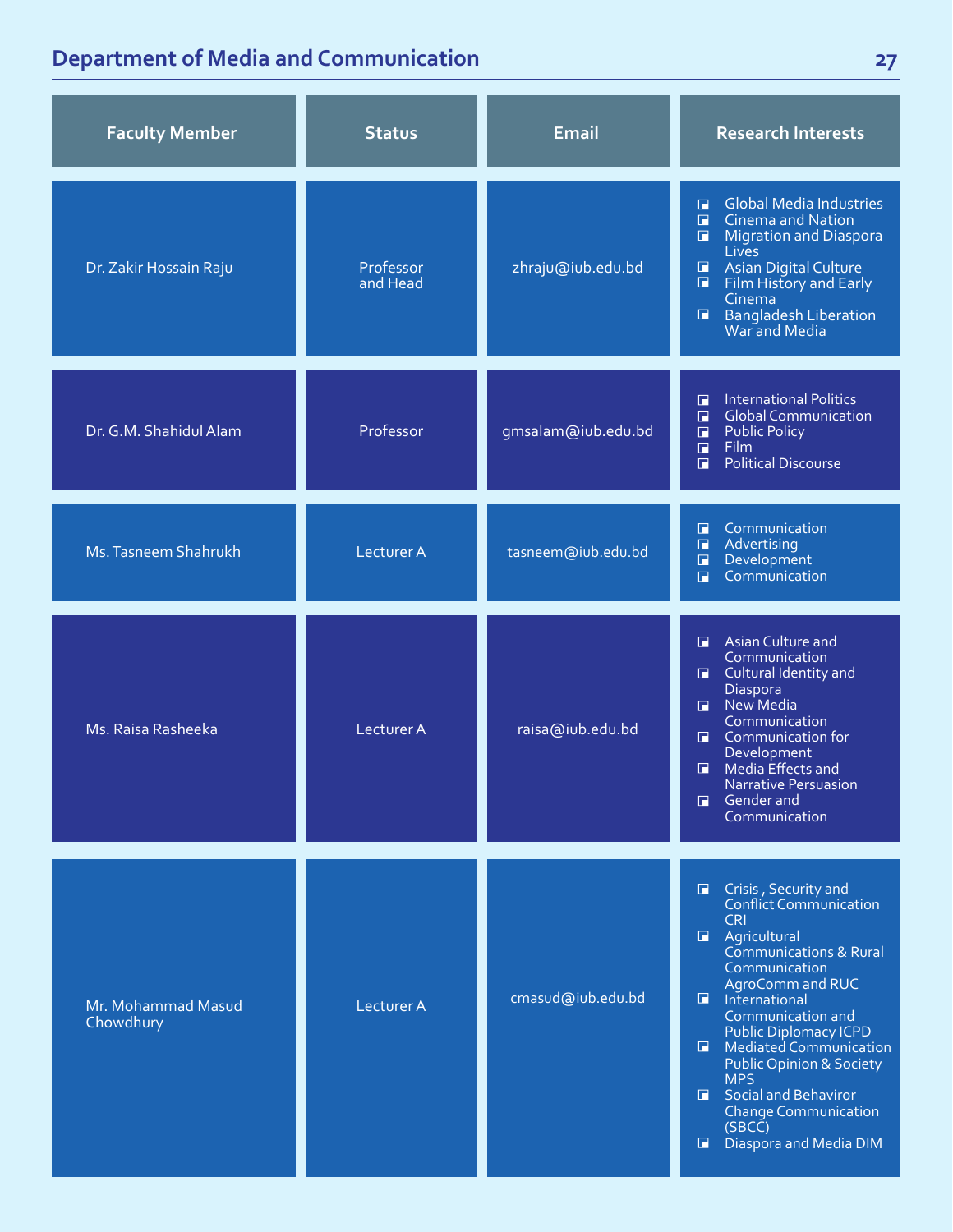### **Department of Media and Communication**

| <b>Faculty Member</b>   | <b>Status</b>     | <b>Email</b>        | <b>Research Interests</b>                                                                                                                                                                                                                                                                                                                                                                                         |
|-------------------------|-------------------|---------------------|-------------------------------------------------------------------------------------------------------------------------------------------------------------------------------------------------------------------------------------------------------------------------------------------------------------------------------------------------------------------------------------------------------------------|
| Ms. Refat Ara Jerin     | <b>Lecturer B</b> | rjerin@iub.edu.bd   | <b>Cinema Studies</b><br>面<br>Film Theory<br>Social Media Studies<br>$\Box$<br>$\Box$<br><b>Creative Advertising</b><br>$\Box$<br>Pedagogy<br>Animation<br>$\Box$<br>$\Box$                                                                                                                                                                                                                                       |
| Ms. Raiyana Rahman      | Lecturer B        | raiyana@iub.edu.bd  | <b>Audience Reception</b><br>$\Box$<br>Gender Communication<br>$\blacksquare$<br>Transnational<br>$\Box$<br>Communication<br>Television as a medium<br>G.                                                                                                                                                                                                                                                         |
| Ms. Mushfeqa Islam      | <b>Lecturer B</b> | mushfeqa@iub.edu.bd | <b>Media Studies and</b><br>G.<br>Journalism<br><b>E</b> Cultural Studies<br><b>Gender Communication</b><br>$\Box$                                                                                                                                                                                                                                                                                                |
| Ms. Fariya Hossain Khan | Lecturer B        | fariya@iub.bd.edu   | Drug Abuse amongst<br>Youth in Bangladesh<br>$\Box$                                                                                                                                                                                                                                                                                                                                                               |
| Ms. Janina Islam Abir   | <b>Lecturer B</b> | Janina@iub.edu.bd   | <b>Gender Communication</b><br>G<br>$\blacksquare$<br>Press Freedom<br>$\Box$<br><b>Media Laws and Policies</b><br>$\Box$<br><b>Digital Media</b><br>$\blacksquare$<br>Development<br>Communication                                                                                                                                                                                                               |
| Ms. Momtaz Parvin       | Lecturer B        | mumu@iub.edu.bd     | <b>Child Abuse and Mental</b><br>G.<br>Health<br>Technological<br>Involvement and<br>Development in News<br><b>Gathering and Reporting</b><br><b>E</b> Changing Characteristics<br>of News Presentation and<br><b>Broadcast Operation</b><br>Women Empowerment<br>$\Box$<br>Influence of Social Media<br>on Younger Generation<br>(in many ways)<br>$\Box$ Fake News and the Role of<br><b>Media/Social Media</b> |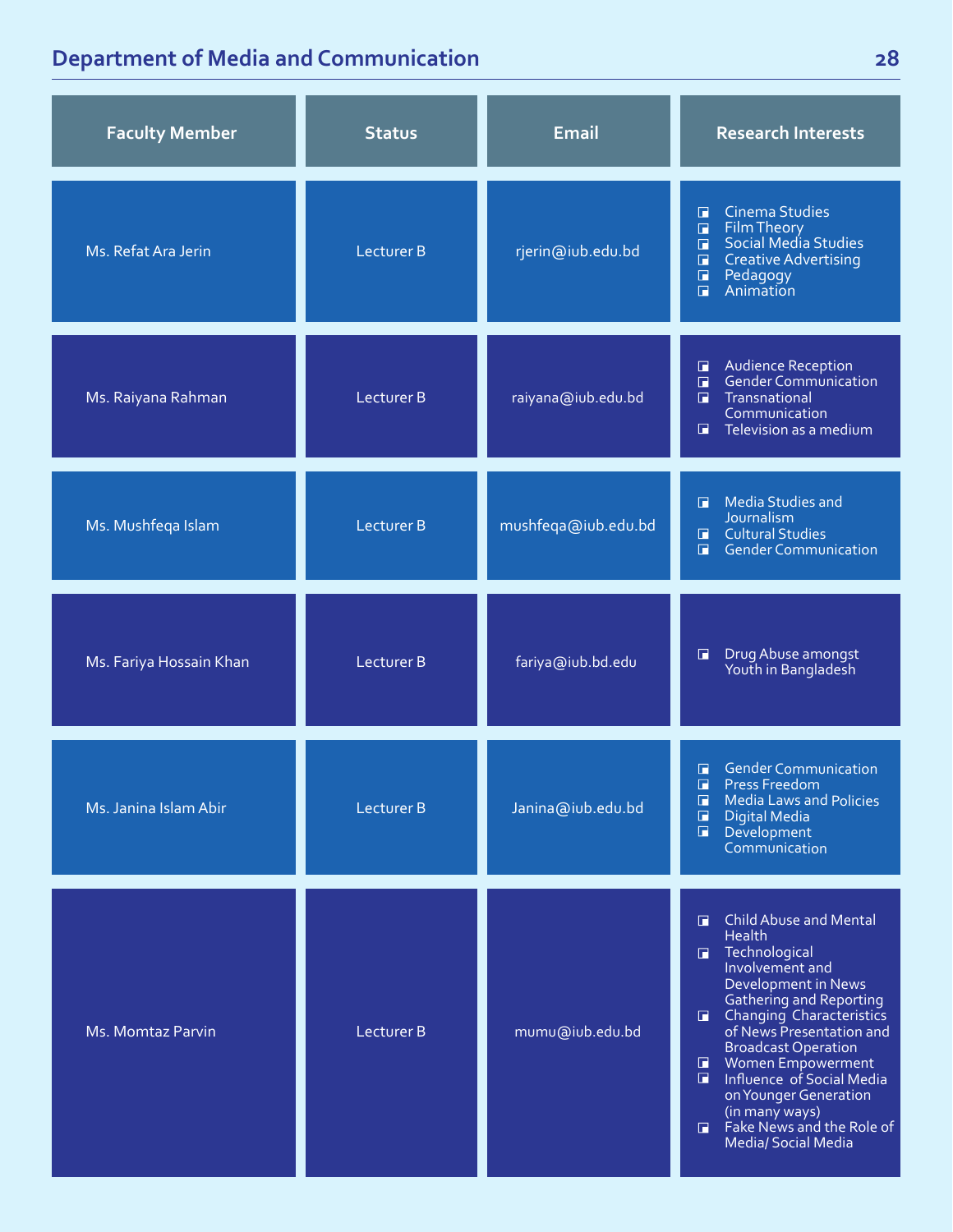### **Department of Social Sciences and Humanities**

| <b>Faculty Member</b>                | <b>Status</b>                      | <b>Email</b>                  | <b>Research Interests</b>                                                                                                                                                                                                                      |
|--------------------------------------|------------------------------------|-------------------------------|------------------------------------------------------------------------------------------------------------------------------------------------------------------------------------------------------------------------------------------------|
| Ms. Sharmeen Ahmed                   | Lecturer A<br>and Head (In-Charge) | disha@iub.edu.bd              | Migration<br>$\Box$<br>Environment<br>$\Box$<br>Gender<br>$\Box$<br>Stratification<br>$\Box$<br>Globalization<br>$\Box$                                                                                                                        |
| Dr. Taiabur Rahman                   | <b>Professor and Dean</b>          | taiabur.rahman<br>@iub.edu.bd | <b>Public Policy and</b><br>$\blacksquare$<br>Governance<br>Development Studies<br>П<br>Comparative Politics<br>Legislative Studies<br>$\Box$<br>$\Box$<br>ICT and Development<br>$\Box$<br>International Migration<br>$\Box$                  |
| Mr. Maidul Alam Chaklader<br>(Rasha) | Lecturer A                         | mac@iub.edu.bd                | Ethnography<br>$\Box$<br>Migration<br>$\blacksquare$<br>Medical Anthropology<br>$\Box$<br>Health Inequalities<br>$\Box$<br><b>Translational Research</b><br>$\Box$<br><b>Ethnic Minority</b><br>$\blacksquare$<br>Communities in<br>Bangladesh |
| Mr. Mohammad<br>Mahfuzul Islam       | <b>Lecturer A</b>                  | mahfuziub@iub.edu.bd          | Symbol and Religion<br>$\blacksquare$<br>Power and Politics<br>$\Box$<br>$\Box$<br>Development                                                                                                                                                 |
| Mr. Obydullah Al Marjuk              | Lecturer A                         | marjuk@iub.edu.bd             | <b>Folk Tradition</b><br>$\blacksquare$<br><b>Gender Studies</b><br>$\blacksquare$<br>$\Box$<br>Pedagogy<br>Religion<br>$\Box$<br>Social Networking Sites<br>$\Box$                                                                            |
| Ms. Tazin Rahman Ananya              | <b>Lecturer B</b>                  | ananyarahman<br>@iub.edu.bd   | <b>Body</b><br>$\Box$<br>$\Box$<br><b>Business</b><br>$\blacksquare$<br>Fashion<br>$\Box$<br>Gender<br>$\Box$<br>Food<br>$\Box$<br>Pop Culture                                                                                                 |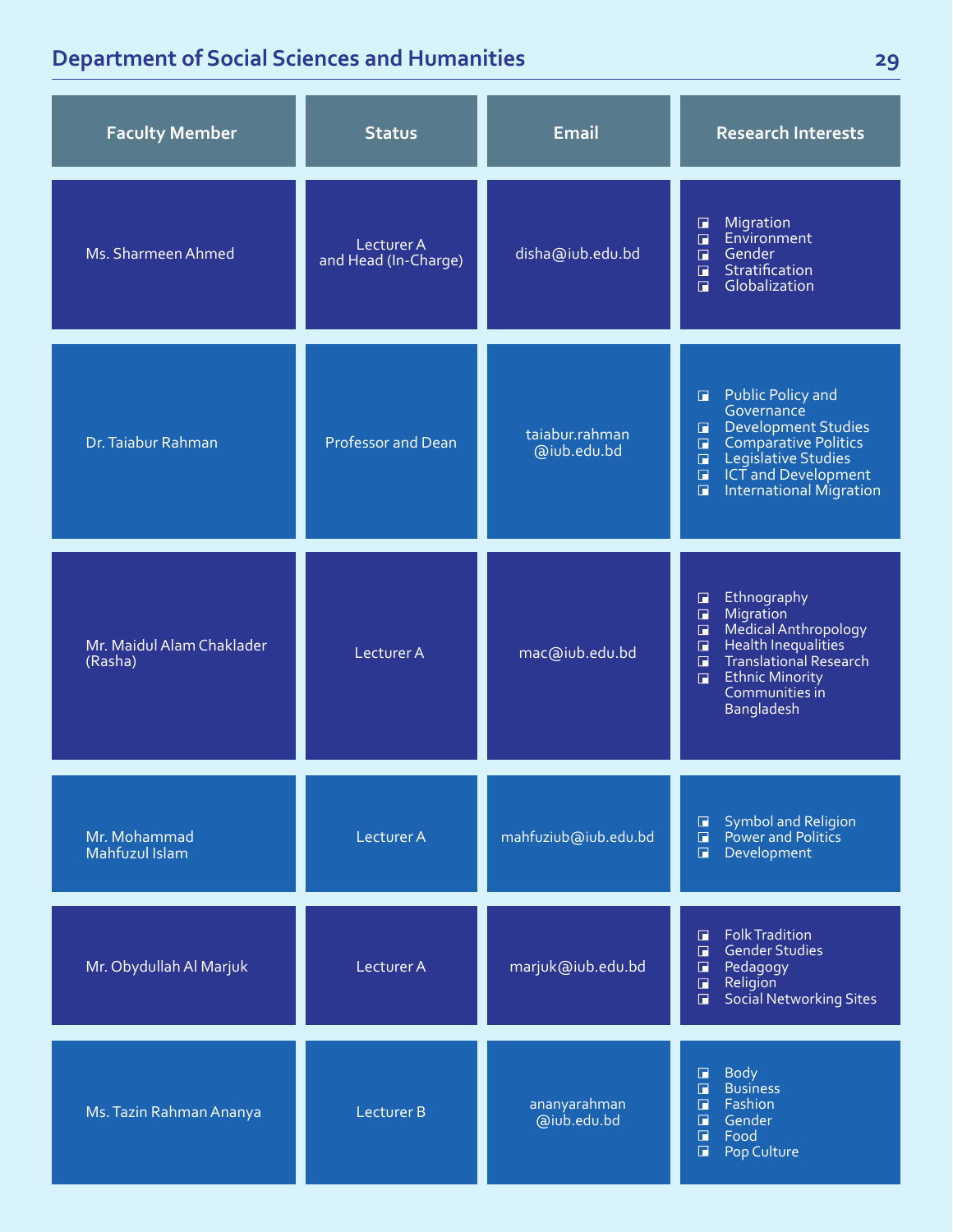### **Department of Social Sciences and Humanities**

| <b>Faculty Member</b>                | <b>Status</b>          | <b>Email</b>                       | <b>Research Interests</b>                                                                                                                                                                                                                                                        |
|--------------------------------------|------------------------|------------------------------------|----------------------------------------------------------------------------------------------------------------------------------------------------------------------------------------------------------------------------------------------------------------------------------|
| Ms. Ibtesum Afrin                    | Lecturer B             | ibtesumafrin<br>@iub.edu.bd        | Rohingya Refugees<br>G<br>$\blacksquare$<br>Displacement<br>$\blacksquare$<br>Memory<br>$\Box$<br>Humanitarianism<br>$\Box$<br><b>Migrant Health</b><br>$\Box$<br>Diaspora                                                                                                       |
| Mr. Mahbuba Dewan                    | Lecturer B             | mahbuba.dewan<br>@iub.edu.bd       | Transformation of<br>$\blacksquare$<br>livelihood in Coastal<br><b>Bangladesh</b><br>R Neighborhood Network<br>in Dhaka<br>Informal Work and<br>$\blacksquare$<br>Violation of Rights of the<br>Domestic Workers in<br>Bangladesh<br><b>E</b> Childhood in<br>Contemporary Dhaka |
| Mr. Shohail Rayhan<br>Muhammad Tarek | <b>Adjunct Faculty</b> | sohel.raihanmtslass<br>@iub.edu.bd | Music Appreciation<br>Art and Aesthetics<br>$\Box$<br>$\Box$<br>$\Box$<br><b>Semiotics</b><br>Linguistics<br>$\Box$<br><b>Interdisciplinary Studies</b><br>$\Box$                                                                                                                |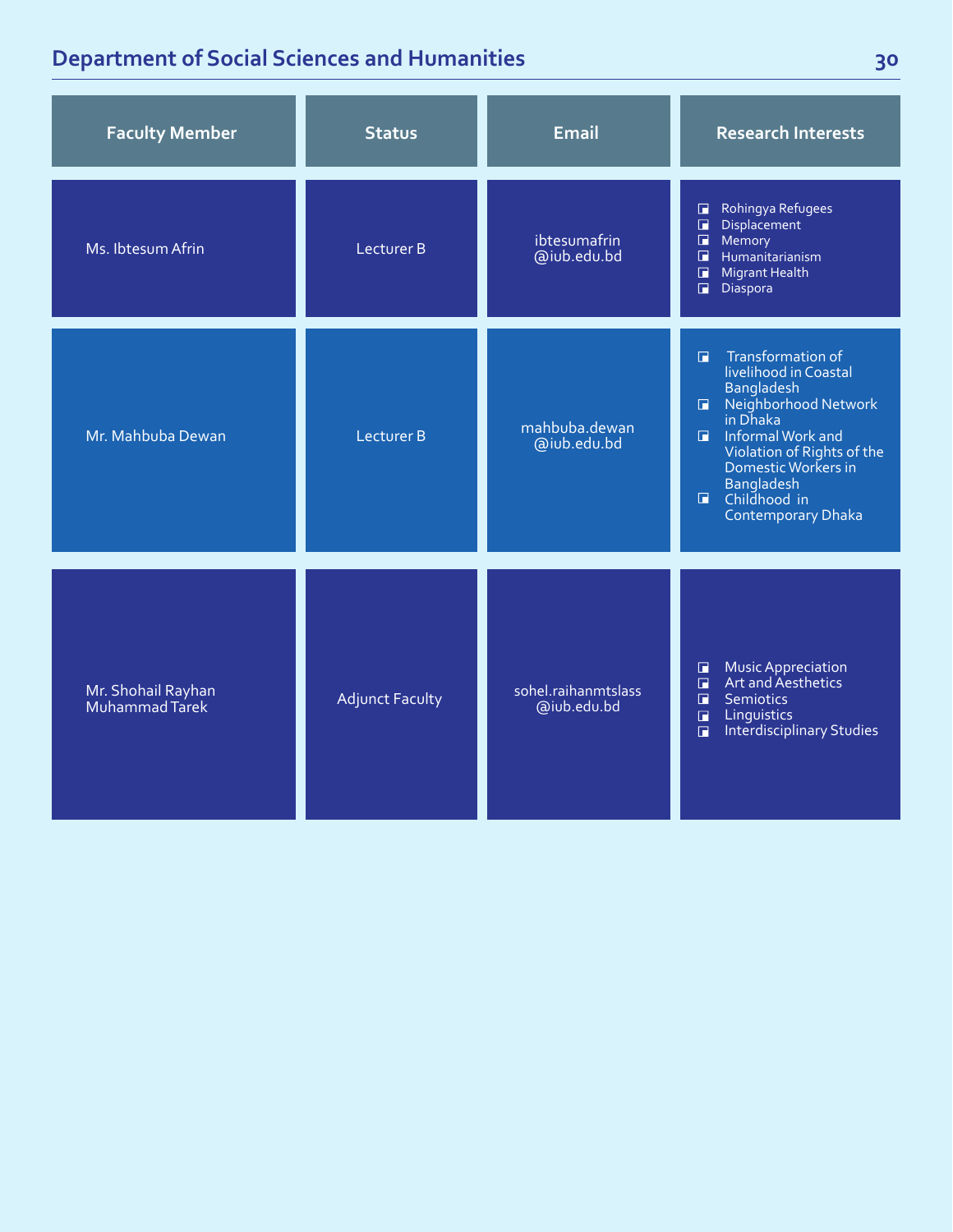### **Global Studies & Governance Program**

| <b>Faculty Member</b>    | <b>Status</b>                        | <b>Email</b>                  | <b>Research Interests</b>                                                                                                                                                                                                                                                                                                   |
|--------------------------|--------------------------------------|-------------------------------|-----------------------------------------------------------------------------------------------------------------------------------------------------------------------------------------------------------------------------------------------------------------------------------------------------------------------------|
| Dr. Imtiaz A. Hussain    | Professor and<br>Head of the Program | imtiaz.hussain<br>@iub.edu.bd | <b>Trade Relations and</b><br>П<br><b>Economic Integration</b><br>$\Box$<br><b>Global Security</b><br>Competition<br>Democratization<br>$\Box$<br>Environmental<br>$\Box$<br>Protectionism<br>$\blacksquare$<br>Development<br>Gender Studies.<br>$\Box$                                                                    |
| Dr. Marufa Akter         | Assistant Professor                  | marufa@iub.edu.bd             | Governance and Public<br>П<br>Policy<br><b>Gender and Governance</b><br>$\Box$<br>$\Box$<br><b>Women and Politics</b><br>$\blacksquare$<br>Gender based Violence<br>Women, Peace and<br>П<br><b>Security and Social</b><br>Development<br>Gender & International<br>$\blacksquare$<br><b>Relations</b>                      |
| Ms. Jessica Tartila Suma | Lecturer A                           | jessica@iub.edu.bd            | <b>Policy Analysis</b><br>$\Box$<br>Human Security &<br>$\Box$<br>Humanitarian Aid<br>$\Box$<br>Race, Gender and Ethnic<br>Conflict<br>$\Box$<br><b>Negotiation and Mediation</b><br>$\blacksquare$<br><b>Communication Strategies</b><br>for Development (C <sub>4</sub> D)<br>$\Box$<br>Political Economy of<br>the Media |
| Mr. Hossain Ahmed Taufiq | Lecturer B                           | taufiq@iub.edu.bd             | <b>Human Security</b><br>$\blacksquare$<br>$\blacksquare$<br>Urban Flooding and<br><b>Water Resource</b><br>Management<br>Land and Housing Issues<br>П<br>$\Box$<br>Education (Primary,<br>Secondary & TVET)<br>Health<br>$\blacksquare$<br>Violent Extremism<br>$\Box$                                                     |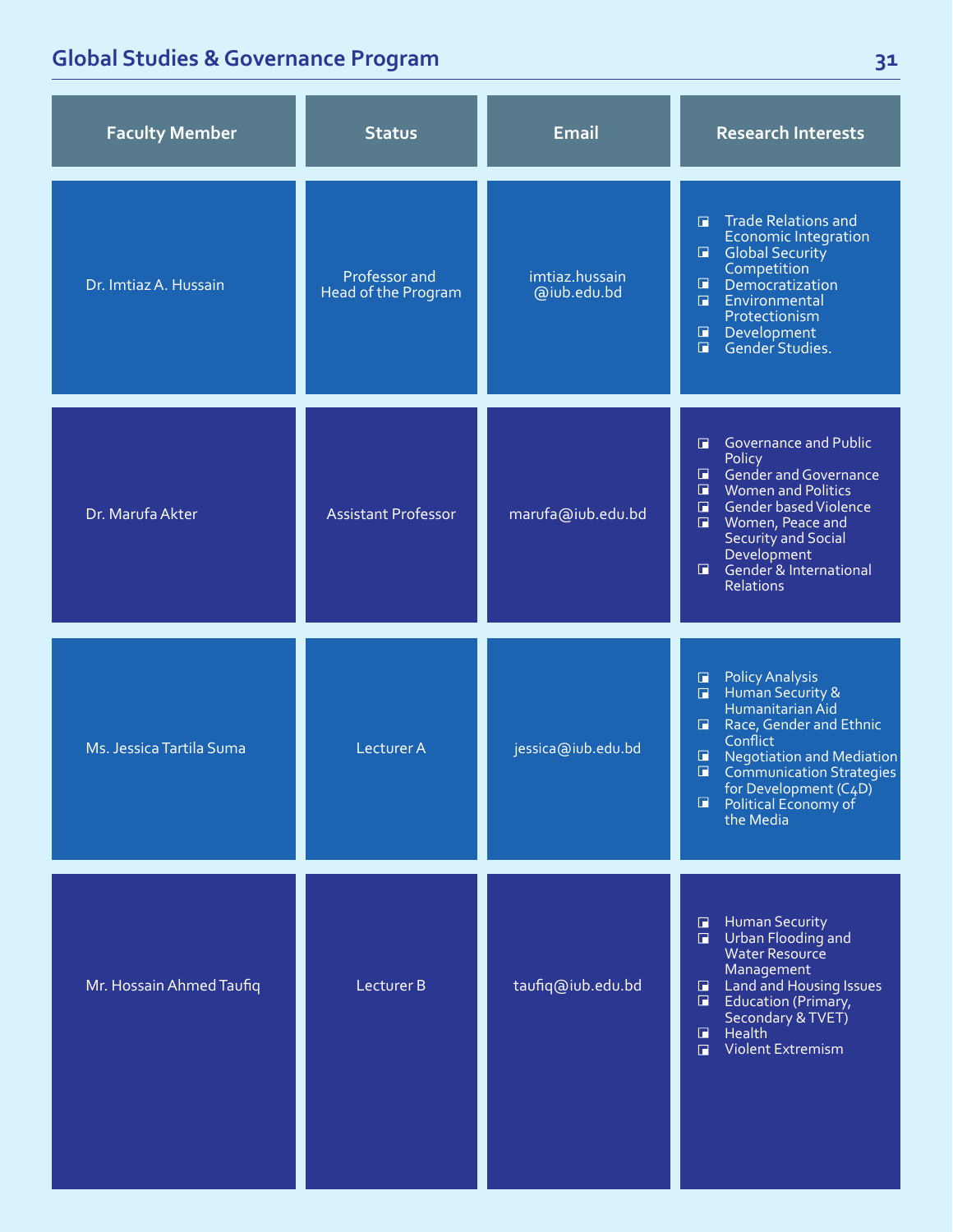## SCHOOL OF ENVIRONMENT AND LIFE SCIENCES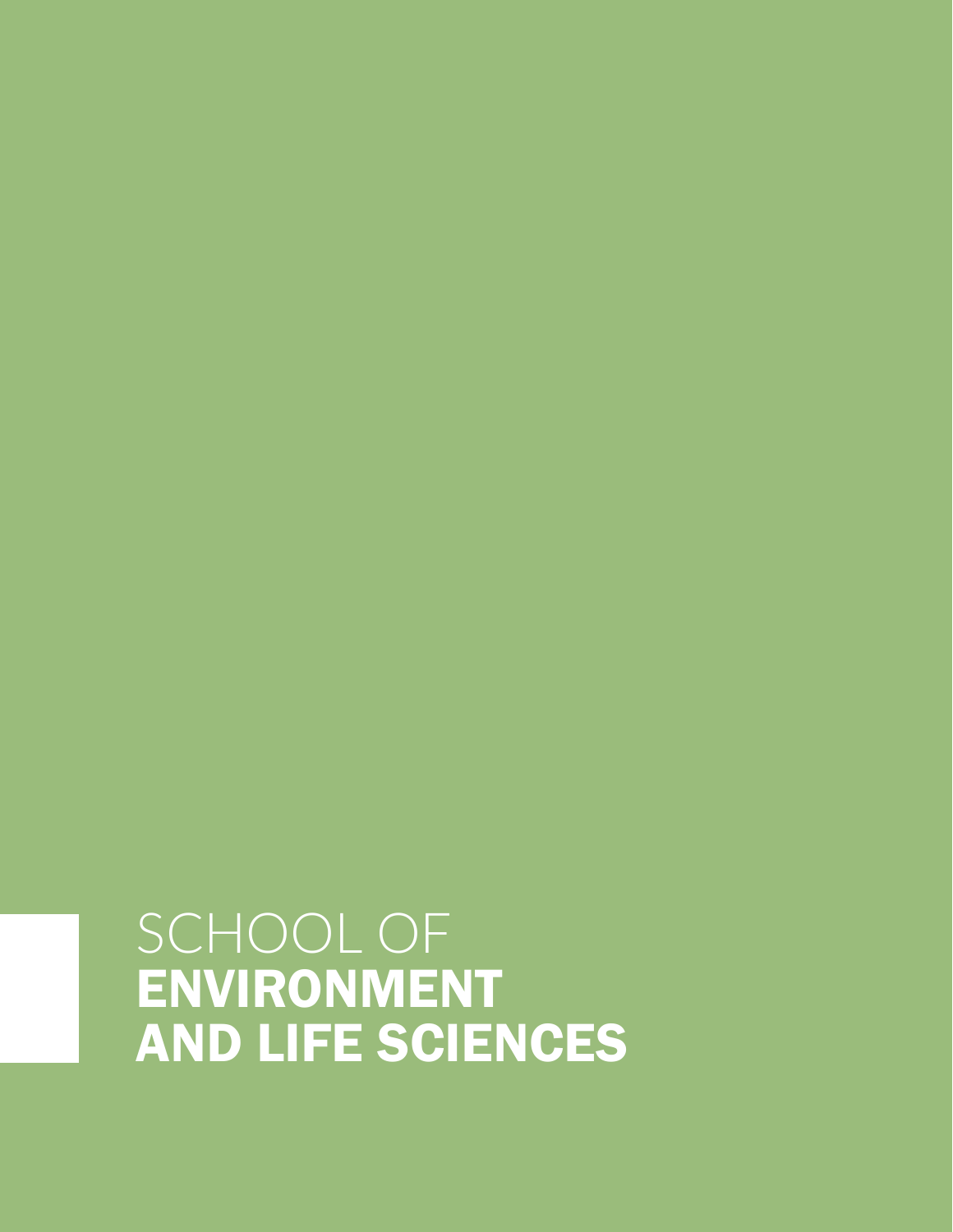### **Department of Environmental Science and Management**

| <b>Faculty Member</b>           | <b>Status</b>                          | <b>Email</b>                   | <b>Research Interests</b>                                                                                                                                                                                                                                                            |
|---------------------------------|----------------------------------------|--------------------------------|--------------------------------------------------------------------------------------------------------------------------------------------------------------------------------------------------------------------------------------------------------------------------------------|
| Dr. K. A. Rabbani               | <b>Assistant Professor</b><br>and Head | rabbani@iub.edu.bd             | Environmental<br>G.<br>Chemistry<br><b>E</b> Environmental<br>Remediation<br>Water and Air Pollution<br>同                                                                                                                                                                            |
| Dr. Md Abdul Khaleque           | Professor                              | akhaleque@iub.edu.bd           | Waste management<br>Air Pollution<br>$\Box$<br>$\Box$<br>$\Box$<br><b>Water Pollution</b><br>E<br>Eco-toxicology                                                                                                                                                                     |
| Dr. Md. Hafizur Rahman          | <b>Associate Professor</b>             | hrahman@iub.edu.bd             | Natural Product<br>F.<br>Chemistry<br>Eco-toxicology<br>$\Box$<br>Water Quality<br>$\Box$<br>Bioremidiation of waste<br>F.<br>water                                                                                                                                                  |
| Dr. Mohammad<br>Sorowar Hossain | <b>Associate Professor</b>             | sorowar.hossain<br>@iub.edu.bd | Emerging and Neglected<br>Diseases in Bangladesh<br>П<br>Prevention of Thalassemia<br>F.<br>and Care at Community<br><b>Childhood Obesity</b><br>$\blacksquare$<br>Mosquito Borne Diseases<br>$\Box$<br>(Dengue, Chikungunya)<br>  Clinical Characteristics<br>$\Box$<br>of COVID-19 |
| Dr. Shahima Islam               | Assistant professor                    | shahima@iub.edu.bd             | <b>Environmental Biology</b><br>$\blacksquare$<br>Genetics and Molecular<br>$\Box$<br><b>Biology</b><br>Phycology<br>$\Box$<br>$\Box$<br>Limnology<br>$\blacksquare$<br>Algal taxonomy<br>$\blacksquare$<br>Climate Change                                                           |
| Dr. Sadia Nazneen Karobi        | Lecturer A                             | snkarobi@iub.edu.bd            | <b>Environmental Chemistry</b><br>П<br>Nanoparticles<br>$\blacksquare$<br>Polymer Chemistry<br>$\blacksquare$<br>$\Box$<br><b>Bioplastics</b><br><b>Material Chemistry</b><br>$\Box$                                                                                                 |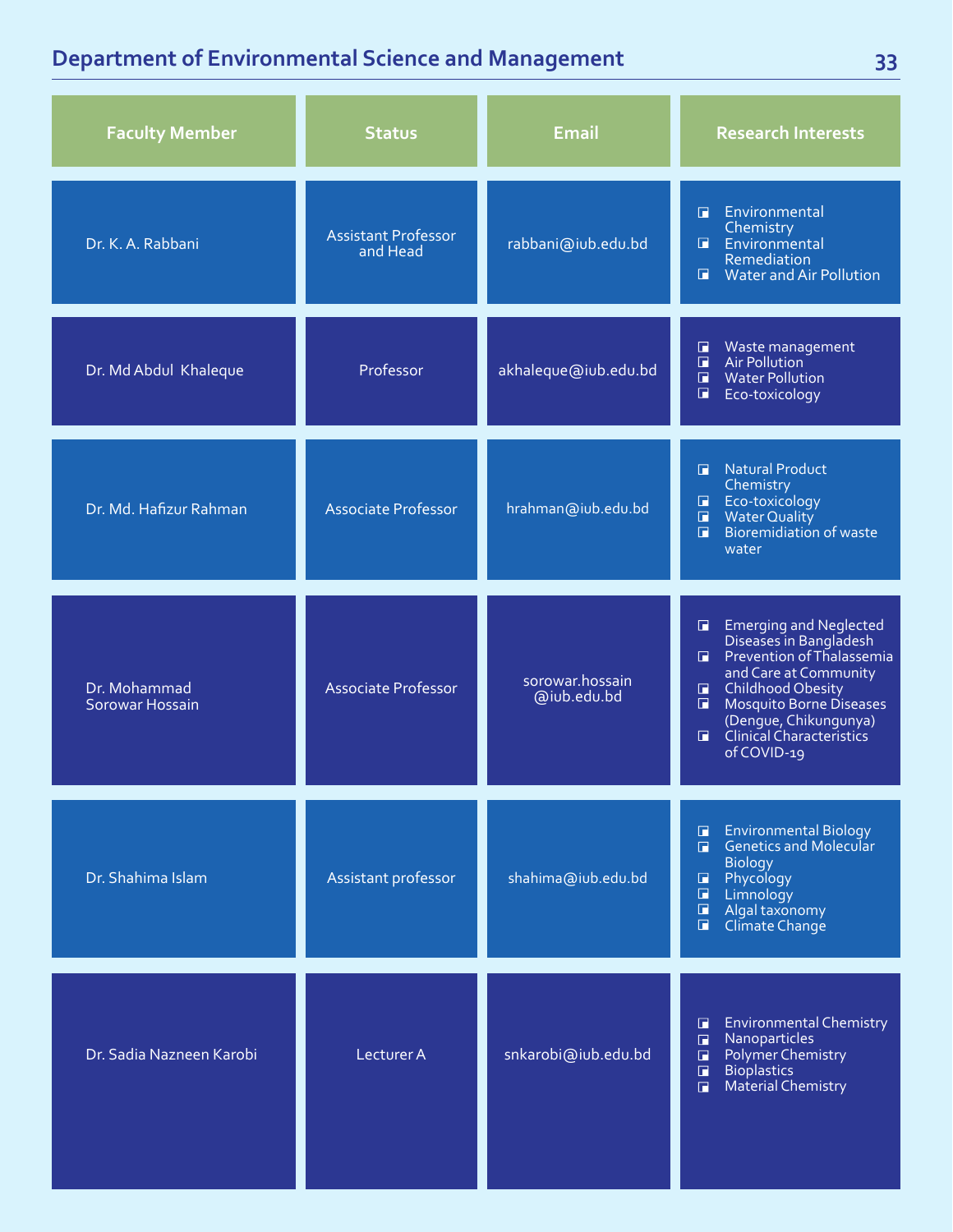### **Department of Environmental Science and Management**

| <b>Faculty Member</b>      | <b>Status</b>     | <b>Email</b>                   | <b>Research Interests</b>                                                                                                                                                                                                                                                   |
|----------------------------|-------------------|--------------------------------|-----------------------------------------------------------------------------------------------------------------------------------------------------------------------------------------------------------------------------------------------------------------------------|
| Mr. Saquib Ahmad Khan      | <b>Lecturer A</b> | saquib@iub.edu.bd              | Longitudinal Water<br>$\Box$<br><b>Quality Monitoring</b><br><b>Toxicity Remediation</b><br>$\blacksquare$<br>Demographic Impacts<br>of Environmental<br>$\blacksquare$<br><b>Stressors</b><br>Relationship between<br>Populations<br>E Environmental Change<br>and Culture |
| Dr. Tawhid Monzur          | Lecturer A        | tawhmo18@iub.edu.bd            | Social & Economic<br>G.<br>Geography<br><b>U</b> Urban Planning & Policy<br>Geoinformatics<br><b>I</b> Urbanization &<br>Environment<br><b>T</b> Urban Sustainability<br>$\blacksquare$<br><b>Urban Governance</b>                                                          |
| Mr. Md Ekhtekharul Islam   | <b>Lecturer A</b> | ekhtekhar@iub.edu.bd           | Climate Change<br>$\blacksquare$<br>Adaptation<br><b>Disaster Risk Reduction</b><br>G.<br><b>Air Pollution</b><br>$\Box$<br>$\blacksquare$<br><b>Biodiversity Conservation</b>                                                                                              |
| Dr. Chowdhury Kamrul Hasan | Lecturer A        | chowdhury.hasan<br>@iub.edu.bd | <b>Smart and Novel Materials</b><br>n.<br>for Chromatographic and<br><b>Bio-Medical Applications</b><br><b>Sample Preparation</b><br>G.<br>Extraction Device<br>$\Box$<br>Development, GC, HPLC                                                                             |
| Mr. Tanvir Ahmed Haroon    | <b>Lecturer B</b> | taharoon@iub.edu.bd            | Alternative Income<br>П<br>Generation<br>Climate Change<br>$\blacksquare$<br>Social and Economical<br>F.<br>Impacts<br>$\blacksquare$<br>Tourism and Ecotourism<br>$\blacksquare$<br>Sustainability<br>Management PRA & RRA                                                 |
| Ms. Karishma Sinha         | Lecturer B        | karishma@iub.edu.bd            | <b>Aquatic Ecology</b><br>$\Box$<br>$\Box$<br>Conservation<br>Biodiversity<br>$\Box$<br>Water Resource<br>$\Box$<br>Management<br>Coastal Ecology<br>$\blacksquare$                                                                                                         |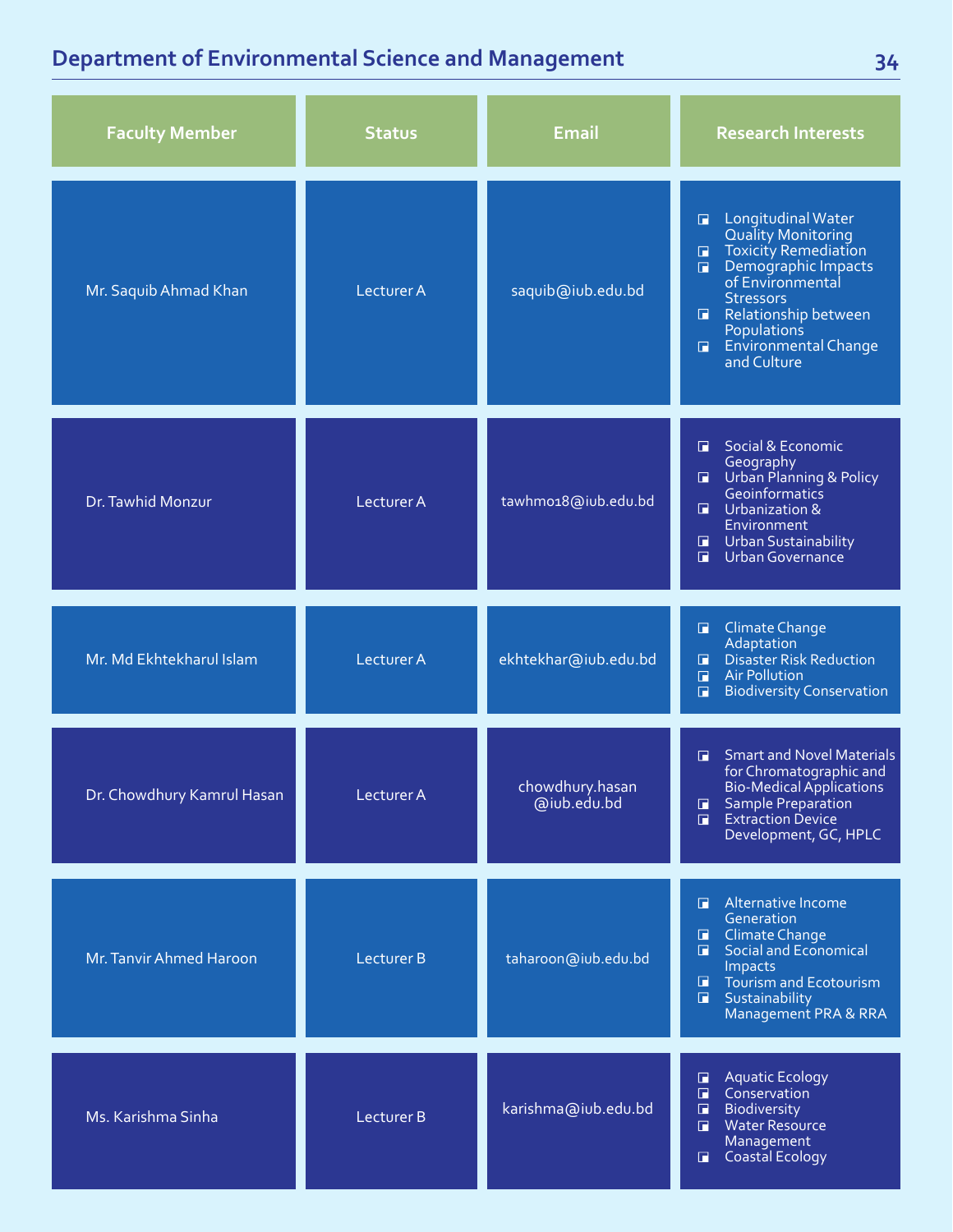### **Department of Environmental Science and Management**

| <b>Faculty Member</b> | <b>Status</b>                  | <b>Email</b>                   | <b>Research Interests</b>                                                                                                                                                                                                               |
|-----------------------|--------------------------------|--------------------------------|-----------------------------------------------------------------------------------------------------------------------------------------------------------------------------------------------------------------------------------------|
| Ms. Tahmina Sultana   | Lecturer B                     | tahmina@iub.edu.bd             | <b>Water Pollution and</b><br>$\Box$<br>Control<br><b>Membrane Filtration</b><br>$\Box$<br><b>Process</b><br><b>Effects of Climate Change</b><br>$\blacksquare$<br>Changes of Eco System <sup>7</sup><br>on behalf of<br>Climate Change |
| Dr. Abu SMG Kibria    | Adjunct<br>Assistant Professor | kibria.asmgsels<br>@iub.edu.bd | <b>Ecological Economics</b><br>E<br><b>Ecosystem Services</b><br>o<br>Coupled Human-Natural<br>п<br>Systems<br>Forestry<br>П<br><b>Sustainability Science</b><br>$\blacksquare$                                                         |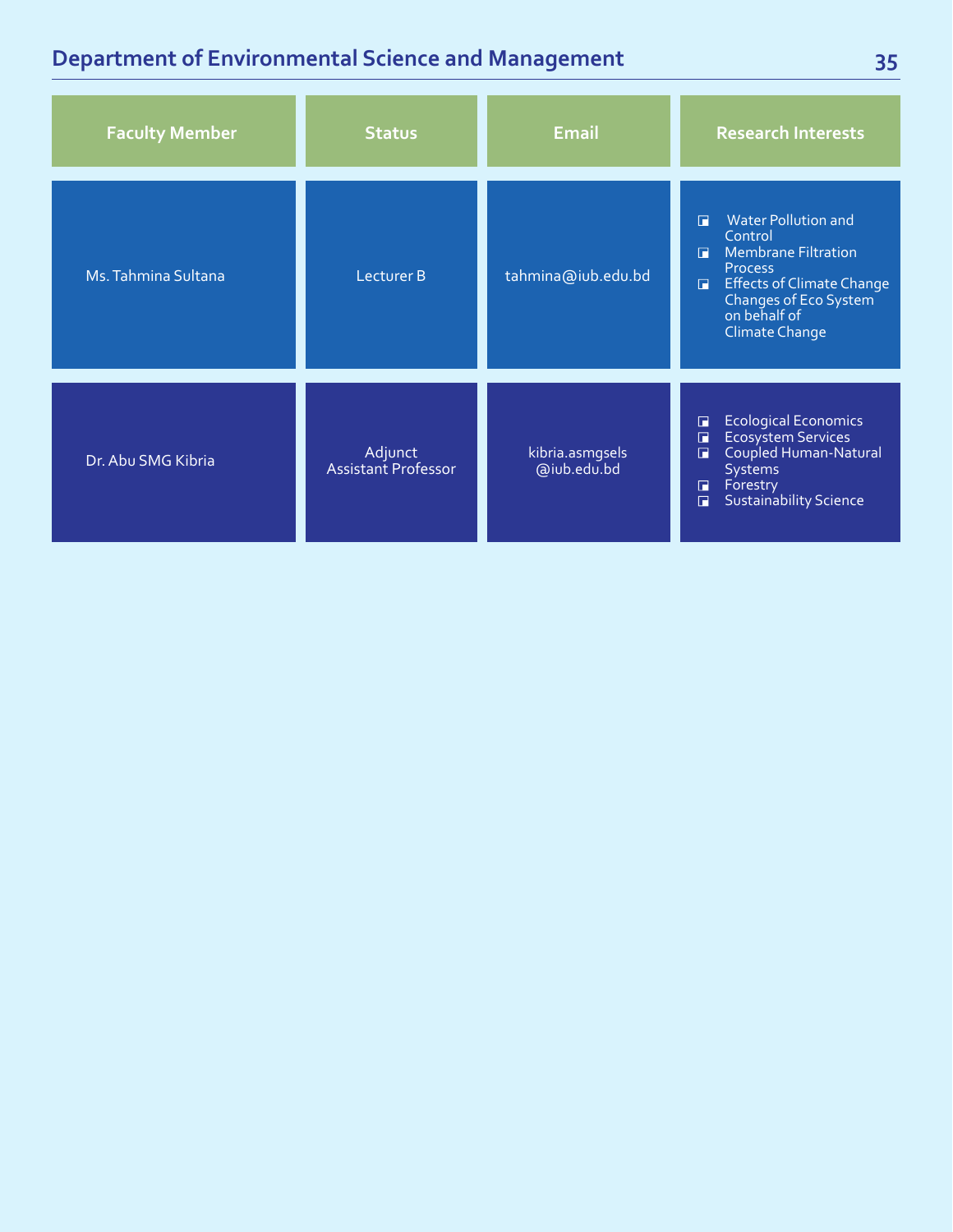## **Department of Life Sciences**

| <b>Faculty Member</b>     | <b>Status</b>              | <b>Email</b>                | <b>Research Interests</b>                                                                                                                                                                                                                                                                                                                        |
|---------------------------|----------------------------|-----------------------------|--------------------------------------------------------------------------------------------------------------------------------------------------------------------------------------------------------------------------------------------------------------------------------------------------------------------------------------------------|
| Dr. Shah M Faruque        | Professor & Dean           | shah.faruque<br>@iub.edu.bd | Foodborne and<br><b>Waterborne Diseases</b><br>Genomics and Evolution<br>of Bacterial Pathogens<br>Phage-bacterial<br>$\Box$<br><b>Interactions and Phage</b><br>Therapy<br>Virulence Genes and Their<br>G.<br>Regulation<br>Quorum Sensing, Biofilms<br>п.<br>and Environmental<br>Microbiology<br>Molecular Epidemiology<br>п.<br>and Ecology  |
| Dr. Rashed Noor           | <b>Associate Professor</b> | rashednoor@iub.edu.bd       | Molecular Biology<br>Infectious Diseases<br>$\Box$<br>$\Box$<br><b>Signal Transduction</b><br>$\Box$<br><b>Bacterial Stress Response</b><br>$\blacksquare$                                                                                                                                                                                       |
| Dr. Ashrafus Safa         | <b>Assistant Professor</b> | asafa@iub.edu.bd            | <b>Infectious Diseases</b><br>$\Box$<br>Molecular Epidemiology<br>Microbial Evolution<br>$\blacksquare$<br>$\Box$<br><b>Microbial Genomics</b><br>$\Box$                                                                                                                                                                                         |
| Dr. Syed A K Shifat Ahmed | <b>Assistant Professor</b> | shifat@iub.edu.bd           | <b>Infectious Diseases</b><br>F.<br><b>Healthcare Access</b><br>n<br>n<br><b>Occupational Health</b>                                                                                                                                                                                                                                             |
| Dr. Jebunnahar Khandakar  | <b>Assistant Professor</b> | dr.khandar@iub.edu.bd       | Mushroom Taxonomy<br>G.<br>Cultivation<br><b>Biochemical Analysis</b><br>G.<br><b>Bio Fertilizer and Compost</b><br>$\blacksquare$<br><b>Environmental Heavy</b><br>$\blacksquare$<br>Metal Contamination                                                                                                                                        |
| Dr. Sabrina M Elias       | <b>Assistant Professor</b> | sabrina.elias@iub.edu.bd    | <b>Plant Genomics and</b><br>$\Box$<br><b>Bioinformatics</b><br>Genetic Engineering of<br>Plants for Conferring<br><b>Stress Tolerance</b><br><b>Gene Editing Technologies</b><br>G,<br><b>Evolution &amp; Domestication</b><br>$\blacksquare$<br>of Plants<br>G.<br><b>Cancer Genomics &amp;</b><br><b>Bioinformatics</b><br>Microbial Genomics |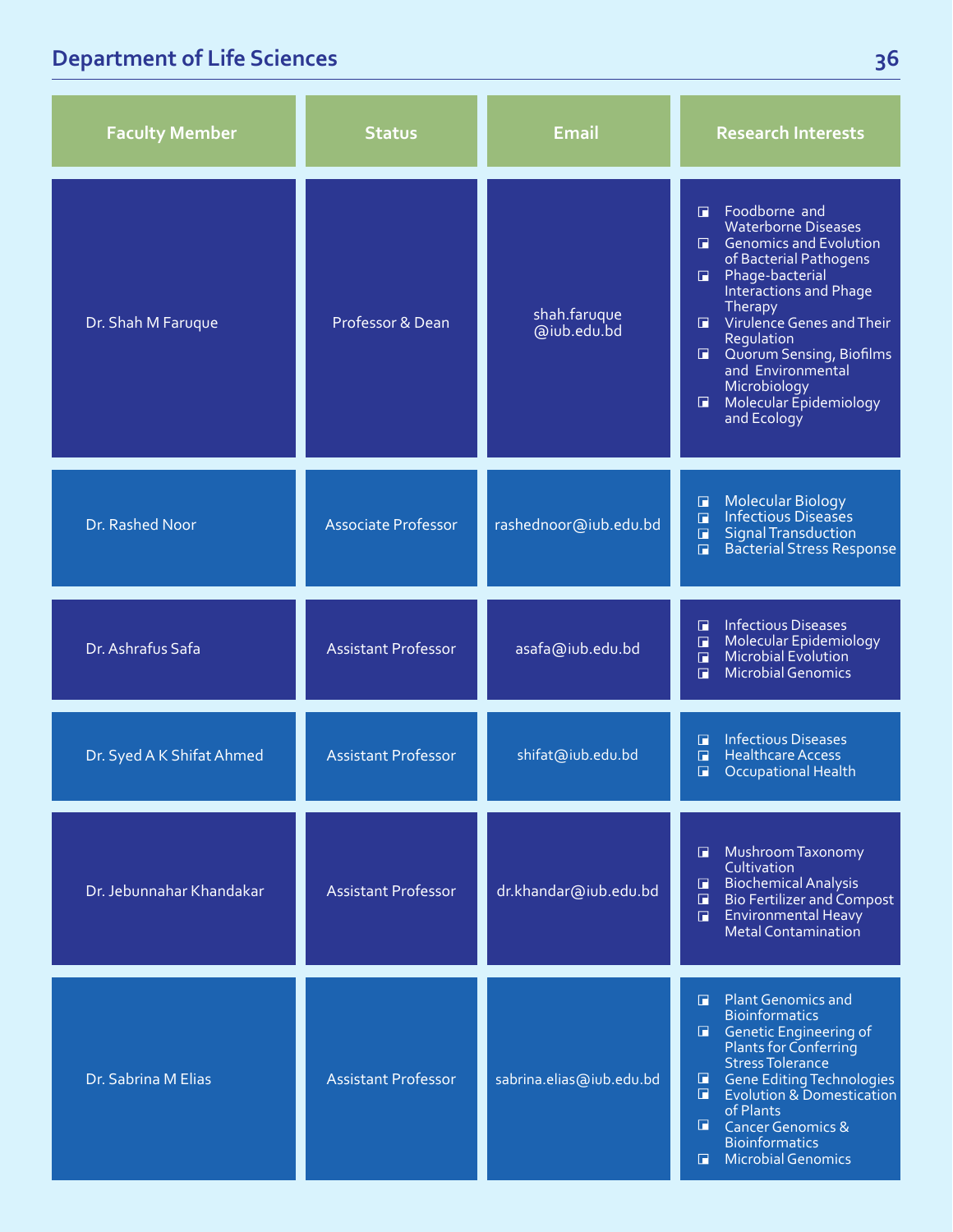## **Department of Life Sciences**

| <b>Faculty Member</b>     | <b>Status</b>              | <b>Email</b>                 | <b>Research Interests</b>                                                                                                                                                                                                                                                                                                                                                                                         |
|---------------------------|----------------------------|------------------------------|-------------------------------------------------------------------------------------------------------------------------------------------------------------------------------------------------------------------------------------------------------------------------------------------------------------------------------------------------------------------------------------------------------------------|
| Dr. Md. Daud Hossain Khan | <b>Assistant Professor</b> | mkhan51@iub.edu.bd           | <b>Establishing the</b><br>$\blacksquare$<br>Hierarchical Relationship<br>between EMT<br>Hypoxia and ER stress in<br><b>Breast Cancer</b><br><b>Determining</b><br>Carcinogenic Role of<br>Nicotine in Breast Cancer<br><b>Biosensor Development</b><br><b>Isolation and Purification</b><br>of Cationic Antimicrobial<br><b>Peptides from Fish Serum</b><br>with Potential Anti-<br><b>Neoplastic Properties</b> |
| Ms. Noshin Azra Rahman    | Lecturer A                 | rahman.noshin<br>@iub.edu.bd | Antiobiotic Sensitivity and<br>п.<br>Multi-Drug Resistance in<br>Microorganisms<br>$\Box$ Genetic Transfer of Drug<br>Resistance in Microbes<br>Cell and Molecular Biology<br>$\blacksquare$                                                                                                                                                                                                                      |
| Ms. Tasnimul Ferdous      | Lecturer B                 | shammo.tasnim<br>@iub.edu.bd | Virology: Bacteriophage<br>П<br>Biology and their<br>$\Box$<br>Potential Use<br>Viral Oncology<br>Bacterial Pathogenesis<br>П.<br>п<br>$\Box$<br>Antimicrobial Resistance<br>and Food Microbiology                                                                                                                                                                                                                |
| Ms. Mahina Tabassum Mitul | Lecturer B                 | mahina@iub.edu.bd            | Mucosal Immunology<br>Vaccine Response<br>o<br>$\Box$<br>Gut Microbiome<br>$\Box$                                                                                                                                                                                                                                                                                                                                 |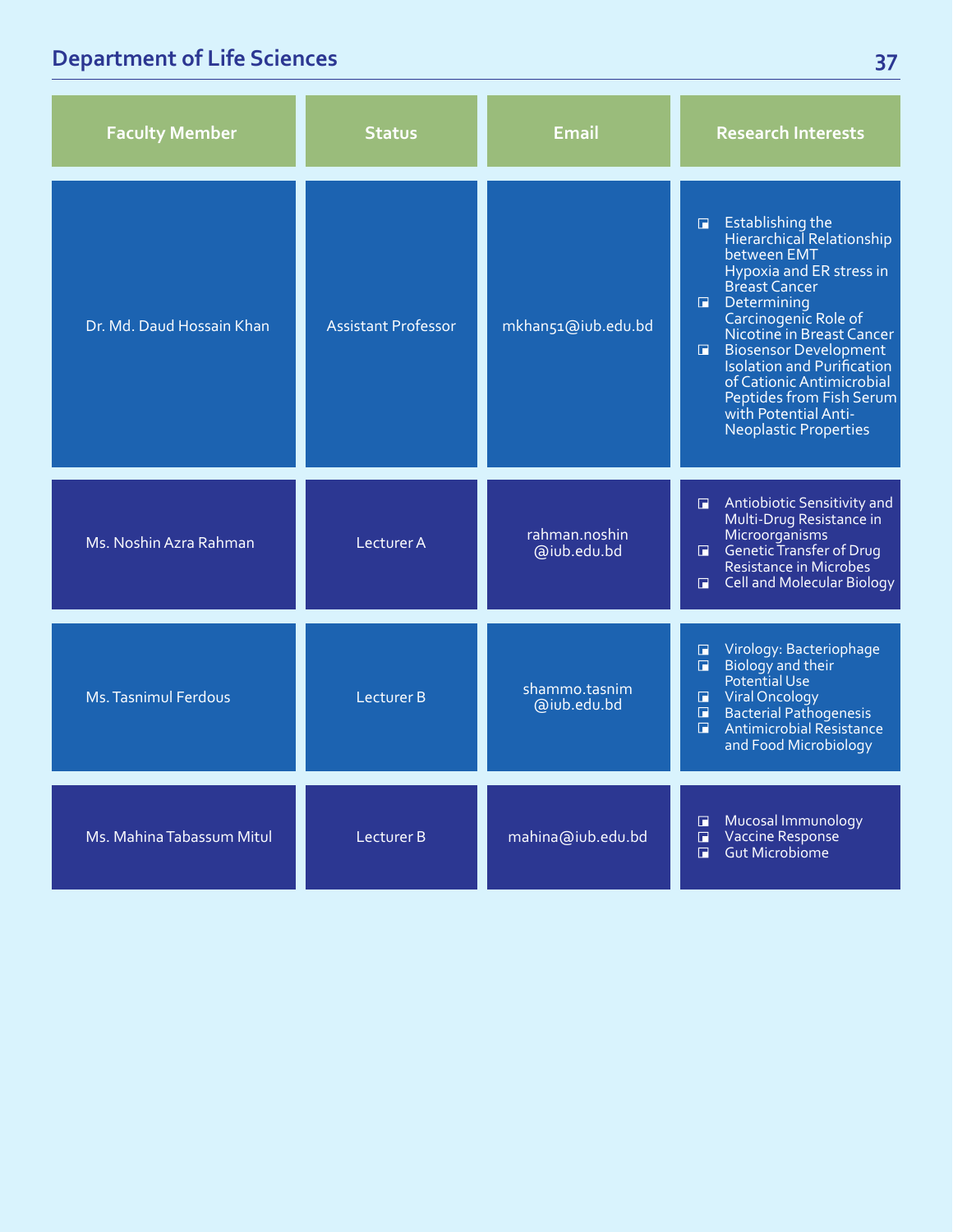## SCHOOL OF **PHARMACY** AND PUBLIC HEALTH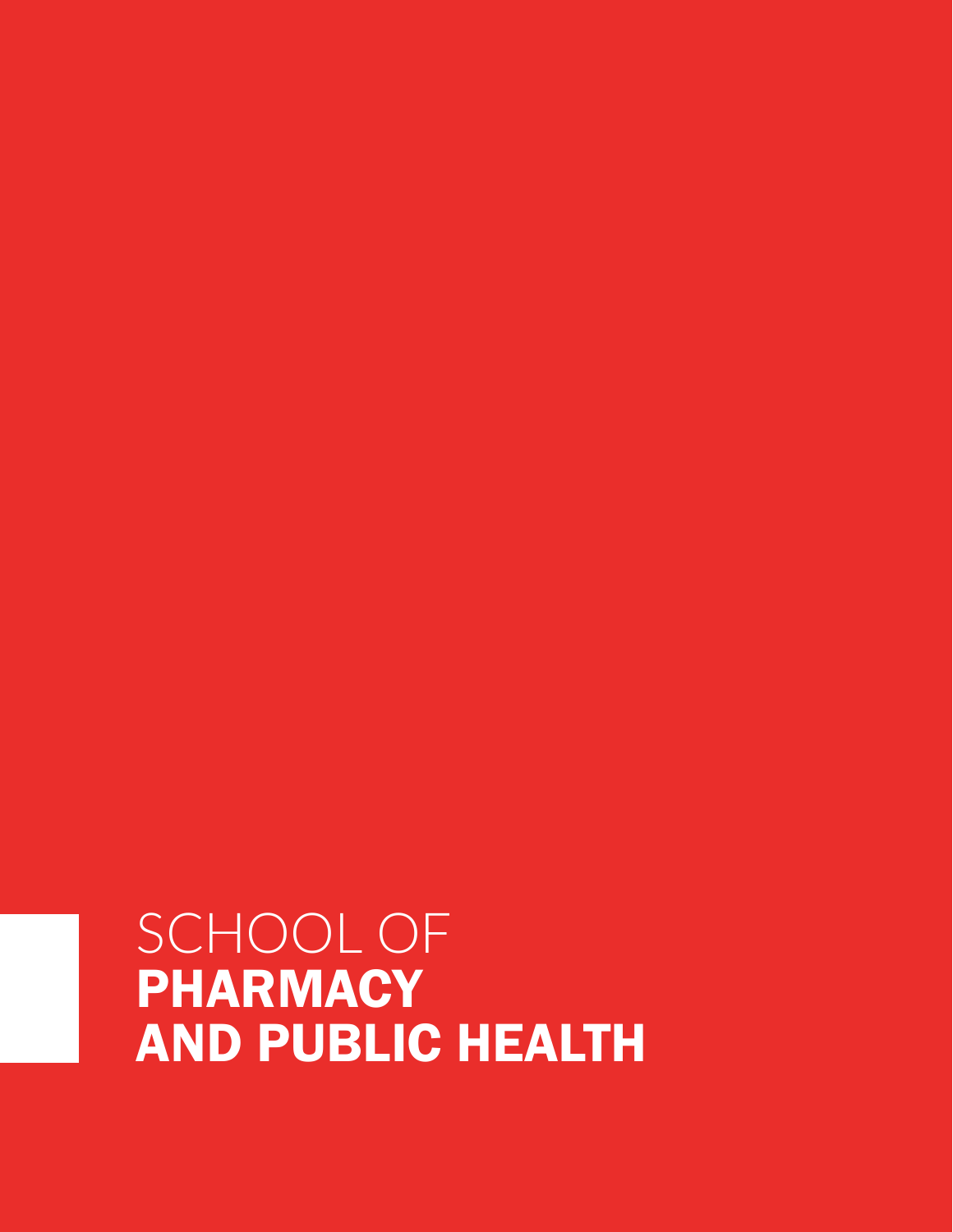### **Department of Pharmacy**

| <b>Faculty Member</b> | <b>Status</b>         | <b>Email</b>          | <b>Research Interests</b>                                                                                                                                                                                                                                                                                                                                                                                                                                                                                                                                                                                                                                                                                                                                                                                                                                        |
|-----------------------|-----------------------|-----------------------|------------------------------------------------------------------------------------------------------------------------------------------------------------------------------------------------------------------------------------------------------------------------------------------------------------------------------------------------------------------------------------------------------------------------------------------------------------------------------------------------------------------------------------------------------------------------------------------------------------------------------------------------------------------------------------------------------------------------------------------------------------------------------------------------------------------------------------------------------------------|
| Dr. JMA Hannan        | Professor<br>and Dean | jmahannan@iub.edu.bd  | <b>Diabetes</b><br>$\Box$<br>$\Box$<br>Hypertension                                                                                                                                                                                                                                                                                                                                                                                                                                                                                                                                                                                                                                                                                                                                                                                                              |
| Dr. Amir Hussain Khan | Professor             | ahkhan@iub.edu.bd     | <b>Formulate and Execute</b><br>G.<br>R&D Programmes in<br>Chemical Science and its<br><b>Applications in Analytical</b><br>Chemistry (R&D) and<br><b>Environmental Pollution</b><br>Control<br>Develop Advanced<br><b>Pharmaceutical Analysis</b><br>Methods in Human Health<br>and Biological Systems<br><b>Studies on Emerging Food</b><br>$\Box$<br>and Drinking Water<br>Contaminants in<br><b>Bangladesh Environment</b><br>$\Box$<br>Develop Advanced<br>Instrumental Analytical<br>Methods for Research and<br>Application<br>Environmental and<br>F.<br>Industrial Wastewater<br>Management, for Air,<br>Water and Soil Pollution<br>Control<br>Contribute to the National<br>$\Box$<br>Activities for the<br>Development of Science<br>and Technology to Provide<br><b>Expert Services for Solving</b><br>National Problems of<br>Scientific Interests |
| Mr. Mehdi bin Samad   | Lecturer B            | Mbsamad@iub.edu.bd    | Endocrinology<br>$\Box$<br>Metabolism<br>$\Box$                                                                                                                                                                                                                                                                                                                                                                                                                                                                                                                                                                                                                                                                                                                                                                                                                  |
| Mr. Md. Abdul Aziz    | Lecturer B            | abdul.aziz@iub.edu.bd | Phytochemistry<br>H<br>Computer Aided Drug<br>$\Box$<br>Design (CADD)<br>Machine Learning in<br>$\blacksquare$<br><b>Drug Discovery Process</b>                                                                                                                                                                                                                                                                                                                                                                                                                                                                                                                                                                                                                                                                                                                  |

**39**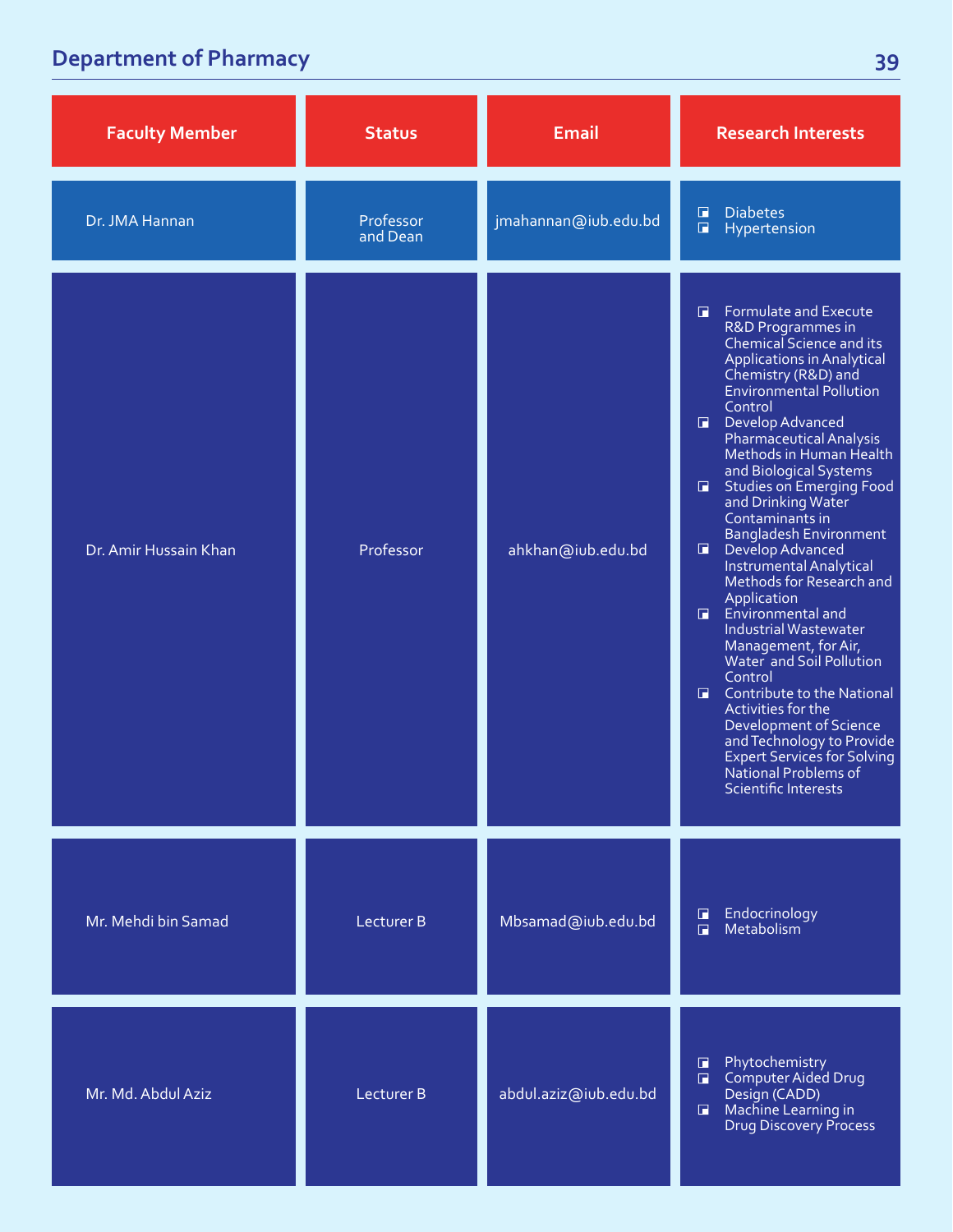### **Department of Pharmacy**

| <b>Faculty Member</b>         | <b>Status</b> | <b>Email</b>        | <b>Research Interests</b>                                                                                                                                           |
|-------------------------------|---------------|---------------------|---------------------------------------------------------------------------------------------------------------------------------------------------------------------|
| Ms. Mashmum<br>Shababa Shahid | Lecturer B    | m.shahid@iub.edu.bd | Pharmacology<br>$\Box$<br>Pharmaceutical<br>Ħ<br>Microbiology<br>Biophysics & Surface<br>$\Box$<br>Analysis<br>Ethnobotany<br>G<br>Phytochemistry<br>$\blacksquare$ |
| Ms. Syeda Naureen Ahmed       | Lecturer B    | snahmed@iub.edu.bd  | Pharmacology<br>$\Box$<br>Neuropsychopharmacology<br>G<br>Phytochemistry<br>$\Box$                                                                                  |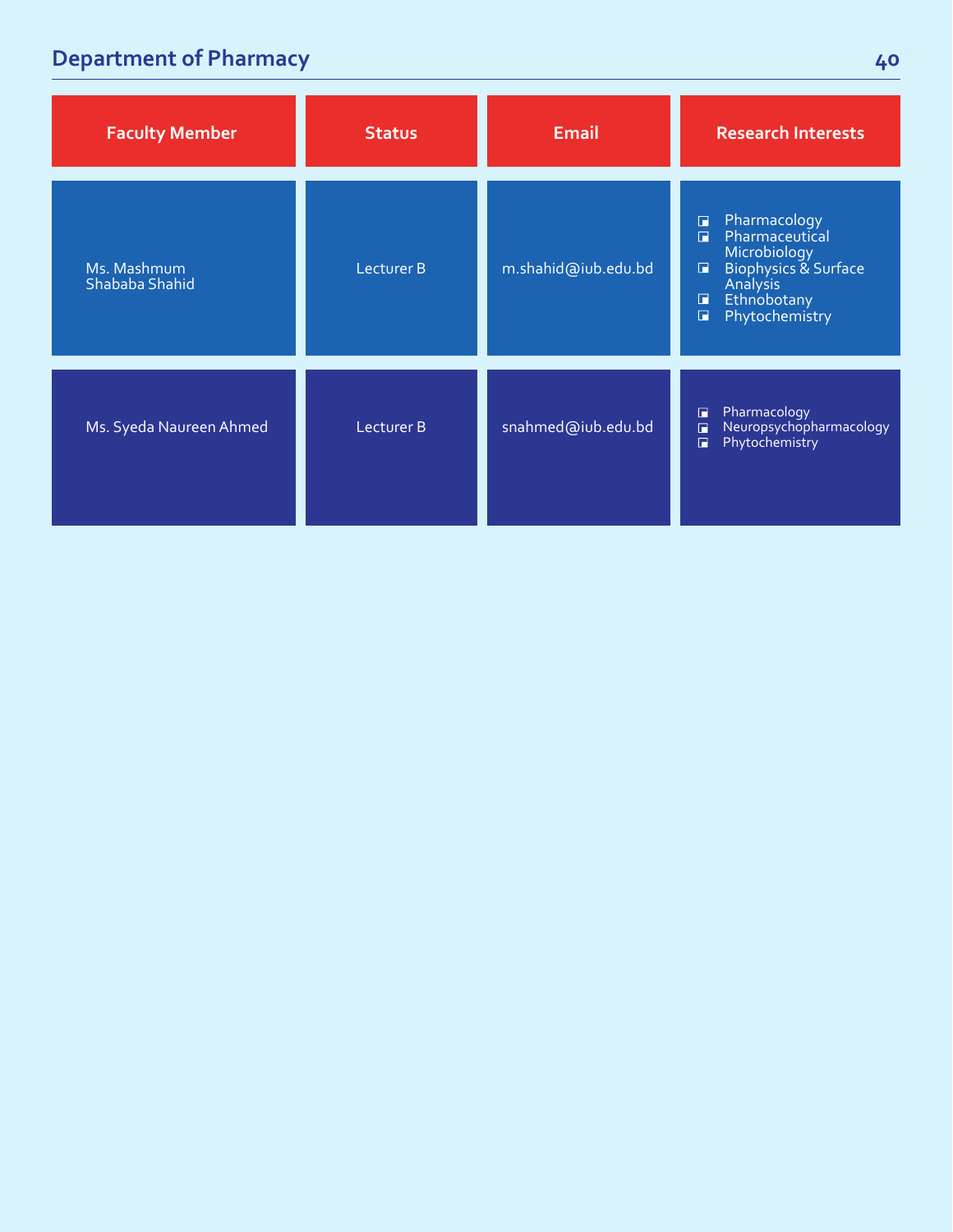### **Department of Public Health**

| <b>Faculty Member</b> | <b>Status</b>                          | <b>Email</b>                   | <b>Research Interests</b>                                                                                                                                                                                                                                                                                     |
|-----------------------|----------------------------------------|--------------------------------|---------------------------------------------------------------------------------------------------------------------------------------------------------------------------------------------------------------------------------------------------------------------------------------------------------------|
| Dr. Nafisa Huq        | <b>Assistant Professor</b><br>and Head | nafisahuq@iub.edu.bd           | Mental Health-Care<br>$\Box$<br>Seeking Behaviour for<br>Depressive Disorder and<br>other Mental Disorders<br>Mental Health Morbidity<br>$\Box$<br>among Adolescents and<br>Young Adults<br><b>Mental Health Morbidity</b><br>$\blacksquare$<br>and Life Style                                                |
| Dr. S M Raysul Haque  | <b>Assistant Professor</b>             | raysul.haque@iub.edu.bd        | <b>Public Health</b><br>$\Box$<br>$\Box$<br>Epidemiology<br>General Health Perception<br>$\Box$<br><b>Mental Health</b><br>$\Box$                                                                                                                                                                             |
| Dr. Shabareen Tisha   | <b>Lecturer A</b>                      | shabareen.tisha<br>@iub.edu.bd | <b>Maternal and Child Health</b><br>П<br><b>Health Economics</b><br>$\Box$<br>Psycho-Social Health<br>П                                                                                                                                                                                                       |
| Dr. Tasnuva Faruk     | Lecturer B                             | tasnuva.faruk@iub.edu.bd       | Neurodevelopmental<br>$\blacksquare$<br>Delay<br>Developmental Screening<br>G.<br>and Assessment<br><b>Neonatal Brain</b><br>F.<br>Elastography<br>Biomedical Signals and<br>$\blacksquare$<br>Prosthesis<br><b>Surgical Oncology</b><br>$\blacksquare$<br>Sustainable Development<br>$\blacksquare$<br>Goals |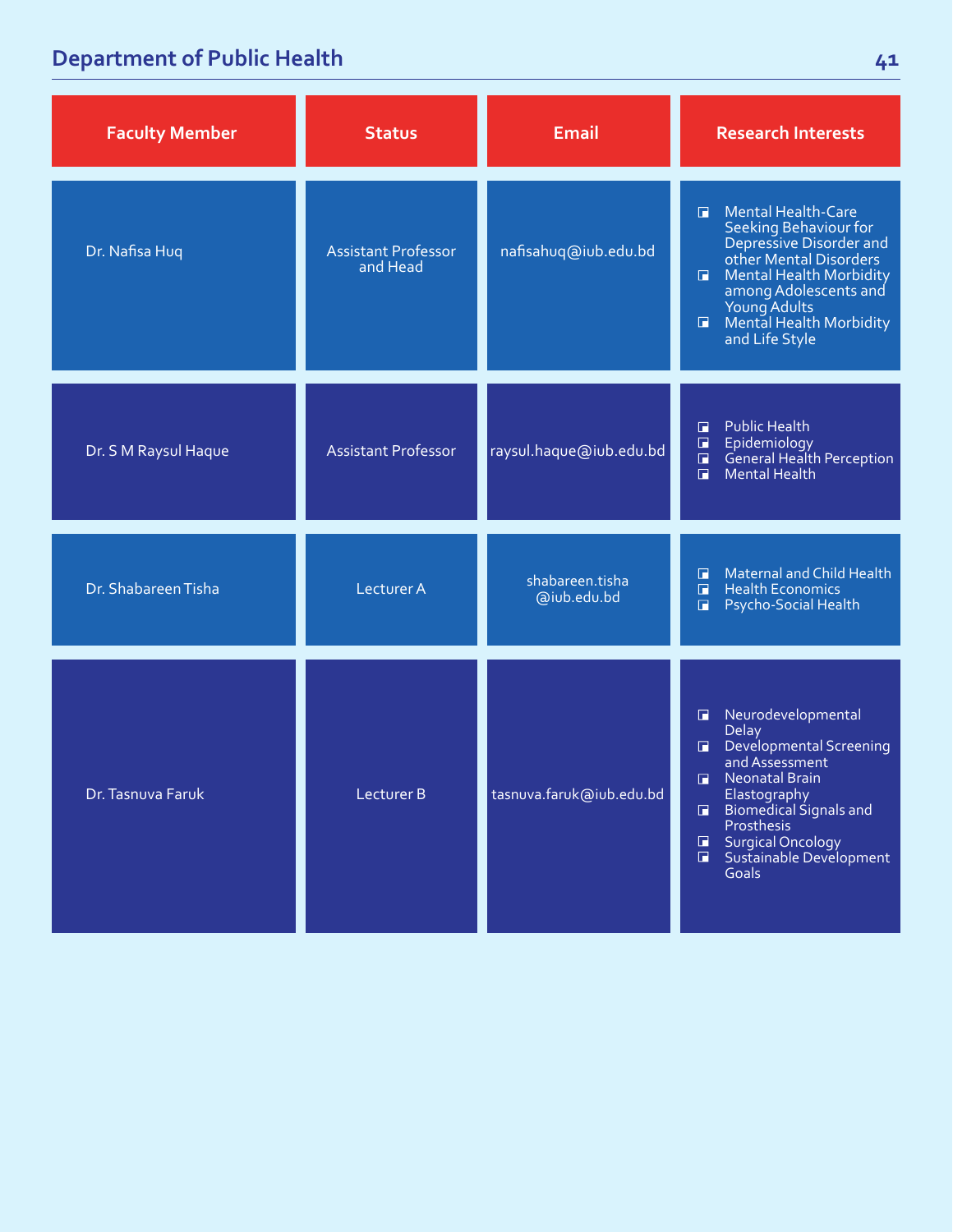